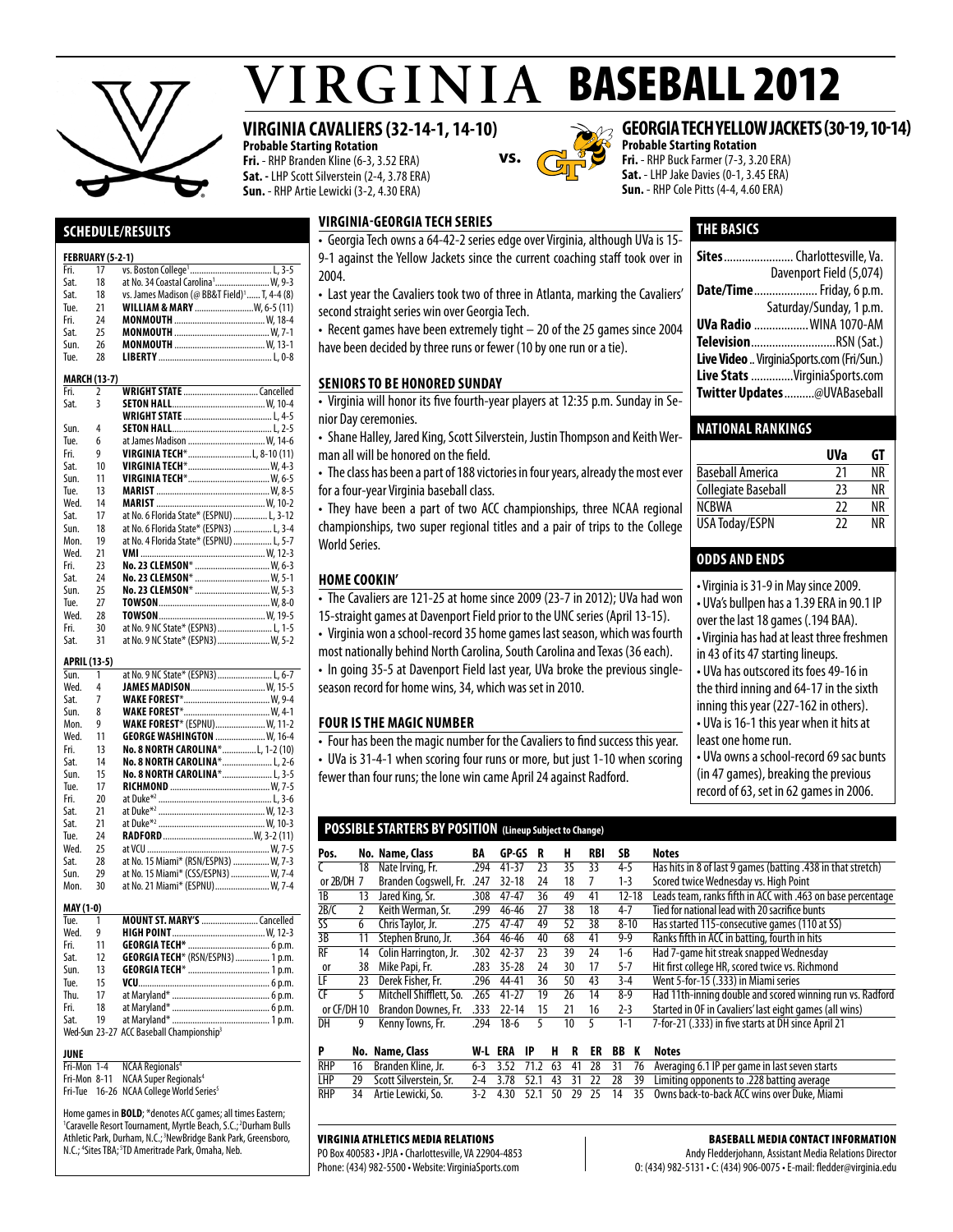| WERMAN REACHES TOP 10 IN CAREER GAMES<br>• Keith Werman has reached the top 10 in career games<br>played at UVa with 202.<br>• He will match John Barr (2008-11) for eighth place<br>when he plays in his next game. |  |
|----------------------------------------------------------------------------------------------------------------------------------------------------------------------------------------------------------------------|--|
|                                                                                                                                                                                                                      |  |
|                                                                                                                                                                                                                      |  |
|                                                                                                                                                                                                                      |  |
| 9. Keith Werman (2009-present) 202                                                                                                                                                                                   |  |

### 10. Bobby Rivell (1987-90).....................................199

### **ACCStandings(as of may 10)**

| <b>Atlantic</b>       | ACC       | Pct. | <b>Overall</b> | Pct. | <b>Streak</b> |
|-----------------------|-----------|------|----------------|------|---------------|
| <b>Florida State</b>  | $21 - 3$  | .875 | $40-9$         | .816 | L-1           |
| <b>NC State</b>       | $16 - 8$  | .667 | $34 - 12$      | .739 | $W-10$        |
| Clemson               | $14 - 10$ | .583 | $29 - 20$      | .592 | $W-1$         |
| <b>Wake Forest</b>    | $9 - 15$  | .375 | $27 - 20$      | .574 | L-1           |
| <b>Boston College</b> | $9 - 18$  | .333 | $31 - 22$      | .585 | $W-2$         |
| Maryland              | $9 - 18$  | .333 | $20 - 29$      | .408 | $L-3$         |
|                       |           |      |                |      |               |
|                       |           |      |                |      |               |
| Coastal               | ACC       | Pct. | <b>Overall</b> | Pct. | <b>Streak</b> |
| North Carolina        | $16 - 8$  | .667 | $35 - 13$      | .729 | $W-6$         |
| Virginia              | 14-10     | .583 | $32 - 14 - 1$  | .691 | $W-8$         |
| Miami                 | $12 - 12$ | .500 | $30 - 17$      | .638 | $W-3$         |
| Georgia Tech          | $10 - 14$ | .417 | 30-19          | .612 | $W-4$         |
| Virginia Tech         | $10 - 14$ | .417 | $32 - 16$      | .667 | $W-4$         |
| Duke                  | $7 - 17$  | .429 | 19-29          | .396 | $W-3$         |

### **THE POLLS(AS OF MAY 7)**

**Baseball America** 

- 2. Baylor
- 3. Louisiana State
- 4. South Carolina
- 5. Rice
- 6. Florida 7. Kentucky
- 8. Cal State Fullerton
- 9. Oregon
- 10. Texas A&M
- 11. UCLA *12. North Carolina*
- *13. North Carolina State*
- 14. Arizona
- 15. Purdue
- 16. Central Florida
- 17. Stanford
- 18. San Diego 19. Arizona State
- 20. Arkansas
- **21. Virginia**
- 22. Louisville
- 23. Oregon State 24. Texas Christian
- 25. Mississippi State
- 

*Italics* = 2012 UVa opponent

27. Utah Valley 28. Texas Christian *29. Coastal Carolina*

### **Get 'Em On, Get 'Em Over, Get 'Em In**

- Virginia ranks 15th nationally in runs scored with 340. UVa finds a variety of ways to get its runners home.
- The Cavaliers lead the ACC in hit by pitch (78), are second in on base percentage (.406; 10th nationally) and fourth in walks (222).
- Once UVa gets runners on base, it ranks sixth nationally with 69 sacrifice bunts and eighth with 32 sac flies. • Keith Werman is tied with Washington's Joe Meggs for the national lead with 20 sac bunts this year.

### **uva week-by-week in the polls**

|            | BA | CB | Coaches | NCBWA |
|------------|----|----|---------|-------|
| <b>PRE</b> | NR | 33 | 17      | 23    |
| 2/20       | NR | NR | 17      | 26    |
| 2/27       | NR | NR | 14      | 20    |
| 3/5        | NR | ΝR | NR      | 27    |
| 3/12       | NR | NR | ΝR      | 26    |
| 3/19       | NR | NR | ΝR      | 30    |
| 3/26       | NR | NR | ΝR      | 26    |
| 4/2        | NR | NR | ΝR      | 29    |
| 4/9        | NR | 29 | 24      | 23    |
| 4/16       | NR | ΝR | 25      | 27    |
| 4/23       | NR | ΝR | t25     | 26    |
| 4/30       | 23 | 23 | 22      | 22    |
| 5/7        | 21 | 23 | 22      | 21    |
| 5/14       |    |    |         |       |
| 5/21       |    |    |         |       |
| 5/28       |    |    |         |       |
| 6/4        |    |    |         |       |

**NCBWA**

### *1. Florida State*

| 3. South Carolina    |
|----------------------|
| 4. Louisiana State   |
| 5. Florida           |
| 6. Oregon            |
| 7. Kentucky          |
| 8. Rice              |
| 9. Cal St. Fullerton |
| 10. Arizona          |
| <b>11. UCLA</b>      |
| 12. Texas A&M        |
| 13. Arkansas         |
| 14. North Carolina   |
| 15, N.C. State       |
| 16. Stanford         |
| 17. Central Florida  |
| 18. San Diego        |
| 19. Arizona State    |
| 20. St. John's       |
| 21. Purdue           |
| 22. Oregon State     |
| 23. Virginia         |
| 24. Texas            |
| 25. Oklahoma State   |

26. Louisville

30. Mississippi State

**Collegiate Baseball**  *1. Florida State* 2. Baylor

*1. Florida State (31)*  2. Baylor (1) 3. South Carolina 5. Florida *7. North Carolina*  8. Texas A&M 9. Kentucky 10. Oregon 11. UCLA 12. Stanford 13. Arkansas 14. Cal State-Fullerton 15. Purdue 16. Central Florida *17. North Carolina State*  18. Arizona 19. Oregon State 20. San Diego *21. Miami (Fla.)*  **22. Virginia**  23. Louisville 24. Mississippi 25t. TCU 25t. Texas

**USA Today/ESPN Coaches**

4. LSU

6. Rice

*1. Florida State* 2. Baylor 3. South Carolina 4. LSU 5. Florida 6. Rice 7. Texas A&M *8. North Carolina*  9. Kentucky 10. Oregon 11. Stanford 12. UCLA 13. UCF 14. Purdue 15. Cal State Fullerton 16. Arkansas *17. NC State* 18. Oregon State 19. Arizona *20. Miami (Fla.)*  **21. Virginia**  22. Louisville 23. Arizona State 24. San Diego 25. Ole Miss 26. TCU 27. Dallas Baptist 28. Texas 29. Sam Houston State

### 30. East Carolina

### **O'CONNOR SECOND FASTEST TO 400 WINS IN ACC history**

• Brian O'Connor became just the second UVa coach to reach 400 career wins when UVa topped VCU on April 25; he is 404-144-2 in his nine-year career.

• He was the second fastest to reach 400 wins in ACC history, doing so in his 546th game at UVa (400-144- 2). Mike Martin (Florida State) achieved this feat in 542 games.

• O'Connor is second in career wins at UVa to Dennis Womack (594; 1981-2003).

### **Fastest to 400 Wins - ACC History**

- 1. Mike Martin (Florida State)...542 games (1992-1999)
- 2. Brian O'Connor (Virginia)......546 games (2004-2012)
- 3. Jack Leggett (Clemson).........556 games (1994-2002)
- 4. Danny Hall (Georgia Tech).....572 games (1993-2003)
- 5. Mike Fox (North Carolina).....577 games (1999-2008)

### **virginia tops country in triples**

- After leading the nation in triples for much of the year, Virginia now ranks second with 32.
- Northern Colorado (33) has taken the slight lead.
- UVa has tied the school single-season triples record, which was set in 2010.
- Freshman Derek Fisher is fourth nationally with eight triples, which already is tied for the single-season program record, set by Jarrett Parker in 2010.

• Fisher is one behind North Dakota State's Tim Colwell, VCU's Bill Cullen and Stony Brook's Travis Jankowski for the national lead.

### **BULLPEN STRONG OVER LAST FEW WEEKS**

• After some ups and downs in the first month of the season, Virginia's bullpen has solidified of late.

• In the last 18 games, Virginia's bullpen has a 1.39 ERA in 90.1 innings of work.

• The Cavaliers' bullpen did not allow an earned run in 10 innings of work in the Duke series and 13.2 innings of the Miami series (27.0 consecutive scoreless innings in ACC play).

### **bruno continues to swing a hot stick**

• Stephen Bruno has been UVa's go-to hitter of late, with hits in 17 of his last 19 games to lift his batting average to .364 (fifth in ACC).

• In ACC play, Bruno is batting .371 (third in conference).

• Bruno is batting .425 (34-for-80) with 13 extra-base hits, 22 runs scored and 21 RBI during the 19-game stretch.

• He went 8-for-14 (.571) with a home run during the Duke series.

• Bruno hit in 13-straight games from April 1-21. He also had a 10-game streak from March 3-18.

**Bruno in the ACC Rankings:**

Hits: T4th (68) Batting: 5th (.364) Total Bases: T7th (101) RBI: T10th (41)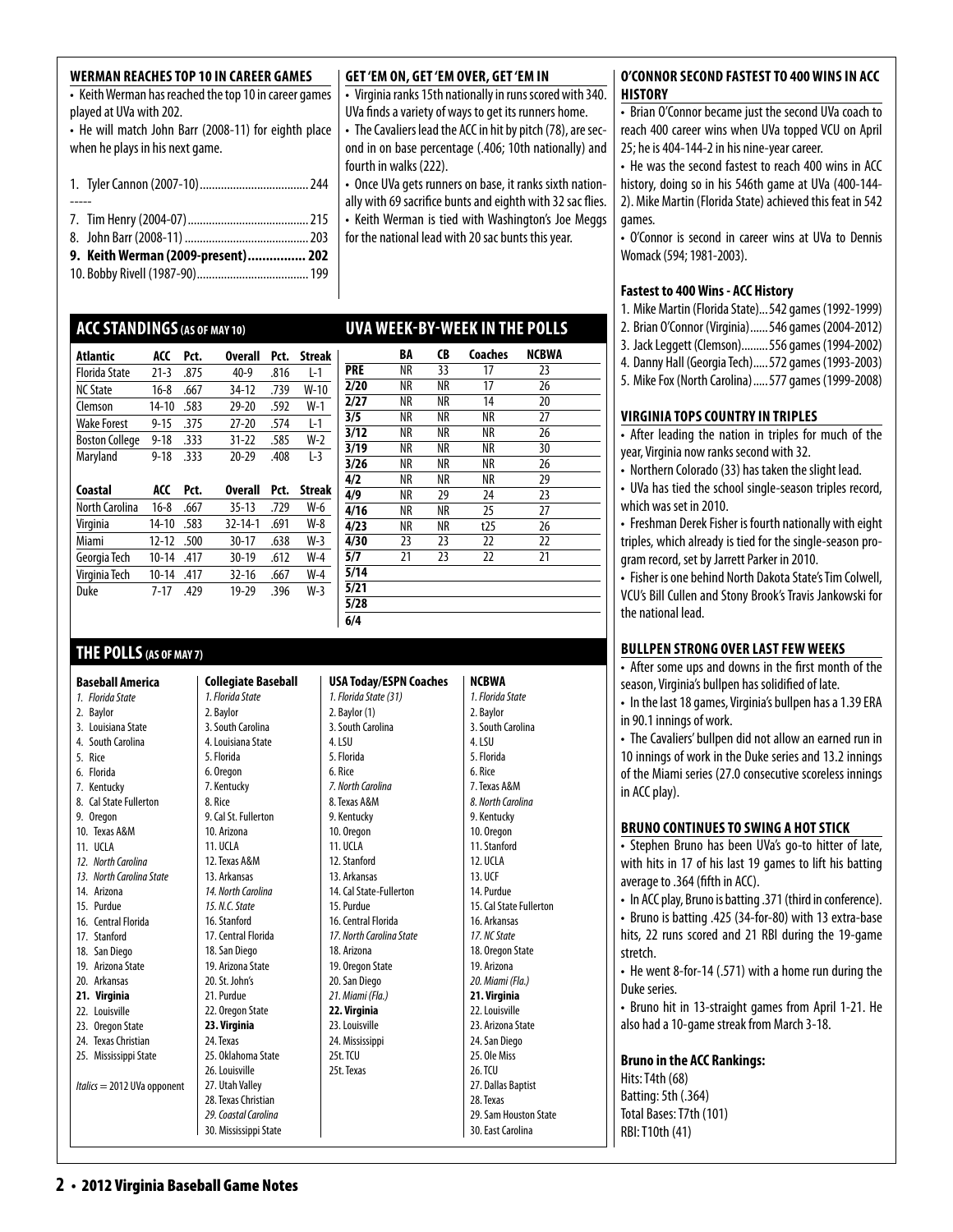### **Quick Facts**

### **THE UNIVERSITY OF VIRGINIA**

| Founded by Thomas Jefferson in 1819 |
|-------------------------------------|
|                                     |
|                                     |
|                                     |
|                                     |
|                                     |
|                                     |
|                                     |
|                                     |

### **STADIUM INFORMATION**

| Facility (Capacity) Ted Davenport Field         |
|-------------------------------------------------|
| at UVa Baseball Stadium (5,074)                 |
| Dimensions  335-377-408-377-335                 |
|                                                 |
|                                                 |
|                                                 |
| vs. North Carolina (April 14, 2012)             |
| UVa's Overall Record in Facility  287-90 (.761) |
| First Game Feb. 16, 2002 vs. Bucknell           |
| Hosted Regionals  2004, 2006, 2007, 2010, 2011  |
| Hosted Super Regionals 2010, 2011               |

### **COACHING STAFF**

| Head Coach  Brian O'Connor (Creighton, '93)             |
|---------------------------------------------------------|
| ninth season                                            |
| Career/School Record  404-144-2, 162-89-1 ACC           |
| Associate Head Coach  Kevin McMullan (Indiana-Pa., '90) |
|                                                         |
| Assistant Coach Matt Kirby (William and Mary, '03)      |

### **TEAM INFORMATION**

| ACC Record/Finish 22-8/T-1st, Coastal Division     |  |
|----------------------------------------------------|--|
|                                                    |  |
| NCAA TournamentWon C'Ville Regional/Super Regional |  |
| 2-2 at College World Series (T-3rd)                |  |
| Position Starters Returning/Lost  4/5              |  |
|                                                    |  |
|                                                    |  |
|                                                    |  |
|                                                    |  |

### **Athletics MEDIA RELATIONS**

| Assistant AD for Media Relations Jim Daves         |  |
|----------------------------------------------------|--|
| Asst. Director/Baseball Contact Andy Fledderjohann |  |
|                                                    |  |
|                                                    |  |
|                                                    |  |
| UVa Media Relations  (434) 982-5500                |  |
| Media Relations Fax  (434) 982-5525                |  |
| Davenport Field Press Box  (434) 244-4071          |  |
| Official UVa Athletics Website VirginiaSports.com  |  |

### 2012 ACC Coaches Preseason Poll

| (first-place votes in parentheses) |                           |  |  |  |  |  |  |  |  |  |
|------------------------------------|---------------------------|--|--|--|--|--|--|--|--|--|
| <b>Atlantic Division</b>           | <b>Coastal Division</b>   |  |  |  |  |  |  |  |  |  |
| <b>Team, Points</b>                | <b>Team, Points</b>       |  |  |  |  |  |  |  |  |  |
| 1. Clemson (7), 67                 | 1. North Carolina (7), 63 |  |  |  |  |  |  |  |  |  |
| 2. Florida State (5), 64           | 2. Georgia Tech (4), 57   |  |  |  |  |  |  |  |  |  |
| 3. NC State, 46                    | T3. Miami (1), 47         |  |  |  |  |  |  |  |  |  |
| 4. Wake Forest, 34                 | T3. Virginia, 47          |  |  |  |  |  |  |  |  |  |
| 5. Maryland, 27                    | 5. Virginia Tech, 20      |  |  |  |  |  |  |  |  |  |
| 6. Boston College, 14              | 6. Duke, 18               |  |  |  |  |  |  |  |  |  |
| <b>Overall champion: UNC (7)</b>   |                           |  |  |  |  |  |  |  |  |  |

### **Werman does thelittlethings**

• Keith Werman continues to do the little things to help | the Cavaliers succeed. **11 Stephen Bruno 14 Stephen Bruno 14 Stephen Bruno 14 5 - 120 Stephen Bruno 14 5 - 120 Stephen Bruno 14 Stephen Bruno 14 Stephen Bruno 14 Stephen Bruno 14 Stephen Bruno 14 Stephen Bruno 14 Stephen B** 

- He is tied for first nationally behind Washington's Joe | Meggs with 20 sacrifice bunts (Werman led Division  $| \cdot |$  $\int$  last year with 26).
- Werman is third on the team in walks  $(25)$ .

• Werman also has been solid defensively, committing  $\left| \right|$ just three errors (.989 fielding percentage). 18 Nate Irving 4 2 1 - 7

 $\bullet$  He leads the team and ranks third in the conference  $\vert$ with a .457 on base percentage in ACC games.  $\vert$  $25$  are team and ranks anno in the conference

• He had a career-best 15-game hit streak snapped  $\vert$ April 8 against Wake Forest; he hit .458 (22-for-48) dur-  $\quad$   $\mid$ ing the streak. 10 Brandon Downes 2 2 - - 4

### IRVING GIVES OFFENSE A JOLT

• Nate Irving has come around with the bat of late, with hits in eight of his last nine games.

 $\mathcal{P}(\mathcal{P}) = \mathcal{P}(\mathcal{P})$  . And the experimental probability  $\mathcal{P}(\mathcal{P})$ 

• The freshman catcher is batting .438 (14-for-32) dur-**Hitting Streaks Longest Current** ing that stretch.

• He had three hits in the Miami series and comes off a three-hit game Wednesday against High Point. 38 Mike Papi 9 -

### **uva up to 12th in latest RPI report** 6 Chris Taylor 9 2

**EXAMPLE TO THE THE SHIFFLE SHIFFLE SHIFFLE SHIFFLE SHIFFLE SHIFFLE SHIFFLE SHIFFLE SHIFFLE SHIFFLE** Rankings (through games of May 6).  $\alpha$  nas moved up to ivo. iz in the time iv

• Georgia Tech is No. 31 in the latest rankings.

• UVa has played 15 games against the RPI top 25 (7-8) and 22 versus the top 50 (13-9).

• Ten ACC teams rank among the top 50, including six in the top 25.  $25.$ 

### **Close But Not Quite** 8 Chace Mitchell 1 -

• Ten of Virginia's 14 losses this season have come by three runs or fewer.

• UVa held leads in the eighth or ninth inning in four of the defeats.

• UVa is 6-8 in games decided by one or two runs.

### **Veterans anchor cavaliers' infield**

• Virginia's returning starting infielders – 1B Jared King, 2B Keith Werman, SS Chris Taylor) have combined to play in 477 career games (408 starts).

- Werman has played in 202 career games ninth most  $\frac{20}{38}$  Miko Baseball in program history.
- Taylor has started 115-consecutive games, with 110 of those coming at shortstop.
- King has made 69-straight starts at first base.

### **HOT TICKET AT DAVENPORT FIELD**

• Entering the week (through 28 dates), UVa ranked 17th nationally in total and average attendance.

- $\cdot$  UVa has drawn 89,678 fans this year, an average of 3,092 per game.  $14$  Colin Harrington 10  $\pm$  11  $\pm$  110  $\pm$  110  $\pm$
- eyoon per game.<br>• Virginia shattered the program record for season ticket sales prior to the start of the season. If you can be program record to be about

• UVa ranked 14th nationally in total attendance  $(125, 355)$  and 19th in average attendance  $(3, 298)$  last year. It marked the second straight year that UVa drew more than 125,000 fans at home.

9 Kenny Towns 2 - - - 2

| כטא                    |                             |                |                                    |                            |                          |                 |
|------------------------|-----------------------------|----------------|------------------------------------|----------------------------|--------------------------|-----------------|
| little things to help  | <b>Hitting Streaks</b>      |                | Longest                            |                            | Current                  |                 |
|                        | 2 Keith Werman              |                | 15                                 |                            | 4                        |                 |
| nd Washington's Joe    | 11 Stephen Bruno            |                | 13                                 |                            | 3                        |                 |
| rman led Division I    | 14 Colin Harrington         |                | 10                                 |                            |                          |                 |
|                        | 38 Mike Papi                |                | 9                                  |                            |                          |                 |
| alks (25).             | 6 Chris Taylor              |                | 9                                  |                            | 2                        |                 |
| nsively, committing    | 5 Mitchell Shifflett        |                | 8                                  |                            |                          |                 |
| entage).               | 23 Derek Fisher             |                | 6                                  |                            | $\overline{2}$           |                 |
| d in the conference    | 13 Jared King               |                | 5                                  |                            |                          |                 |
|                        | 9 Kenny Towns               |                | 5                                  |                            |                          |                 |
| CC games.              | 18 Nate Irving              |                | 5                                  |                            | 3                        |                 |
| hit streak snapped     | 10 Brandon Downes           |                | 5                                  |                            | 5                        |                 |
| 458 (22-for-48) dur-   | 33 Nick Howard              |                | $\overline{4}$                     |                            |                          |                 |
|                        | 25 Reed Gragnani            |                | 4                                  |                            |                          |                 |
|                        | 7 Branden Cogswell          |                | $\overline{4}$                     |                            | 1                        |                 |
|                        |                             |                |                                    |                            |                          |                 |
| the bat of late, with  | 8 Chace Mitchell            |                | 1                                  |                            |                          |                 |
|                        | 37 Thomas Woodruff          |                | 1                                  |                            |                          |                 |
| +38 (14-for-32) dur-   | <b>Reached Base Streaks</b> |                | Longest                            |                            | Current                  |                 |
|                        | 6 Chris Taylor              |                | 30                                 |                            | $\overline{2}$           |                 |
|                        | 2 Keith Werman              |                | 28                                 |                            | 4                        |                 |
| ries and comes off a   | 11 Stephen Bruno            |                | 19                                 |                            | 19                       |                 |
| High Point.            | 13 Jared King               |                | 15                                 |                            | 8                        |                 |
|                        | 10 Brandon Downes           |                | 11                                 |                            | 11                       |                 |
| <b>REPORT</b>          | 14 Colin Harrington         |                | 11                                 |                            | 8                        |                 |
| the third NCAA RPI     | 23 Derek Fisher             |                | 10                                 |                            | $\overline{2}$           |                 |
|                        | 38 Mike Papi                |                | 9                                  |                            |                          |                 |
| t rankings.            | 18 Nate Irving              |                | 8                                  |                            | 3                        |                 |
| the RPI top 25 (7-8)   | 5 Mitchell Shifflett        |                | 8                                  |                            |                          |                 |
|                        | 25 Reed Gragnani            |                | $\overline{7}$                     |                            |                          |                 |
|                        | 7 Branden Cogswell          |                | 7                                  |                            | 1                        |                 |
| p 50, including six in | 9 Kenny Towns               |                | 5                                  |                            |                          |                 |
|                        | 33 Nick Howard              |                | 5                                  |                            |                          |                 |
|                        | 37 Thomas Woodruff          |                | 1                                  |                            |                          |                 |
|                        |                             |                | 1                                  |                            |                          |                 |
| ason have come by      | 8 Chace Mitchell            |                |                                    |                            |                          |                 |
|                        | <b>Multiple Hit Games</b>   | 2              | 3                                  | 4                          | 5+                       | <b>Total</b>    |
| nth inning in four of  | 11 Stephen Bruno            | 14             | 5                                  |                            | 1                        | 20              |
|                        | 13 Jared King               | 9              | $6\degree$                         |                            |                          | 15              |
| e or two runs.         | 23 Derek Fisher             | 9              | 3 <sup>1</sup>                     | $2^{\circ}$                |                          | 14              |
|                        | 6 Chris Taylor              | 8              | 3                                  | 1                          |                          | 12              |
|                        | 14 Colin Harrington         | 10             | $\mathbf{1}$                       |                            |                          | 11              |
| 'INFIELD               | 2 Keith Werman              | 8              | 1                                  |                            |                          | 9               |
| elders - 1B Jared      | 18 Nate Irving              | 4              | $2^{\circ}$                        | 1                          | $\mathcal{L}$            | 7               |
| lor) have combined     | 5 Mitchell Shifflett        | 6              | $1 - 1$                            |                            | $\overline{\phantom{a}}$ | $\overline{7}$  |
| arts).                 | 25 Reed Gragnani            | $\overline{4}$ | $\overline{1}$                     | $2^{\circ}$                | L.                       | 7               |
| games – ninth most     | 38 Mike Papi                | 5              | $2^{\circ}$                        | $\Delta \phi$              |                          | 7               |
|                        |                             | $\mathbf{3}$   | $2^{\circ}$                        |                            |                          |                 |
| ve games, with 110     | 33 Nick Howard              |                |                                    |                            |                          | 5               |
|                        | 7 Branden Cogswell          | 4              | $\mathbf{L}^{\mathbf{r}}$          |                            | $\overline{a}$           | 4               |
| at first base.         | 10 Brandon Downes           | $\overline{2}$ | $\overline{2}$                     |                            | $\overline{a}$           | 4               |
|                        | <b>Multiple RBI Games</b>   | 2              | 3                                  | 4                          | 5+                       | Total           |
|                        | 11 Stephen Bruno            | 10             | 1                                  |                            |                          | 11              |
| LD                     | 13 Jared King               | 5              | 4                                  | $\overline{2}$             |                          | 11              |
| dates), UVa ranked     | 23 Derek Fisher             | 5              | $3 \quad 1$                        |                            | 1                        | 10 <sup>°</sup> |
| attendance.            |                             | 5              | $\overline{4}$                     | $\sim 10^{-1}$             | L.                       | 9               |
| year, an average of    | 6 Chris Taylor              | 3              | 3 <sup>7</sup>                     | 1                          |                          |                 |
|                        | 18 Nate Irving              |                |                                    |                            | ÷.                       | 7               |
| record for season      | 14 Colin Harrington         | $\overline{4}$ | $\mathbb{Z}^{\mathbb{Z}^{\times}}$ | $2^{\circ}$                | $\blacksquare$           | 6               |
|                        | 5 Mitchell Shifflett        | 5 <sup>5</sup> | $\mathbf{L} = \mathbf{L}$          |                            |                          | 5               |
| season.                | 2 Keith Werman              | 4              | $\mathbf{L}^{\text{max}}$          | $\mathcal{L}^{\pm}$        |                          | $\overline{4}$  |
| n total attendance     | 10 Brandon Downes           | $2^{\circ}$    |                                    | $2^{\circ}$                | $\overline{a}$           | 4               |
| ndance (3,298) last    | 38 Mike Papi                | $2^{\sim}$     | $1 \quad$                          | $\mathcal{L}^{\text{max}}$ | $\Box$                   | 3               |
| year that UVa drew     | 25 Reed Gragnani            | $\overline{2}$ | $1 \quad$                          | $\overline{\phantom{a}}$   | $\overline{\phantom{a}}$ | 3               |
|                        | 7 Branden Cogswell          | $\mathbf{1}$   | $\overline{a}$                     |                            |                          | 1               |
|                        |                             |                |                                    |                            |                          |                 |

**Multiple RBI Games 2 3 4 5+ Total** 11 Stephen Bruno 10 1 - - 11 13 Jared King 5 4 2 - 11 23 Derek Fisher 5 3 1 1 10 6 Chris Taylor 5 4 - - 9 18 Nate Irving 3 3 1 - 7 14 Colin Harrington 4 - 2 - 6  $5 - 5$  $2.4$  Keith Werman 10 Brandon Downes 2 - 2 - 4 38 Mike Papi 2 1 - - 3 25 Reed Gragnani 2 1 - - 3 7 Branden Cogswell 1 - - - 1 TEAM 48 17 8 17 8

**Reached Base Streaks Longest Current** 6 Chris Taylor 30 2 2 Keith Werman 28 4 11 Stephen Bruno 19 19 13 Jared King 15 8 10 Brandon Downes 11 11 14 Colin Harrington 11 8 23 Derek Fisher 10 2 38 Mike Papi 9 - 18 Nate Irving 8 3 5 Mitchell Shifflett 8 -

 $18.8 \pm 0.000$ 

<u>TEAM (1988) - An Dùbhlachd ann an Dùbhlachd ann an Dùbhlachd ann an Dùbhlachd ann an Dùbhlachd ann an Dùbhlach</u>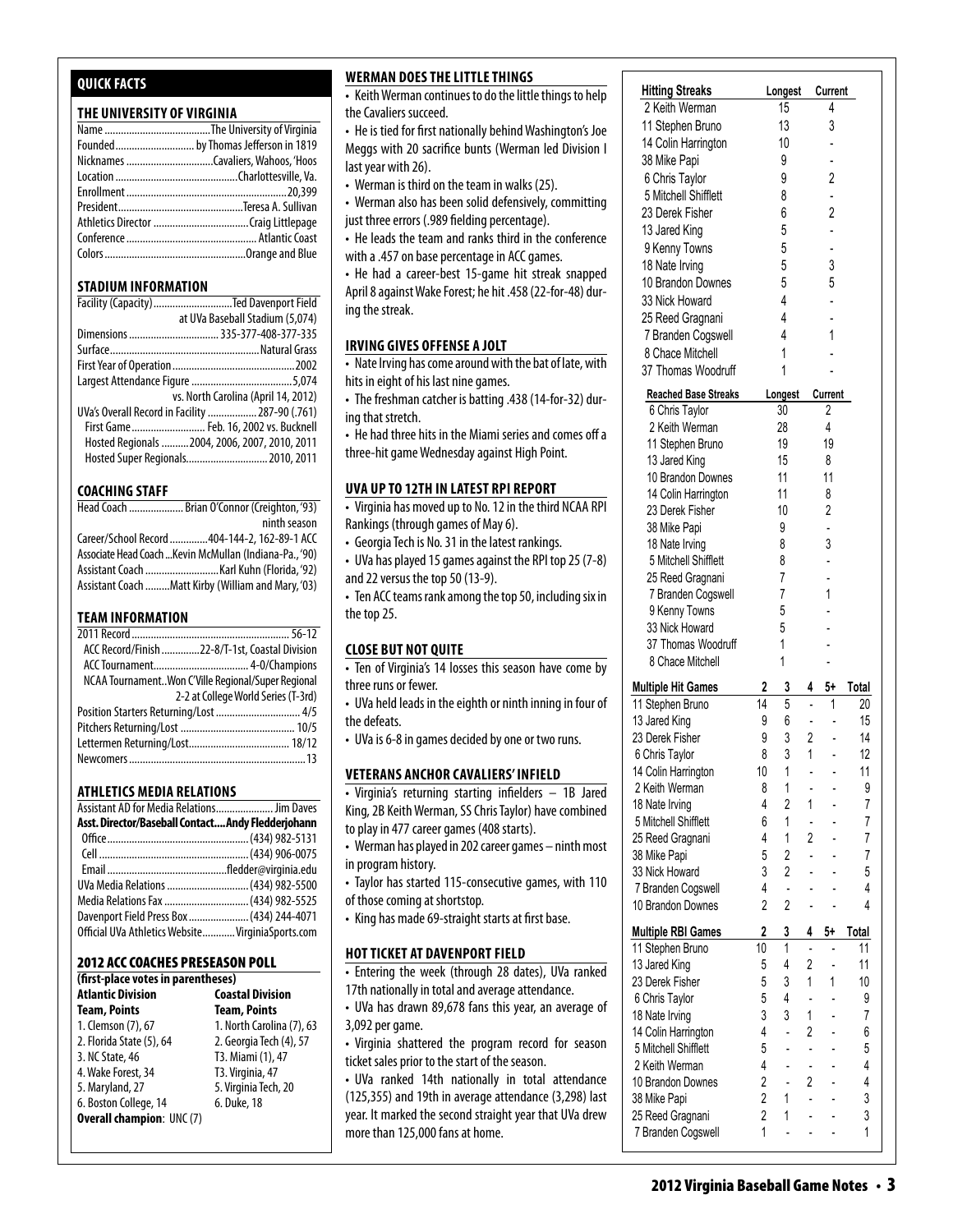### **racefor acc tournament**

|    |                      | Record    | Pct. | GB   |
|----|----------------------|-----------|------|------|
|    | 1. x-Florida State*  | $21 - 3$  | .875 |      |
|    | 2. x-North Carolina* | $16 - 8$  | .667 | 5.0  |
|    | 3. x-NC State        | $16 - 8$  | .667 | 5.0  |
|    | 4. Virginia          | $14 - 10$ | .583 | 7.0  |
|    | 5. Clemson           | $14 - 10$ | .583 | 7.0  |
|    | 6. Miami             | $12 - 12$ | .500 | 9.0  |
|    | 7. Georgia Tech      | $10 - 14$ | .417 | 11.0 |
| 8. | Virginia Tech        | $10 - 14$ | .417 | 11.0 |
|    |                      |           |      |      |

|                    | Record   | Pct.  | GB  |
|--------------------|----------|-------|-----|
| 9. Wake Forest     | $9 - 15$ | .375  | 1.0 |
| 10. Boston College | $9 - 18$ | .333  | 2.5 |
| 11. Maryland       | $9 - 18$ | .333  | 2.5 |
| 12. Duke           | $7 - 17$ | - 292 | 30  |

\* Denotes division leaders

–––––

x-Clinched tournament berth

• Top eight teams advance to tournament;

champions of each division automatically earn first two seeds

• Seeding based on conference winning percentage

### **Lewicki Settles into Weekend Rotation Role**

• Artie Lewicki has started the last six weeks for UVa in the third game of an ACC series (seven total).

• In ACC starts this year, Lewicki is 3-1 with a 3.38 ERA in 37.1 innings; UVa is 5-2 in those starts.

• His last two starts have been particularly strong. On April 30 at Miami, he two runs and three hits in 6.1 innings in a UVa win.

• He worked into the eighth inning April 21 at Duke and totaled a career-best 7.0 innings while allowing just three runs (two earned), six hits and a walk.

• Lewicki also went 6.0 strong innings to earn the win against Clemson.

### **Freshmen make up one-third oflineup**

• Virginia has had at least three freshmen in 43 of its 47 starting lineups this season (four on 13 occasions, five on one occasion).

• UVa welcomed in 11 freshmen this season; 10 have seen action thus far.

• Freshmen have accounted for 38.2 percent of UVa's plate appearances this year (755 of 1976).

### **fisher is stat-sheet stuffer**

• Freshman Derek Fisher leads the team in triples (8), home runs (6) and RBI (43), is second in extra-base hits (22) and fourth in doubles (8).

• He already has tied the UVa single-season record for triples and is four shy of the ACC single-season record of 12, set by Georgia Tech's Jay Payton in 1993.

• Fisher had four hits in his first eight games this year, although all of those hits came in one game; since then Fisher is hitting .309 in 36 games (46-for-149).

• He tops ACC freshmen in triples (8), home runs (6), RBI (43), total bases (91) and slugging (.544).

### **Fisher Comparison**

**1st 8 games:** 4-20 (.200 with 7 hitless games) **Last 32 Games**: 46-149 (.309 w/hits in 29 of 36 games)

### **Single-Season Triples at Virginia**

1. **Derek Fisher (2012)........... 8 (44 games)** Jarrett Parker (2010)...............8 (65 games)

### **hit mewith your best shot**

• Virginia batters have been plunked by an ACC-high 78 pitches this year (1.7 HBP per game).

- UVa ranks eighth nationally in the category.
- Stephen Bruno has been hit by a team-high 11 pitch-
- es, with Derek Fisher right behind with 10 HBP.

### **defense strengthens again**

• UVa leads the ACC in fielding (.973) and is 17-3 when failing to commit an error.

• The Cavaliers have committed 24 errors in the last 27 games, good for a .977 fielding mark (20-6 record).

• In its first 20 games, Virginia had a .968 fielding percentage (25 errors); UVa was 11-8-1 during that time.

• UVa committed errors in eight straight games prior to an errorless game April 25 at VCU; UVa then played error-free baseball in the Miami series until a dropped foul ball against the last batter of the series.

• Prior to committing an error in the ninth inning April 1 at NC State, UVa had played 70-consecutive errorless innings.

### **uva returns from exams, downs high point**

• Virginia shook off the rust of an eight-day layoff for final exams by rolling to a 12-3 victory over High Point Wednesday evening.

• UVa posted a four-run third inning and a six-run seventh inning in a game which started one hour, 57 minutes late because of rain.

• Nate Irving paced the Cavaliers' 11-hit night with a 3-for-3 effort. He also scored three times and drove in two.

• Virginia used six pitchers in an effort to get them some work; Shane Halley earned the victory after tossing three innings of one-run relief.

### **virginia sweeps miami**

• Virginia picked up its first-ever sweep over Miami April 28-30, taking all three games from the Hurricanes in Coral Gables.

• Defense was the story of the weekend. UVa committed one error (dropped foul ball against last UM batter of series). Miami committed 14 errors in the series.

• Virginia's pitchers limited Miami to 15 hits in three games.

• Keith Werman was UVa's top hitter, going 5-for-8 (.675) with a .667 OBP, while Colin Harrington was 4-for-7 (.571) with a team-best three RBI.

### **cavaliers in the pros (as of may 10)**

### **Major League Baseball (4)**

| Brandon Guyer (2005-07) Tampa Bay Rays        |  |
|-----------------------------------------------|--|
| Javier Lopez (1996-98) San Francisco Giants   |  |
| Mark Reynolds (2001-04)Baltimore Orioles      |  |
| Ryan Zimmerman (2003-05) Washington Nationals |  |

#### **Minor League Baseball (26)**

### **new blood behind the dish**

• None of UVa's current catchers had any experience at the Division I level entering the year.

• It marked the first time in the O'Connor era (since 2004) that Virginia entered a season with no returning experience from any of its catchers.

• Freshman Nate Irving is the first No. 1 starting catcher of the O'Connor era.

• UVa's two catchers from last season each left via the MLB Draft (John Hicks and Kenny Swab).

### **senior class looks to continuewinning trend**

• Virginia's seniors will look to continue the winning trend they have set over the last three years.

• UVa won 156 games from 2009-11 –most in the nation. • Virginia set a school record with 49 wins in 2009, topped in 2010 with 51 victories, then upped it again last year with a national-best 56 wins.

• Jared King, Scott Silverstein, Justin Thompson, Keith Werman all are in their fourth years at UVa.

### **Wins from 2009-2011 (All Division I programs)** 1. Virginia, 156

- 2. South Carolina/Texas, 149
- 4. Arizona State, 146
- 5. Coastal Carolina, 144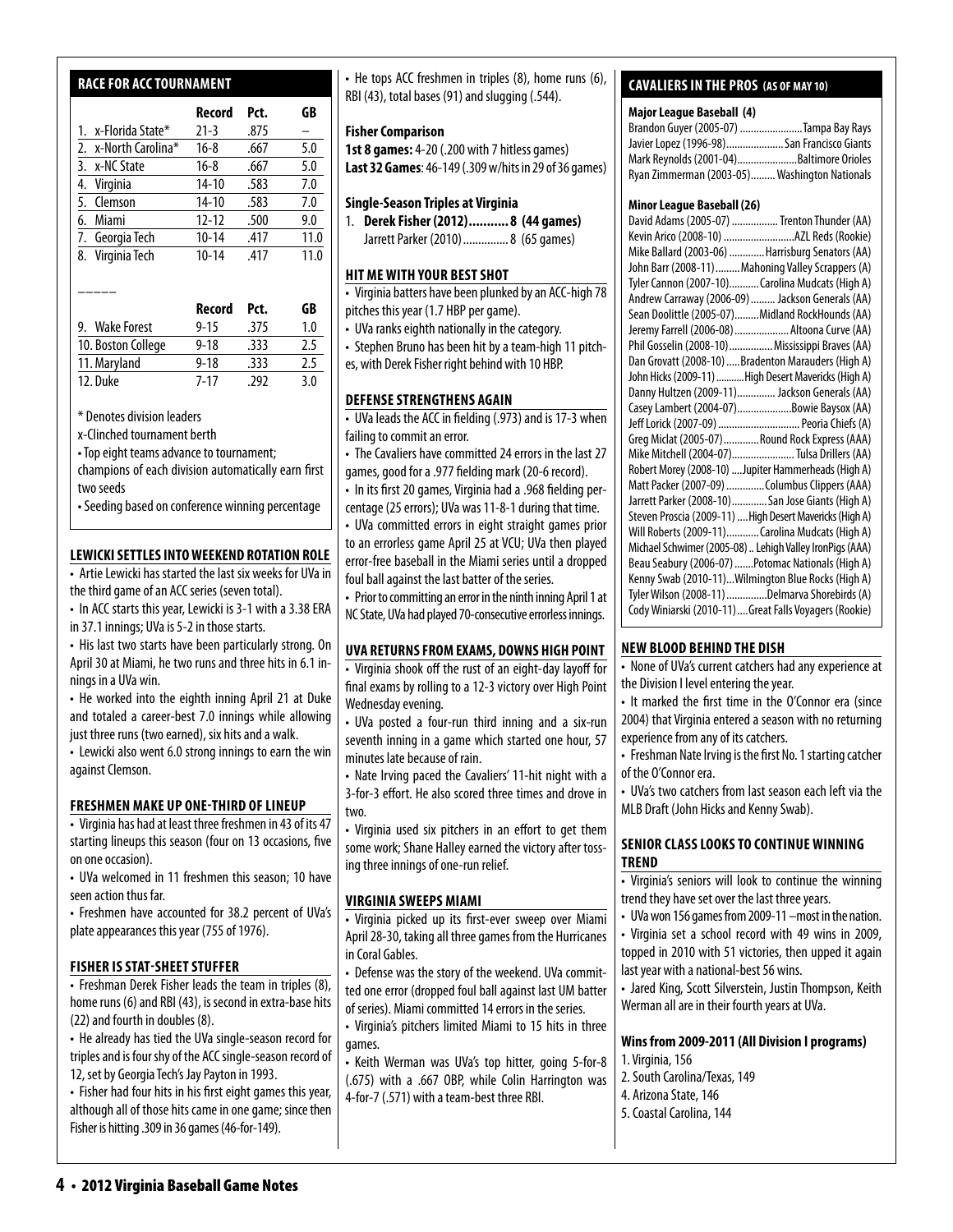| <b>O'CONNOR REACHES 400 WINS</b><br>• In his ninth season as Virginia's head coach, Brian<br>O'Connor stands at 404 career wins (404-144-2); he<br>reached 350 on April 15, 2011 and 400 on April 25 at<br>VCU.<br>• He posted 350 wins in the fewest number of games in<br>ACC history (472).<br>• Mike Martin of Florida State previously was the fast-<br>est in ACC history to reach 350 wins (while a member of<br>the ACC). He needed 478 games (in seven seasons from<br>1992 to 1998) to reach the mark.<br>• Other current coaches of note in the ACC: Jack Leggett | DEFENSE TOPS ACC UNDER CURRENT STAFF<br>• Virginia's defense has racked up the ACC's best field-<br>ing percentage since the current coaching staff arrived<br>in 2004.<br>• Virginia has accumulated a .973 fielding percentage<br>over the last eight years combined, including a school-<br>record .978 mark last season.<br>• North Carolina ranks second in the ACC over the same<br>span with a .969 fielding mark.<br>• Virginia owns a .973 fielding mark this year, which<br>leads the conference. |  |
|------------------------------------------------------------------------------------------------------------------------------------------------------------------------------------------------------------------------------------------------------------------------------------------------------------------------------------------------------------------------------------------------------------------------------------------------------------------------------------------------------------------------------------------------------------------------------|-------------------------------------------------------------------------------------------------------------------------------------------------------------------------------------------------------------------------------------------------------------------------------------------------------------------------------------------------------------------------------------------------------------------------------------------------------------------------------------------------------------|--|
| (Clemson) and Danny Hall (GT) each needed 487 games<br>to reach 350 wins (350-137 each).<br>O'CONNOR RANKS THIRD IN WIN PERCENTAGE<br><b>ENTERING 2012</b><br>• UVa head coach Brian O'Connor entered 2012 with a<br>career record of 372-130-1 (.741) and a 148-79-1 record<br>in ACC play.<br>• O'Connor's 74.1 winning percentage ranked as the<br>third-best mark among active NCAA Division I coaches                                                                                                                                                                   |                                                                                                                                                                                                                                                                                                                                                                                                                                                                                                             |  |
| entering the 2012 season.<br>• The only coaches who own a higher winning per-<br>centage are Mike Fox (North Carolina) and Mike Martin<br>(Florida State).<br><b>VIRGINIA LEADS NATION IN ERA LAST SEVEN</b><br>YEARS<br>• Virginia led all NCAA Division I teams in ERA over the<br>past seven seasons, boasting a 3.10 team ERA since<br>2005.                                                                                                                                                                                                                             |                                                                                                                                                                                                                                                                                                                                                                                                                                                                                                             |  |
| • UVa is the only school to rank in the top 20 in the<br>country in ERA each of the last seven seasons<br>• Virginia led the nation in ERA last year (2.24) and<br>posted No. 3 marks in 2005, 2006, 2007 and 2009.<br>• Virginia also is the only team in Division I to rank<br>among the top 20 nationally in ERA, strikeouts and few-<br>est hits allowed each of the last four years.<br><b>NCAA Division I ERA Since 2005</b>                                                                                                                                           |                                                                                                                                                                                                                                                                                                                                                                                                                                                                                                             |  |
|                                                                                                                                                                                                                                                                                                                                                                                                                                                                                                                                                                              |                                                                                                                                                                                                                                                                                                                                                                                                                                                                                                             |  |
|                                                                                                                                                                                                                                                                                                                                                                                                                                                                                                                                                                              |                                                                                                                                                                                                                                                                                                                                                                                                                                                                                                             |  |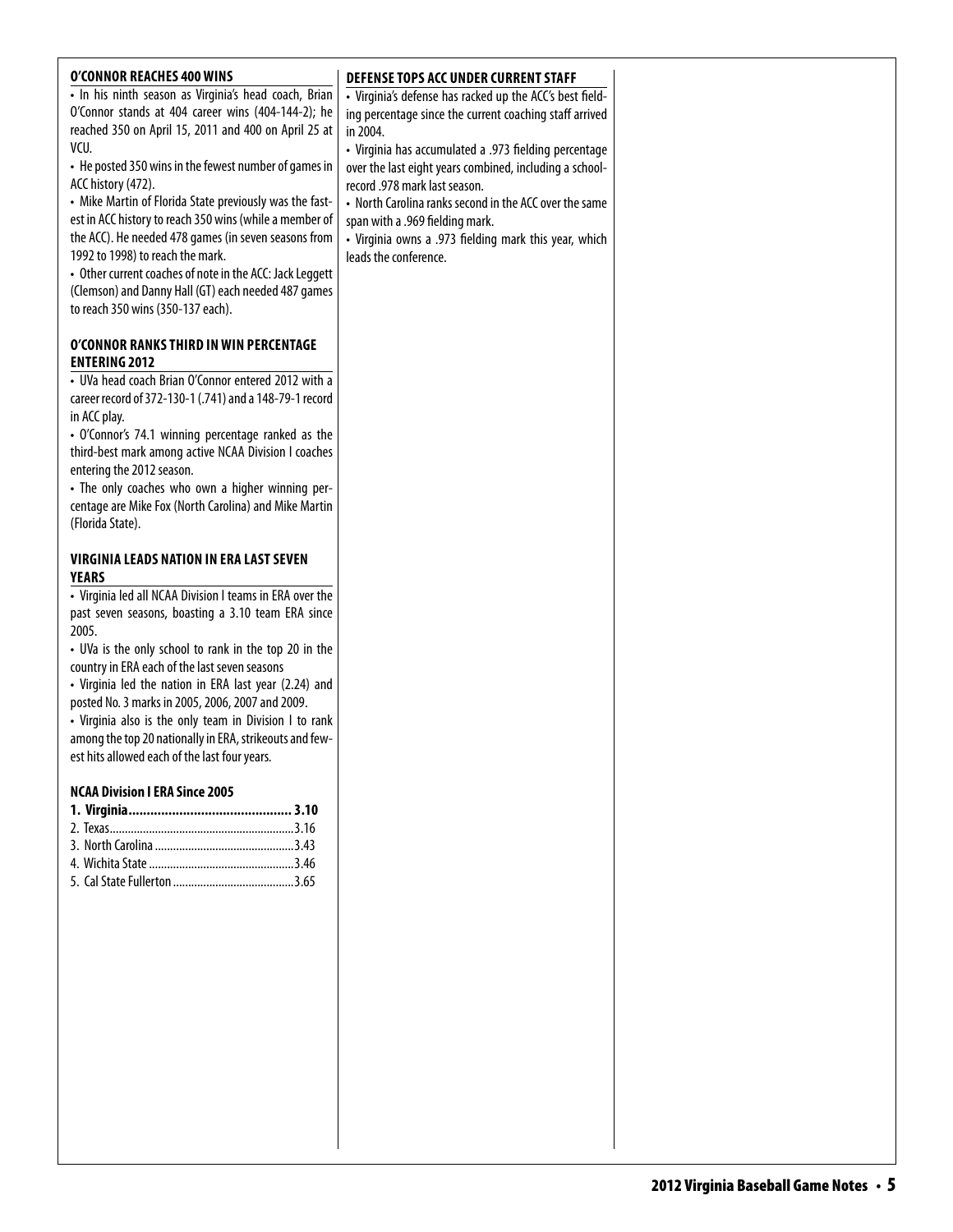### **head coach brian o'connor**

#### **PERSONAL INFORMATION**

**Born:** April 21, 1971, in Omaha, Neb. **High School:** Saint Albert H.S., Council Bluffs, Iowa (1989) **College:** Creighton (1993), bachelor's in marketing **Coaching Career:**  Creighton, Assistant Coach (1993-94) Notre Dame, Assistant Coach (1994-2001)

Notre Dame, Assoc. Head Coach (2001-03) Virginia, Head Coach (2004-present) **Family:** Married to former Cindy Petratis; three children - daughters, Ellie and Maggie and son, Dillon

#### **virginia Notes**

- Ninth season at Virginia
- Overall record of 404-144-2 (162-89-1 ACC)
- 2009 National Coach of the Year (NCBWA, CBI)
- 2009 and 2011 ACBA Atlantic Region Coach of the Year

• Three-time ACC Coach of the Year (2004, 2010, 2011) • NCAA tournament appearances in each of his eight seasons (UVa had been to three NCAA tournaments prior to his arrival)

• Guided UVa to 2009 and 2011 College World Series

• 2009 trip to CWS was first in school history (Irvine Regional and Oxford Super Regional champions)

• Hosted five NCAA regionals and two super regionals

• Led UVa to 2010 and 2011 ACC Coastal Division titles

• Fastest coach in ACC history to 350 wins (472 games) • Led teams to ACC Championship games in 2005, 2008,

- 2009 and 2011 (won '09 and '11 titles)
- In first eight seasons, his teams averaged 46.5 wins per season

• Guided UVa to school-record win total each of last three seasons (49 in 2009, 51 in 2010, 56 in 2011)

**•**  Program has had 47 players picked in Major League Baseball Draft over the last eight years

• UVa has had 15 All-America and 37 all-conference selections in his tenure

• UVa has posted seven 40-win seasons (39 in 2008)

• Second in career wins at UVa – only Dennis Womack has more (594, 1981-2003)

### **CAREER NOTES**

• Associate head coach of Notre Dame's 2002 College World Series team

• Coached at Notre Dame from 1994-2003

• Played college baseball at Creighton and pitched on the Bluejays' 1991 College World Series team

• Played in the minor leagues in the Philadelphia Phillies' farm system before assistant coaching stints at Creighton and Notre Dame

### **Coaching Record at virginia**

| Year | <b>Overall</b>            | ACC           | <b>Postseason</b>                |
|------|---------------------------|---------------|----------------------------------|
| 2004 | 44-15                     | $18-6$        | <b>NCAA Regional</b>             |
| 2005 | $41 - 20$                 | 14-14         | <b>NCAA Regional</b>             |
| 2006 | $47 - 15$                 | $21-9$        | <b>NCAA Regional</b>             |
| 2007 | $43 - 14$                 | $19-9$        | <b>NCAA Regional</b>             |
| 2008 | $39 - 23$                 | $15 - 15$     | <b>NCAA Regional</b>             |
| 2009 | 49-15-1                   | $16 - 11 - 1$ | <b>NCAA College World Series</b> |
| 2010 | $51 - 14$                 | $23 - 7$      | <b>NCAA Super Regional</b>       |
| 2011 | $56 - 12$                 | $22 - 8$      | <b>NCAA College World Series</b> |
| 2012 | $32 - 14 - 1$             | $14 - 10$     |                                  |
|      | Career 404-144-2 162-89-1 |               |                                  |

### **THE LAST TIME VIRGINIA ...**

| and Dan Street at Virginia Tech (April 18, 2001)      |
|-------------------------------------------------------|
|                                                       |
| Sean Doolittle, Joe Florio at Liberty (April 5, 2005) |
|                                                       |
|                                                       |
|                                                       |
|                                                       |
|                                                       |
|                                                       |

### **THE LAST TIME A CAVALIER ...**

| Hit three home runs in a game Dan Street vs. Old Dominion in Charleston, S.C. (February 22, 2002) |
|---------------------------------------------------------------------------------------------------|
|                                                                                                   |
|                                                                                                   |
|                                                                                                   |
| vs. Central Connecticut (March 7, 2004)                                                           |
|                                                                                                   |
|                                                                                                   |
|                                                                                                   |
|                                                                                                   |
|                                                                                                   |
|                                                                                                   |
|                                                                                                   |
|                                                                                                   |
|                                                                                                   |
|                                                                                                   |
|                                                                                                   |
|                                                                                                   |
|                                                                                                   |
|                                                                                                   |
|                                                                                                   |
|                                                                                                   |
|                                                                                                   |
| Had 10 or more strikeouts in a gameBranden Kline (10) vs. North Carolina (April 13, 2012)         |
|                                                                                                   |
| Pitched back-to-back complete games  Robert Morey vs. Duke (May 1, 2010) and UNC (May 15, 2010)   |
|                                                                                                   |
|                                                                                                   |
|                                                                                                   |
|                                                                                                   |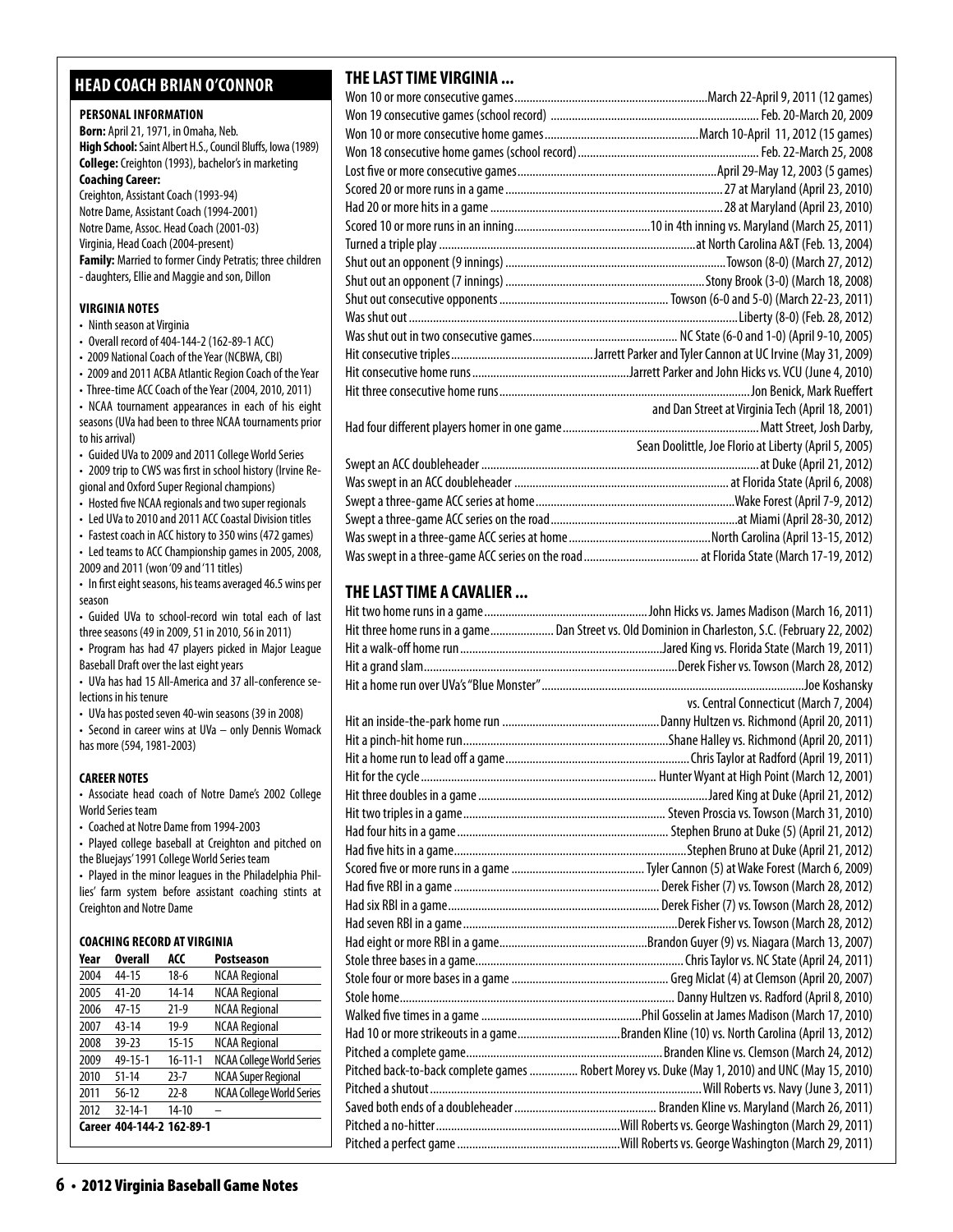### **2012 Virginia Baseball Overall Statistics for Virginia (as of May 10, 2012) (All games Sorted by Batting avg)**

Record: 32-14-1 Home: 23-7 Away: 9-6 Neutral: 0-1-1 ACC: 14-10

| Player               | ava  | gp-gs     | ab           |             | h        | 2b | 3b             | hr          | rbi         | tb          | slg% | bb             | hp          | <b>SO</b>      | gdp         | ob%  | sf             | sh              | sb-att    | DO             | a              | е              | fid%  |
|----------------------|------|-----------|--------------|-------------|----------|----|----------------|-------------|-------------|-------------|------|----------------|-------------|----------------|-------------|------|----------------|-----------------|-----------|----------------|----------------|----------------|-------|
| 11 Stephen Bruno     | .364 | 46-46     | 187          | 40          | 68       | 17 | 2              | 4           | 41          | 101         | .540 | 13             | 11          | 18             | 4           | .420 | 8              | 4               | $9 - 9$   | 25             | 78             | 11             | .904  |
| 13 Jared King        | .308 | 47-47     | 159          | 36          | 49       | 11 | 5              | 3           | 41          | 79          | .497 | 44             | 6           | 31             | 3           | .463 | 5              |                 | $12 - 18$ | 371            | 39             | 3              | .993  |
| 14 Colin Harrington  | .302 | 42-37     | 129          | 23          | 39       | 5  | 2              |             | 24          | 51          | .395 | 15             | 8           | 13             | 2           | .400 |                | 3 <sub>13</sub> | $1 - 6$   | 59             | $\overline{2}$ |                | .984  |
| 2 Keith Werman       | .299 | 46-46     | 127          | 27          | 38       | 4  | $\overline{2}$ | 0           | 18          | 46          | .362 | 25             | 2           | 19             |             | .409 | 5              | 20              | $4 - 7$   | 151            | 126            | 3              | .989  |
| 23 Derek Fisher      | .296 | 44-41     | 169          | 36          | 50       | 8  | 8              | 6           | 43          | 92          | .544 | 16             | 10          | 44             | 3           | .386 | 2              | 1               | $3-4$     | 38             | $\Omega$       | 2              | .950  |
| 18 Nate Irving       | .294 | 41-37     | 119          | 23          | 35       | 4  |                | $\Omega$    | 33          | 41          | .345 | 17             | 9           | 20             | 3           | .415 | $\overline{2}$ | 14              | $4 - 5$   | 295            | 22             | 3              | .991  |
| 6 Chris Taylor       | .275 | 47-47     | 189          | 49          | 52       | 11 | 5              | 4           | 38          | 85          | .450 | 28             | 4           | 30             | 5           | .373 | 4              | 4               | $8 - 10$  | 64             | 116            | 13             | .933  |
| ------------------   |      |           |              |             |          |    |                |             |             |             |      |                |             |                |             |      |                |                 |           |                |                |                |       |
| 25 Reed Gragnani     | .358 | 19-18     | 67           | 7           | 24       | 2  | 0              | 0           | 9           | 26          | .388 | $\overline{2}$ | 5           | 9              |             | .419 | 0              |                 | $0 - 1$   | 26             | $\overline{7}$ | 3              | .917  |
| 33 Nick Howard       | .346 | $26 - 11$ | 52           | 11          | 18       |    |                |             | 6           | 21          | .404 | 8              |             | 13             |             | .435 |                | 0               | $1 - 2$   | 12             | 8              | $\overline{2}$ | .909  |
| 10 Brandon Downes    | .333 | $22 - 14$ | 63           | 15          | 21       | 5  | 2              | O           | 16          | 30          | .476 | 11             | 2           | 15             | 0           | .447 | 0              | $\overline{2}$  | $2 - 3$   | 28             | 1              | 0              | 1.000 |
| 9 Kenny Towns        | .294 | $18-6$    | 34           | 5           | 10       |    | 0              | 0           | 5           | 12          | .353 | 4              | 2           | 6              | $\Omega$    | .400 | $\mathbf{0}$   |                 | $1 - 1$   | 11             |                | 0              | 1.000 |
| 38 Mike Papi         | .283 | 35-28     | 106          | 24          | 30       | 8  | 0              |             | 17          | 41          | .387 | 15             | 6           | 17             |             | .395 | 2              |                 | $5 - 7$   | 40             | 1              | 3              | .932  |
| 5 Mitchell Shifflett | .265 | $41 - 27$ | 98           | 19          | 26       | 3  | 0              | 0           | 14          | 29          | .296 | 11             | 3           | 26             | $\Omega$    | .357 | 0              | 4               | $8-9$     | 70             | 3              | $\overline{2}$ | .973  |
| 7 Branden Cogswell   | .247 | $32 - 18$ | 73           | 24          | 18       |    | 4              | 0           |             | 27          | .370 | 12             | 8           | 14             |             | .409 | 0              | 3               | $1 - 3$   | 26             | 37             | 2              | .969  |
| 37 Thomas Woodruff   | .200 | $6 - 0$   | 5            | 1           |          | 1  | 0              | $\Omega$    |             | 2           | .400 |                | $\Omega$    | $\overline{2}$ | $\Omega$    | .333 | $\mathbf{0}$   | 0               | $0 - 0$   | 0              | $\Omega$       | 0              | .000  |
| 8 Chace Mitchell     | .143 | $9 - 0$   | 7            | 0           |          | 0  | 0              | 0           | 1           |             | .143 | 0              | 0           | 4              | 0           | .143 | 0              | 0               | $0-0$     | 19             | 2              | 0              | 1.000 |
| 19 Joel Effertz      | .000 | $1 - 0$   | $\mathbf{1}$ | $\mathbf 0$ | 0        | 0  | 0              | $\mathbf 0$ | $\mathbf 0$ | $\mathbf 0$ | .000 | 0              | $\mathbf 0$ |                | $\mathbf 0$ | .000 | 0              | $\mathbf 0$     | $0 - 0$   | $\overline{2}$ | 2              | 0              | 1.000 |
| 17 Shane Halley      | .000 | $3 - 0$   | 1            | 0           | 0        | 0  | 0              | 0           | 0           | 0           | .000 | 0              |             | 0              | 0           | .500 | 0              | 0               | $0-0$     | $\overline{2}$ | 5              | 0              | 1.000 |
| 30 Rob Amaro         | .000 | $1 - 0$   | $\mathbf 1$  | $\mathbf 0$ | $\Omega$ | 0  | 0              | $\Omega$    | $\Omega$    | $\Omega$    | .000 | $\Omega$       | 0           |                | $\Omega$    | .000 | 0              | $\mathbf 0$     | $0 - 0$   | 0              | $\Omega$       | 0              | .000  |
| 31 Justin Thompson   | .000 | $1 - 0$   | 0            | 0           | 0        | 0  | 0              | 0           | 0           | 0           | .000 | 0              | 0           | 0              | 0           | .000 | 0              | 0               | $0-0$     | $\overline{2}$ | 9              | 0              | 1.000 |
| Totals               | .302 | 47        | 1587         | 340         | 480      | 83 | 32             | 19          | 314         | 684         | .431 | 222            | 78          | 283            | 25          | .406 | 32             | 69              | 59-85     | 1270           | 500            | 49             | .973  |
| Opponents            | .239 | 47        | 1553         | 195         | 371      | 77 | 12             | 19          | 173         | 529         | .341 | 147            | 31          | 380            | 28          | .314 | 16             | 35              | 49-65     | 1222           | 490            | 87             | .952  |

LOB - Team (428), Opp (317). DPs turned - Team (43), Opp (35). CI - Team (0), Opp (2).

### **(All games Sorted by Earned run avg)**

| Player               | era   | w-l       | app               | gs             | cg | sho | sv          | ip    | h   |                | er             | bb  | <b>SO</b>      | 2 <sub>b</sub> | 3b             | hr            | b/avg |                |    |          |    | wp hp bk sfa sha |
|----------------------|-------|-----------|-------------------|----------------|----|-----|-------------|-------|-----|----------------|----------------|-----|----------------|----------------|----------------|---------------|-------|----------------|----|----------|----|------------------|
| 16 Branden Kline     | 3.52  | $6 - 3$   | 12                | 11             |    | 0/0 | 0           | 71.2  | 63  | 41             | 28             | 31  | 76l            | 20             | 3              | 3             | 232   | 4              | 5  |          | 3  |                  |
| 29 Scott Silverstein | 3.81  | $2 - 4$   | $12 \overline{ }$ | 12             | 0  | 0/0 | 0           | 54.1  | 45  | 32             | 23             | 28  | 40             | 8              | 3              | 4             | .228  | $\overline{2}$ | 6  | $\Omega$ | 3  |                  |
| 34 Artie Lewicki     | 4.30  | $3-2$     | 12                | 9              | 0  | 0/0 | 01          | 52.1  | 50  | 29             | 25             | 14  | 35             | 13             |                | 3             | .249  | 3              | 4  | 3        |    | 5                |
| ------------------   |       |           |                   |                |    |     |             |       |     |                |                |     |                |                |                |               |       |                |    |          |    |                  |
| 31 Justin Thompson   | 1.21  | $4-1$     | 25                | 0              | 0  | 0/0 | 81          | 29.2  | 23  | 6              | 4              | 9   | 30             | 2              |                |               | .223  |                |    |          |    | 6                |
| 17 Shane Halley      | 1.75  | $8 - 1$   | 20                | $\overline{2}$ | 0  | 0/1 | 0l          | 46.1  | 28  | 10             | 9              | 18  | 40l            | 3              |                |               | .175  |                |    | $\Omega$ | 0  | $\Omega$         |
| 33 Nick Howard       | 2.25  | $1 - 0$   | 13                | 0              | 0  | 0/0 | 0           | 28.0  | 26  | 8              | 7              | 5   | 31             | 3              |                | 0             | .248  | 2              |    |          | ი  | 3                |
| 3 Kyle Crockett      | 2.53  | $3 - 2$   | 24                | $\mathcal{P}$  | 0  | 0/1 | $\mathbf 0$ | 46.1  | 30  | 19             | 13             | 11  | 43             | 4              | $\Omega$       | $\Omega$      | 186   | $\mathcal{P}$  | 5  | $\Omega$ |    | 4                |
| 39 Austin Young      | 3.54  | $1 - 1$   | 19                | 0              | 0  | 0/1 | 0           | 28.0  | 25  | 13             | 11             | 5   | 28             |                | 0              | 3             | .248  |                |    |          |    | 3                |
| 47 Whit Mayberry     | 3.67  | $2 - 0$   | 5                 | 5              | 0  | 0/0 | $\Omega$    | 27.0  | 31  | 11             | 11             | 6   | 24             | 4              | $\overline{2}$ | $\mathcal{P}$ | .313  | 0              |    | $\Omega$ |    | 2                |
| 19 Joel Effertz      | 4.50  | $0-0$     | 9                 | 2              | 0  | 0/1 | 0           | 12.0  | 12  | 6              | 6              | 8   | 14             |                | 0              |               | .279  |                |    |          |    |                  |
| 46 Nathaniel Abel    | 5.06  | $0-0$     |                   | 0              | 0  | 0/0 | 0l          | 5.1   | 5   | 5              | 3              | 4   | $\overline{4}$ | $\Omega$       | $\Omega$       | $\Omega$      | .238  | $\mathcal{P}$  |    | U        |    | 0                |
| 21 Barrett O'Neill   | 5.23  | $2 - 0$   | 10                | 4              | 0  | 0/0 | 0           | 20.2  | 30  | 13             | 12             | 5   | 15             | 10             | $\Omega$       |               | .357  |                | 3  |          | 2  | 0                |
| 20 Ryan Ashooh       | 10.80 | $0-0$     | 3                 | $\Omega$       | O. | 0/0 | Οl          | 1.2   | 3   | $\overline{2}$ | $\overline{2}$ | 3   | <sup>0</sup>   | 2              | $\Omega$       |               | .429  | 0              |    | $\Omega$ | 0  | 0                |
| Totals               | 3.27  | $32 - 14$ | 47                | 47             |    | 1/1 |             | 423.1 | 371 | 195            | 154            | 147 | 380            | 77             | 12             | 19            | .239  | 18             | 31 | 4        | 16 | 35               |
| Opponents            | 6.41  | $14 - 32$ | 47                | 47             | ŋ  | 1/1 |             | 407.1 | 480 | 340            | 290            | 222 | 283            | 83             | 32             | 19            | .302  | 41             | 78 | 12       | 32 | 69               |

PB - Team (13), Irving, N. 11, Werman, K. 2, Opp (9). Pickoffs - Team (6), Irving, N. 2, Silverstein, 2, Crockett, K. 1, Werman, K. 1, Opp (7).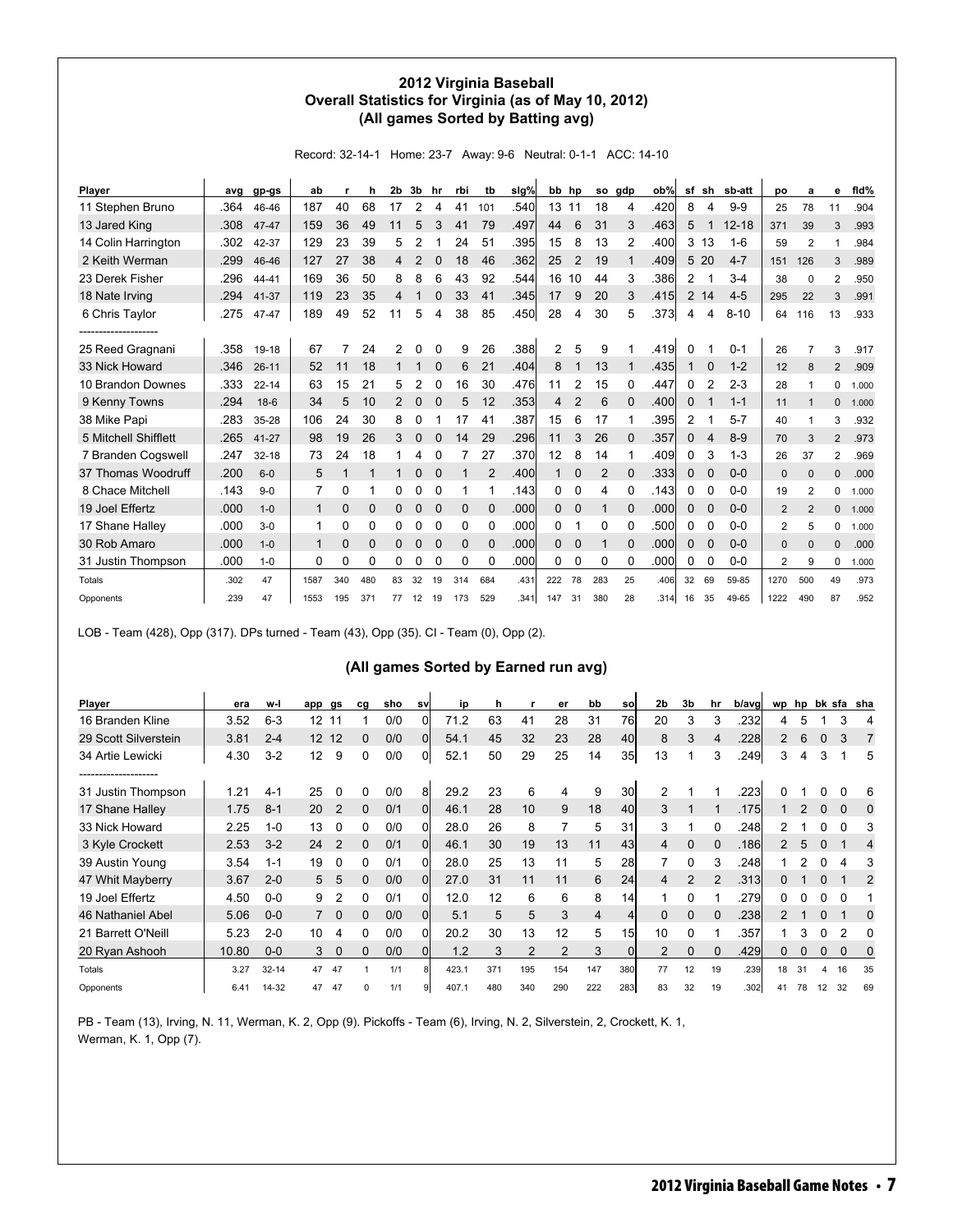### **2012 Virginia Baseball Conference statistics for Virginia (as of May 10, 2012) (ACC games only Sorted by Batting avg)**

Record: 14-10 Home: 8-4 Away: 6-6 ACC: 14-10

| <b>Player</b>        | ava  | gp-gs     | ab           |                | h        | 2 <sub>b</sub> | 3b | hr       | rbi          | tb           | slg% | bb | hp          | so          | gdp          | ob%  | sf             | sh             | sb-att  | po             | a              | е              | fid%  |
|----------------------|------|-----------|--------------|----------------|----------|----------------|----|----------|--------------|--------------|------|----|-------------|-------------|--------------|------|----------------|----------------|---------|----------------|----------------|----------------|-------|
| 11 Stephen Bruno     | .371 | $24 - 24$ | 97           | 18             | 36       | 8              |    |          | 18           | 52           | .536 | 6  | 5           | 10          | 2            | .420 | 4              | 0              | $4 - 4$ | 17             | 39             | 5              | .918  |
| 2 Keith Werman       | .364 | $24 - 24$ | 66           | 14             | 24       | 3              | 2  | $\Omega$ | 9            | 31           | .470 | 12 |             | 11          |              | .457 | $\overline{2}$ | 8              | $3-3$   | 59             | 64             | $\overline{2}$ | .984  |
| 14 Colin Harrington  | .299 | $21 - 20$ | 77           | 10             | 23       | 5              | 2  | 0        | 13           | 32           | .416 | 4  | 3           | 9           |              | .349 | $\overline{2}$ | 5              | $1 - 2$ | 39             |                |                | .976  |
| 18 Nate Irving       | .268 | $22 - 21$ | 71           | 11             | 19       |                |    |          | 14           | 22           | .310 |    | 3           | 13          | 3            | .358 | $\mathbf{0}$   | 9              | $4 - 4$ | 176            | 11             |                | .995  |
| 23 Derek Fisher      | .267 | 23-23     | 90           | 17             | 24       | 5              | 3  | 2        | 15           | 41           | .456 | 8  | 6           | 26          |              | .358 | $\overline{2}$ |                | $1 - 1$ | 25             | $\Omega$       | 2              | .926  |
| 13 Jared King        | .229 | $24 - 24$ | 83           | 11             | 19       | 6              |    |          | 13           | 27           | .325 | 23 | 2           | 23          | $\Omega$     | .400 | $\overline{2}$ |                | $3 - 7$ | 184            | 22             |                | .995  |
| 6 Chris Taylor       | .198 | $24 - 24$ | 96           | 19             | 19       | 4              | 3  |          | 14           | 32           | .333 | 13 | 2           | 20          | 3            | .298 | 3              | 3              | $3-3$   | 34             | 63             | 5              | .951  |
|                      |      |           |              |                |          |                |    |          |              |              |      |    |             |             |              |      |                |                |         |                |                |                |       |
| 10 Brandon Downes    | .357 | $9 - 5$   | 28           |                | 10       | 3              | 0  | 0        |              | 13           | .464 | 4  |             | 6           | 0            | .455 | $\Omega$       | 0              | $1 - 1$ | 15             | $\Omega$       | 0              | 1.000 |
| 25 Reed Gragnani     | .308 | $7 - 7$   | 26           | 1              | 8        | 0              | 0  | $\Omega$ | 2            | 8            | .308 | 0  | $\mathbf 0$ | 5           | $\mathbf{0}$ | .308 | $\mathbf{0}$   | 1              | $0 - 1$ | 5              | $\overline{2}$ | $\overline{2}$ | .778  |
| 9 Kenny Towns        | .300 | $8 - 5$   | 20           | 2              | 6        |                | 0  | $\Omega$ | 2            |              | .350 | 3  |             | 2           | 0            | .417 | 0              |                | $0-0$   | 0              | $\Omega$       | 0              | .000  |
| 33 Nick Howard       | .286 | $11 - 4$  | 21           | $\overline{2}$ | 6        | 0              | 0  |          | 2            | 6            | .286 |    | $\Omega$    | 9           |              | .304 |                | $\Omega$       | $1 - 2$ | $\overline{2}$ | 0              |                | .667  |
| 7 Branden Cogswell   | .231 | $14-6$    | 26           | 8              | 6        |                |    |          | 3            | 9            | .346 | 5  |             | 4           | 0            | .375 | 0              | 2              | $0-0$   | 8              | 8              |                | .941  |
| 5 Mitchell Shifflett | .169 | $21 - 18$ | 59           | 8              | 10       |                | 0  |          | 6            | 11           | .186 | 5  |             | 19          | $\Omega$     | .246 | $\Omega$       | $\overline{2}$ | $5-6$   | 42             |                | $\overline{2}$ | .956  |
| 38 Mike Papi         | .163 | $16 - 11$ | 43           | 5              |          | 2              | 0  |          |              | 9            | .209 | 4  | 2           | 11          |              | .260 |                | $\Omega$       | $2 - 2$ | 16             | $\Omega$       | 2              | .889  |
| 17 Shane Halley      | .000 | $1 - 0$   | $\mathbf{0}$ | $\mathbf 0$    | $\Omega$ | 0              | 0  | $\Omega$ | $\mathbf{0}$ | $\Omega$     | .000 | 0  | $\mathbf 0$ | $\mathbf 0$ | $\Omega$     | .000 | $\mathbf{0}$   | $\mathbf 0$    | $0-0$   | $\overline{2}$ |                | 0              | 1.000 |
| 31 Justin Thompson   | .000 | $1 - 0$   | 0            | 0              | 0        | 0              | 0  | 0        | 0            | <sup>0</sup> | .000 | 0  | $\Omega$    | 0           | 0            | .000 | 0              | 0              | $0-0$   | 0              | $\overline{2}$ | 0              | 1.000 |
| Totals               | .270 | 24        | 803          | 133            | 217      | 40             | 14 | 5        | 19           | 300          | .374 | 95 | 28          | 168         | 13           | .361 | 17             | 33             | 28-36   | 640            | 235            | 25             | .972  |
| Opponents            | .239 | 24        | 787          | 105            | 188      | 38             |    | 12       | 94           | 276          | .351 | 78 | 15          | 191         | 15           | .315 | 11             | 18             | 31-38   | 635            | 250            | 43             | .954  |

LOB - Team (210), Opp (164). DPs turned - Team (18), Opp (16). CI - Team (0), Opp (2).

| (ACC games only Sorted by Earned run avg) |  |  |  |
|-------------------------------------------|--|--|--|
|-------------------------------------------|--|--|--|

| Player               | era   | w-l       | app                  | gs       | ca | sho | sv           | ip    | h   |     | er  | bb             | sol             | 2 <sub>b</sub> | 3b             | hr            | b/avg | wp                   | hp |          |                | bk sfa sha   |
|----------------------|-------|-----------|----------------------|----------|----|-----|--------------|-------|-----|-----|-----|----------------|-----------------|----------------|----------------|---------------|-------|----------------------|----|----------|----------------|--------------|
| 34 Artie Lewicki     | 3.40  | $3 - 1$   | 8                    |          | 0  | 0/0 | 0            | 39.2  | 38  | 17  | 15  |                | <b>26</b>       | 9              | 0              | 3             | .252  | 2                    |    |          |                | 5            |
| 3 Kyle Crockett      | 3.60  | $1 - 2$   | 15                   | 0        | 0  | 0/0 | $\Omega$     | 25.0  | 16  | 12  | 10  | 5              | 25              |                | 0              |               | .184  | 0                    |    | $\Omega$ |                | 2            |
| 16 Branden Kline     | 3.83  | $3 - 2$   | 8                    |          |    | 0/0 | Οl           | 49.1  | 37  | 24  | 21  | 21             | 57              | 12             |                |               | .2061 | $\mathbf{2}^{\circ}$ | 3  |          | 3              |              |
| 29 Scott Silverstein | 4.98  | $1 - 3$   | 8                    | 8        | 0  | 0/0 | 0l           | 34.1  | 34  | 25  | 19  | 22             | 24              | 6              | $\overline{2}$ |               | .264  |                      | 4  |          | 2              | 5            |
| ------------------   |       |           |                      |          |    |     |              |       |     |     |     |                |                 |                |                |               |       |                      |    |          |                |              |
| 33 Nick Howard       | 0.00  | $0 - 0$   | 3                    | $\Omega$ | 0  | 0/0 | <sub>0</sub> | 4.0   | 4   |     | 0   | 2              | $\overline{2}$  | $\Omega$       | $\Omega$       |               | .2351 | $\Omega$             |    | $\Omega$ | $\Omega$       | $\mathbf{0}$ |
| 21 Barrett O'Neill   | 0.00  | $0-0$     |                      | 0        | 0  | 0/0 | 0l           | 1.0   |     | 0   | 0   |                |                 |                |                |               | .250  | 0                    |    | 0        | O              | 0            |
| 17 Shane Halley      | 1.54  | $5-0$     | 9                    | $\Omega$ | 0  | 0/0 | 0l           | 23.1  | 20  | 4   | 4   |                | 15 <sub>l</sub> | $\mathcal{P}$  |                |               | .244  |                      |    | $\Omega$ | $\Omega$       | $\Omega$     |
| 31 Justin Thompson   | 1.84  | $1 - 1$   | 14                   | 0        | 0  | 0/0 | 6            | 14.2  | 13  | 4   | 3   | 4              | <b>20l</b>      |                |                |               | .236  | 0                    |    | 0        | O              |              |
| 39 Austin Young      | 5.25  | $0 - 1$   | 10                   | $\Omega$ | 0  | 0/0 | Οl           | 12.0  | 12  | 9   | 7   | $\overline{2}$ | 11              | $\overline{2}$ | $\Omega$       | $\mathcal{P}$ | .279  | 0                    |    | $\Omega$ | $\mathfrak{p}$ | 3            |
| 47 Whit Mayberry     | 6.00  | $0 - 0$   | $\mathbf{2}^{\circ}$ | 2        | 0  | 0/0 | ΩI           | 9.0   |     | 6   | 6   | 6              | 10l             | 4              |                |               | .3141 | 0                    |    |          |                | 0            |
| 46 Nathaniel Abel    | 27.00 | $0-0$     |                      | $\Omega$ | 0  | 0/0 | Οl           | 1.0   | 2   | 3   | 3   |                | Οl              |                | 0              |               | .500  | 0                    |    | 0        |                | 0            |
| Totals               | 3.71  | $14 - 10$ | 24                   | 24       |    | 0/0 | 6            | 213.1 | 188 | 105 | 88  | 78             | 191             | 38             |                | 12            | .239  | 6                    | 15 | 4        | 11             | 18           |
| Opponents            | 4.42  | $10 - 14$ | 24                   | 24       | O  | 0/0 |              | 211.2 | 217 | 133 | 104 | 95             | 168             | 40             | 14             |               | .270  | 17                   | 28 |          |                | 33           |

PB - Team (7), Irving, N. 6, Werman, K. 1, Opp (5). Pickoffs - Team (2), Silverstein, 1, Crockett, K. 1, Opp (2).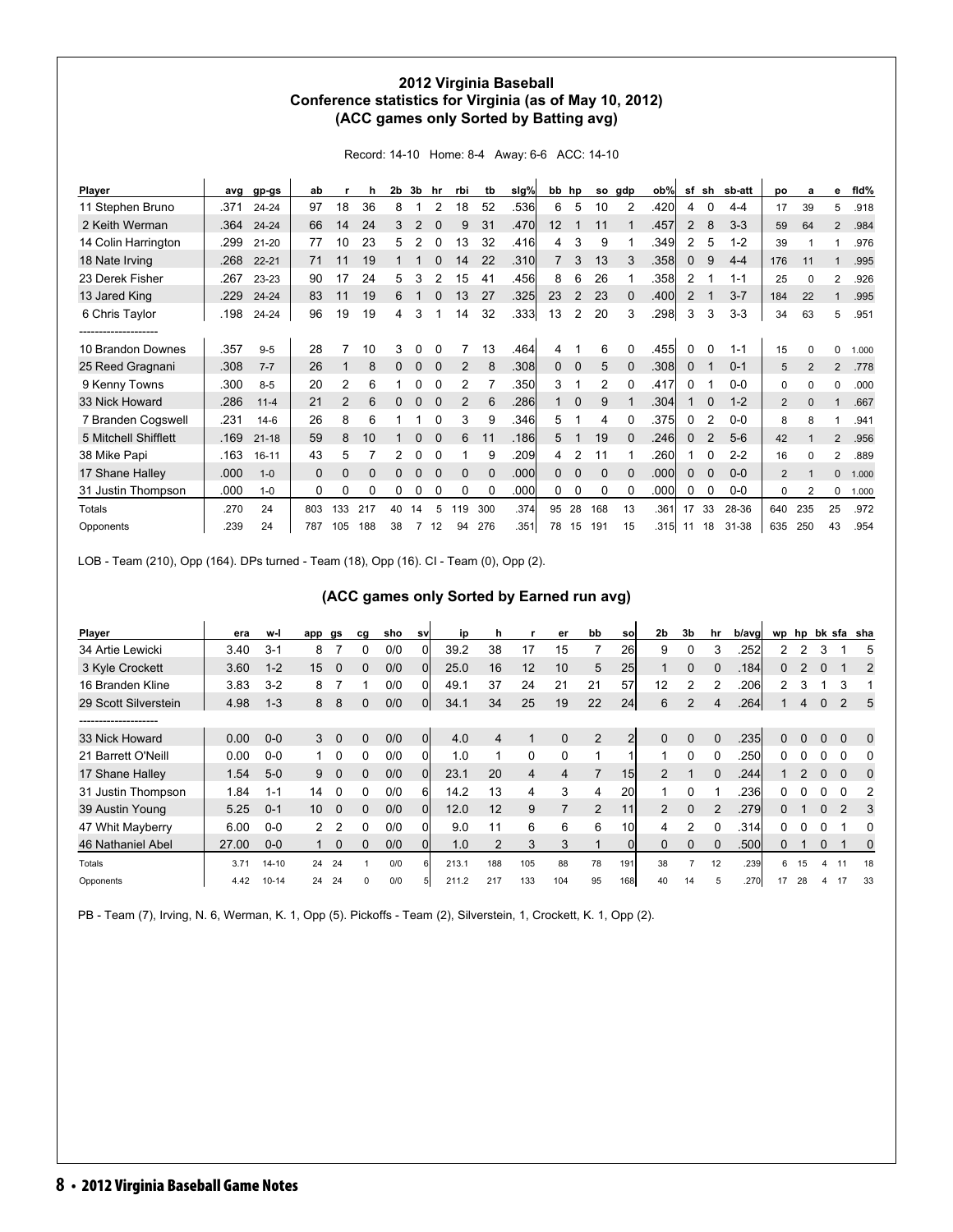### **2012 Virginia Baseball Game Results for Virginia (as of May 10, 2012) (All games)**

| Date           | Opponent                  |             | Score    | Inns | Overall       | <b>ACC</b>    | Pitcher of record                       | Attend | Time |
|----------------|---------------------------|-------------|----------|------|---------------|---------------|-----------------------------------------|--------|------|
| % Feb 17, 2012 | vs Boston College         | L.          | $3-5$    | 9    | $0 - 1 - 0$   | $0 - 0 - 0$   | Kline, B. $(L 0-1)$                     | 564    | 2:52 |
| % Feb 18, 2012 | at #35 Coastal Carolina   | W           | $9 - 3$  | 9    | $1 - 1 - 0$   | $0 - 0 - 0$   | Mayberry, W. (W 1-0)                    | 1635   | 3:25 |
| % Feb 18, 2012 | vs James Madison          | $\mathsf T$ | $4 - 4$  | 8    | $1 - 1 - 1$   | $0 - 0 - 0$   | None                                    | 752    | 3:13 |
| Feb 22, 2012   | <b>WILLIAM &amp; MARY</b> | W           | $6-5$    | (11) | $2 - 1 - 1$   | $0 - 0 - 0$   | Thompson, J. (W 1-0)                    | 2598   | 4:17 |
| Feb 24, 2012   | <b>MONMOUTH</b>           | ${\sf W}$   | $18-4$   | 9    | $3 - 1 - 1$   | $0 - 0 - 0$   | Kline, B. (W 1-1)                       | 2603   | 3:21 |
| Feb 25, 2012   | <b>MONMOUTH</b>           | W           | $7 - 1$  | 9    | $4 - 1 - 1$   | $0 - 0 - 0$   | Silverstein, (W 1-0)                    | 2736   | 2:33 |
| Feb 26, 2012   | <b>MONMOUTH</b>           | W           | $13 - 1$ | 9    | $5 - 1 - 1$   | $0 - 0 - 0$   | Mayberry, W. (W 2-0)                    | 2737   | 3:08 |
| Feb 28, 2012   | <b>LIBERTY</b>            | L           | $0 - 8$  | 9    | $5 - 2 - 1$   | $0 - 0 - 0$   | Lewicki, A. (L 0-1)                     | 2490   | 3:11 |
| Mar 03, 2012   | <b>SETON HALL-1</b>       | W           | $10 - 4$ | 9    | $6 - 2 - 1$   | $0 - 0 - 0$   | Kline, B. (W 2-1)                       |        | 3:05 |
| Mar 03, 2012   | <b>WRIGHT STATE-2</b>     | Г           | $4 - 5$  | 9    | $6 - 3 - 1$   | $0 - 0 - 0$   | Halley, S. (L 0-1)                      | 2798   | 3:05 |
| Mar 04, 2012   | <b>SETON HALL</b>         | L.          | $2 - 5$  | 9    | $6 - 4 - 1$   | $0 - 0 - 0$   | Silverstein, (L 1-1)                    | 2778   | 3:21 |
| Mar 06, 2012   | at James Madison          | W           | $14-6$   | 9    | $7 - 4 - 1$   | $0 - 0 - 0$   | Young, A. (W 1-0)                       | 917    | 3:20 |
| * Mar 09, 2012 | <b>VIRGINIA TECH</b>      | L           | $8 - 10$ | (11) | $7 - 5 - 1$   | $0 - 1 - 0$   | Kline, B. (L 2-2)                       | 2926   | 4:36 |
| * Mar 10, 2012 | <b>VIRGINIA TECH</b>      | W           | $4 - 3$  | 9    | $8 - 5 - 1$   | $1 - 1 - 0$   | Halley, S. (W 1-1)                      | 3458   | 2:41 |
| * Mar 11, 2012 | <b>VIRGINIA TECH</b>      | W           | $6-5$    | 9    | $9 - 5 - 1$   | $2 - 1 - 0$   | Thompson, J. (W 2-0)                    | 4066   | 3:16 |
| Mar 13, 2012   | <b>MARIST</b>             | W           | 8-5      | 9    | $10 - 5 - 1$  | $2 - 1 - 0$   | Kline, B. (W 3-2)                       | 2530   | 2:45 |
| Mar 14, 2012   | <b>MARIST</b>             | W           | $10-2$   | 9    | $11 - 5 - 1$  | $2 - 1 - 0$   | O'Neill, B. (W 1-0)                     | 2561   | 2:45 |
| * Mar 17, 2012 | at #6 Florida State       | Г           | $3 - 12$ | 9    | $11 - 6 - 1$  | $2 - 2 - 0$   | Silverstein, (L 1-2)                    | 5165   | 3:23 |
| * Mar 18, 2012 | at #6 Florida State       | L.          | $3 - 4$  | 9    | $11 - 7 - 1$  | $2 - 3 - 0$   | Crockett, K. (L 0-1)                    | 4490   | 2:42 |
| * Mar 19, 2012 | at #4 Florida State       | L           | $5 - 7$  | 9    | $11 - 8 - 1$  | $2 - 4 - 0$   | Crockett, K. (L 0-2)                    | 4521   | 3:38 |
| Mar 21, 2012   | <b>VMI</b>                | W           | $12-3$   | 9    | $12 - 8 - 1$  | $2 - 4 - 0$   | O'Neill, B. (W 2-0)                     | 2666   | 3:09 |
| * Mar 23, 2012 | #23 CLEMSON               | W           | $6 - 3$  | 9    | $13 - 8 - 1$  | $3-4-0$       | Silverstein, (W 2-2)                    | 3227   | 3:07 |
| * Mar 24, 2012 | #23 CLEMSON               | W           | $5 - 1$  | 9    | $14 - 8 - 1$  | $4 - 4 - 0$   | Kline, B. (W 4-2)                       | 3033   | 2:14 |
| * Mar 25, 2012 | #23 CLEMSON               | W           | $5 - 3$  | 9    | $15 - 8 - 1$  | $5 - 4 - 0$   | Lewicki, A. (W 1-1)                     | 3129   | 2:56 |
| Mar 27, 2012   | <b>TOWSON</b>             | W           | $8-0$    | 9    | $16 - 8 - 1$  | $5 - 4 - 0$   | Crockett, K. (W 1-2)                    | 2481   | 2:37 |
| Mar 28, 2012   | <b>TOWSON</b>             | W           | $19-5$   | 9    | $17 - 8 - 1$  | $5 - 4 - 0$   | Howard, N. (W 1-0)                      | 2488   | 2:59 |
| * Mar 30, 2012 | at #9 NC State            | L           | $1 - 5$  | 9    | $17-9-1$      | $5 - 5 - 0$   | Silverstein, (L 2-3)                    | 1942   | 2:31 |
| * Mar 31, 2012 | at #9 NC State            | W           | $5-2$    | 9    | $18-9-1$      | $6 - 5 - 0$   | Halley, S. (W 2-1)                      | 2178   | 2:52 |
| *Apr 01, 2012  | at #9 NC State            | L.          | $6-7$    | 9    | $18 - 10 - 1$ | $6 - 6 - 0$   | Thompson, J. (L 2-1)                    | 1760   | 4:04 |
| Apr 04, 2012   | <b>JAMES MADISON</b>      | W           | $15 - 5$ | 9    | $19 - 10 - 1$ | $6 - 6 - 0$   | Crockett, K. (W 2-2)                    | 3337   | 2:53 |
| * Apr 07, 2012 | <b>WAKE FOREST</b>        | W           | $9 - 4$  | 9    | $20 - 10 - 1$ | $7 - 6 - 0$   | Kline, B. (W 5-2)                       | 4187   | 3:00 |
| * Apr 08, 2012 | <b>WAKE FOREST</b>        | W           | $4 - 1$  | 9    | $21 - 10 - 1$ | $8 - 6 - 0$   | Halley, S. (W 3-1)                      | 3359   | 2:39 |
| *Apr 09, 2012  | <b>WAKE FOREST</b>        | W           | $11 - 2$ | 9    | $22 - 10 - 1$ | $9 - 6 - 0$   | Crockett, K. (W 3-2)                    | 3241   | 3:36 |
| Apr 11, 2012   | <b>GEORGE WASHINGTON</b>  |             | $16 - 4$ | 9    | $23 - 10 - 1$ | $9 - 6 - 0$   |                                         | 2579   | 3:00 |
|                | #8 NORTH CAROLINA         | W           | $1 - 2$  |      | $23 - 11 - 1$ | $9 - 7 - 0$   | Halley, S. (W 4-1)<br>Young, A. (L 1-1) | 4179   | 3:24 |
| *Apr 13, 2012  |                           | L.          |          | (10) |               |               |                                         |        |      |
| * Apr 14, 2012 | #8 NORTH CAROLINA         | L           | $2 - 6$  | 9    | $23 - 12 - 1$ | $9 - 8 - 0$   | Silverstein, (L 2-4)                    | 5074   | 3:25 |
| *Apr 15, 2012  | #8 NORTH CAROLINA         | L.          | $3-5$    | 9    | $23 - 13 - 1$ | $9 - 9 - 0$   | Lewicki, A. (L 1-2)                     | 4422   | 3:04 |
| Apr 17, 2012   | <b>RICHMOND</b>           | W           | $7-5$    | 9    | 24-13-1       | $9 - 9 - 0$   | Halley, S. (W 5-1)                      | 2871   | 2:53 |
| * Apr 20, 2012 | at Duke                   | L           | $3-6$    | 9    | $24 - 14 - 1$ | $9 - 10 - 0$  | Kline, B. (L 5-3)                       | 734    | 2:46 |
| *Apr 21, 2012  | at Duke-1                 | W           | $12-3$   | 9    | $25 - 14 - 1$ | $10-10-0$     | Halley, S. (W 6-1)                      | 616    | 2:57 |
| * Apr 21, 2012 | at Duke-2                 | W           | $10-3$   | 9    | $26 - 14 - 1$ | $11 - 10 - 0$ | Lewicki, A. (W 2-2)                     | 648    | 2:39 |
| Apr 24, 2012   | <b>RADFORD</b>            | W           | $3-2$    | (11) | 27-14-1       | $11 - 10 - 0$ | Thompson, J. (W 3-1)                    | 2607   | 3:10 |
| Apr 25, 2012   | at VCU                    | W           | $7 - 5$  | 9    | $28 - 14 - 1$ | $11 - 10 - 0$ | Thompson, J. (W 4-1)                    | 3427   | 3:33 |
| * Apr 28, 2012 | at #18 Miami              | W           | $7 - 3$  | 9    | 29-14-1       | 12-10-0       | Kline, B. (W 6-3)                       | 2750   | 3:21 |
| * Apr 29, 2012 | at #18 Miami              | W           | $7 - 4$  | 9    | $30 - 14 - 1$ | $13 - 10 - 0$ | Halley, S. (W 7-1)                      | 1936   | 2:58 |
| * Apr 30, 2012 | at #21 Miami              | W           | $7 - 4$  | 9    | $31 - 14 - 1$ | 14-10-0       | Lewicki, A. (W 3-2)                     | 2253   | 3:15 |
| May 09, 2012   | <b>HIGH POINT</b>         | W           | $12-3$   | 9    | $32 - 14 - 1$ | $14 - 10 - 0$ | Halley, S. (W 8-1)                      | 2517   | 3:10 |

\* = Conference game

% = Caravelle Resort Tournament; Conway/Myrtle Beach, S.C.

() extra inning game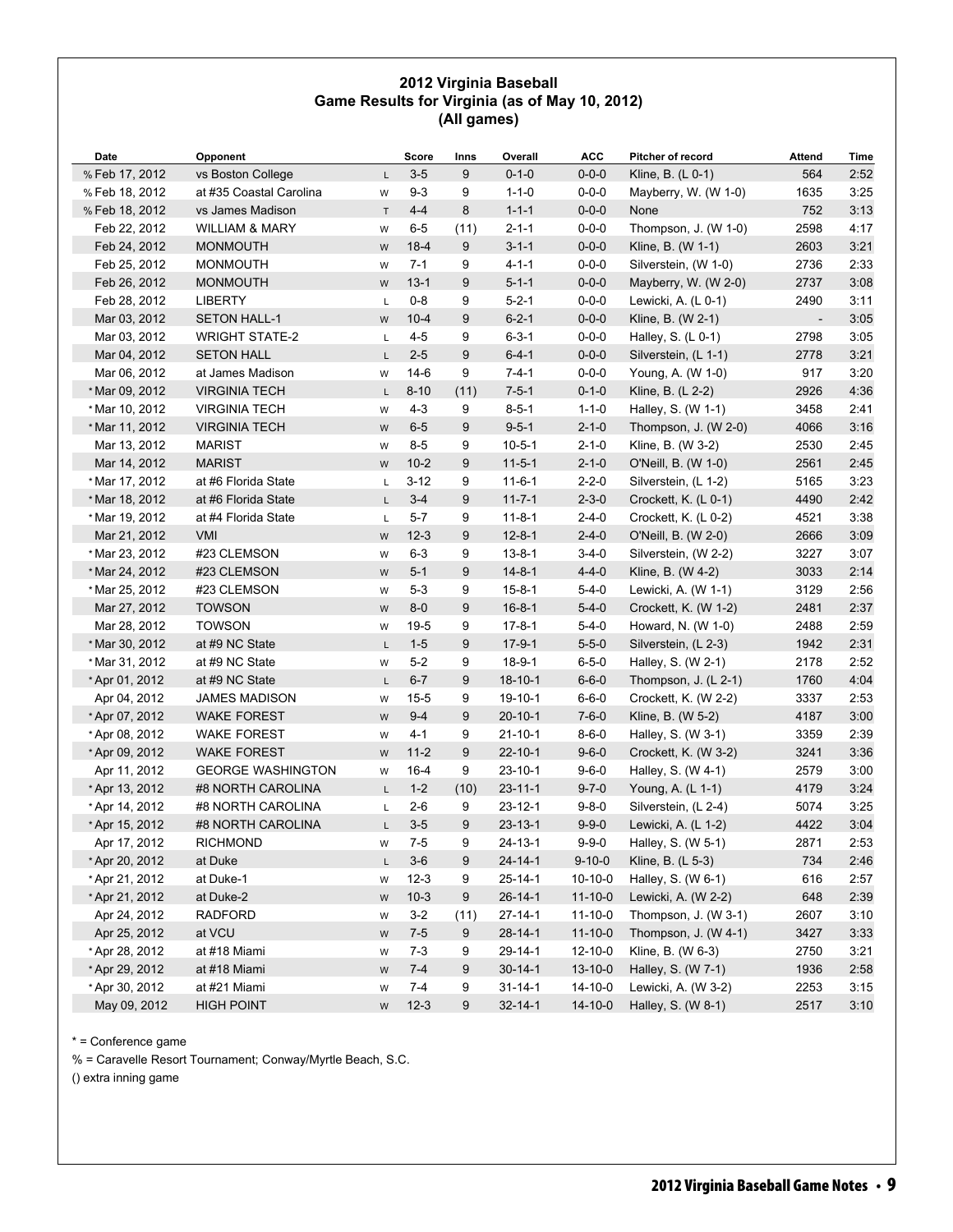#### **2012 Virginia Baseball Games Summary for Virginia (as of May 10, 2012) (All games)**

| Score by innings<br>Virginia<br>Opponents                                                                                                           |                                            | 1<br>37<br>22                                                                                    | $\mathbf 2$<br>30<br>26 | 3<br>49<br>16                                                                              | 4<br>40<br>38 | 5<br>36<br>21 | 6<br>64<br>17 | 7<br>33<br>14 | 8<br>37<br>17        | 9<br>10<br>19 | EX<br>4<br>5                                                                                  |              | <b>Total</b><br>340<br>195                                                     |
|-----------------------------------------------------------------------------------------------------------------------------------------------------|--------------------------------------------|--------------------------------------------------------------------------------------------------|-------------------------|--------------------------------------------------------------------------------------------|---------------|---------------|---------------|---------------|----------------------|---------------|-----------------------------------------------------------------------------------------------|--------------|--------------------------------------------------------------------------------|
|                                                                                                                                                     |                                            | Record when                                                                                      |                         |                                                                                            |               |               |               |               |                      |               |                                                                                               |              |                                                                                |
|                                                                                                                                                     |                                            | Overall<br>Conference<br>Non-Conference<br>Home games<br>Away games<br>Neutral site<br>Day games |                         | $32 - 14 - 1$<br>$14 - 10$<br>$18 - 4 - 1$<br>$23 - 7$<br>$9-6$<br>$0 - 1 - 1$<br>$23 - 8$ |               |               |               |               |                      |               | After 6 leading<br>trailing<br>tied<br>After 7 leading<br>trailing<br>tied<br>After 8 leading |              | $25 - 4$<br>$5 - 9 - 1$<br>$2 - 1$<br>$26-3$<br>$3-9$<br>$3 - 2 - 1$<br>$28-1$ |
|                                                                                                                                                     |                                            | Night games<br>vs Left starter<br>vs Right starter                                               |                         | $9 - 6 - 1$<br>$15 - 3$<br>$17 - 11 - 1$                                                   |               |               |               |               |                      |               | trailing<br>tied                                                                              |              | $2 - 11$<br>$2 - 2$                                                            |
|                                                                                                                                                     |                                            | 1-Run games<br>2-Run games<br>5+Run games<br>Extra innings                                       |                         | 4-4<br>$3-4$<br>$17 - 2$<br>$2 - 2$                                                        |               |               |               |               |                      |               | Hit 0 home runs<br>1 home run<br>$\dots$ 2+ home runs                                         |              | $16 - 13 - 1$<br>$14-1$<br>$2 - 0$                                             |
|                                                                                                                                                     |                                            | Shutouts<br>Scoring 0-2 runs                                                                     |                         | $1 - 1$<br>0-5                                                                             |               |               |               |               | Opponent 0 home runs |               | 1 home run<br>2+ HRs                                                                          |              | $20 - 9 - 1$<br>$10 - 5$<br>$2 - 0$                                            |
|                                                                                                                                                     |                                            | 3-5 runs<br>6-9 runs<br>10+ runs                                                                 |                         | $6 - 7 - 1$<br>$13 - 2$<br>$13-0$                                                          |               |               |               |               |                      |               | Made 0 errors<br>1 error<br>$\dots$ 2+ errors                                                 |              | 17-3<br>$6 - 7$<br>9-4-1                                                       |
|                                                                                                                                                     | Opponent 0-2 runs                          | 3-5 runs<br>6-9 runs<br>10+ runs                                                                 |                         | 9-1<br>$22 - 6 - 1$<br>$1 - 5$<br>$0 - 2$                                                  |               |               |               |               | Opp. made 0 errors   |               | 1 error<br>2+ errors                                                                          |              | 8-5<br>$6 - 4 - 1$<br>$18 - 5$                                                 |
|                                                                                                                                                     | Scored in 1st inning<br>Opp. scored in 1st | Scores first<br>Opp. scores first                                                                |                         | $16 - 4$<br>$10 - 2$<br>$17 - 9 - 1$<br>$15 - 5$                                           |               |               |               |               | Out-hit by opponent  |               | Out-hit opponent<br>Hits are tied                                                             |              | 29-1-1<br>$3 - 12$<br>$0 - 1$                                                  |
| <b>Record when team scores:</b><br>0<br>Runs<br>W-L<br>0-1                                                                                          | 1<br>$0 - 2$                               | 2<br>$0 - 2$                                                                                     | 3<br>$1 - 5$            | 4<br>$2 - 1$                                                                               |               | 5<br>$3 - 1$  | $3 - 1$       | 6             | 7<br>$6-0$           |               | 8<br>$2 - 1$                                                                                  | 9<br>$2 - 0$ | $10+$<br>$13 - 0$                                                              |
| Record when opponent scores:<br>0<br>Runs<br>W-L<br>$1 - 0$                                                                                         | 1<br>4-0                                   | 2<br>$4 - 1$                                                                                     | 3<br>$9-0$              | 4<br>6-1                                                                                   |               | 5<br>$7 - 5$  |               | 6<br>$1 - 2$  | 7<br>$0 - 2$         |               | 8<br>0-1                                                                                      | 9<br>0-0     | $10+$<br>$0 - 2$                                                               |
| Record when leading after:<br>$\mathbf 1$<br>Inn.<br>W-L<br>$12 - 4$                                                                                | $\overline{2}$<br>$17-6$                   | 3<br>$22 - 7$                                                                                    | 4<br>$21 - 5$           | 5<br>$24-3$                                                                                |               | 6<br>$25 - 4$ |               | 7<br>$26-3$   | 8<br>$28-1$          |               |                                                                                               |              |                                                                                |
| Record when trailing after:<br>Inn.<br>1<br>W-L<br>$6 - 2$                                                                                          | 2<br>9-4                                   | 3<br>$6 - 3$                                                                                     | 4<br>6-7                | 5<br>$5 - 10$                                                                              |               | 6<br>$5-9$    |               | 7<br>$3-9$    | 8<br>$2 - 11$        |               |                                                                                               |              |                                                                                |
| Record when tied after:<br>Inn.<br>1<br>W-L<br>14-8                                                                                                 | $\mathbf{2}^{\prime}$<br>$6 - 4$           | 3<br>4-4                                                                                         | 4<br>$5-2$              | 5<br>$3 - 1$                                                                               |               | 6<br>$2 - 1$  |               | 7<br>$3 - 2$  | 8<br>$2 - 2$         |               |                                                                                               |              |                                                                                |
| Current winning streak: 8<br>Longest winning streak: 8<br>Longest losing streak: 3                                                                  |                                            |                                                                                                  |                         |                                                                                            |               |               |               |               |                      |               |                                                                                               |              |                                                                                |
| Home attendance : $89678$ (29 dates avg = 3092)<br>Away attendance: 36288 ( 17 dates avg = 2134 )<br>Total attendance: 125966 (46 dates avg = 2738) |                                            |                                                                                                  |                         |                                                                                            |               |               |               |               |                      |               |                                                                                               |              |                                                                                |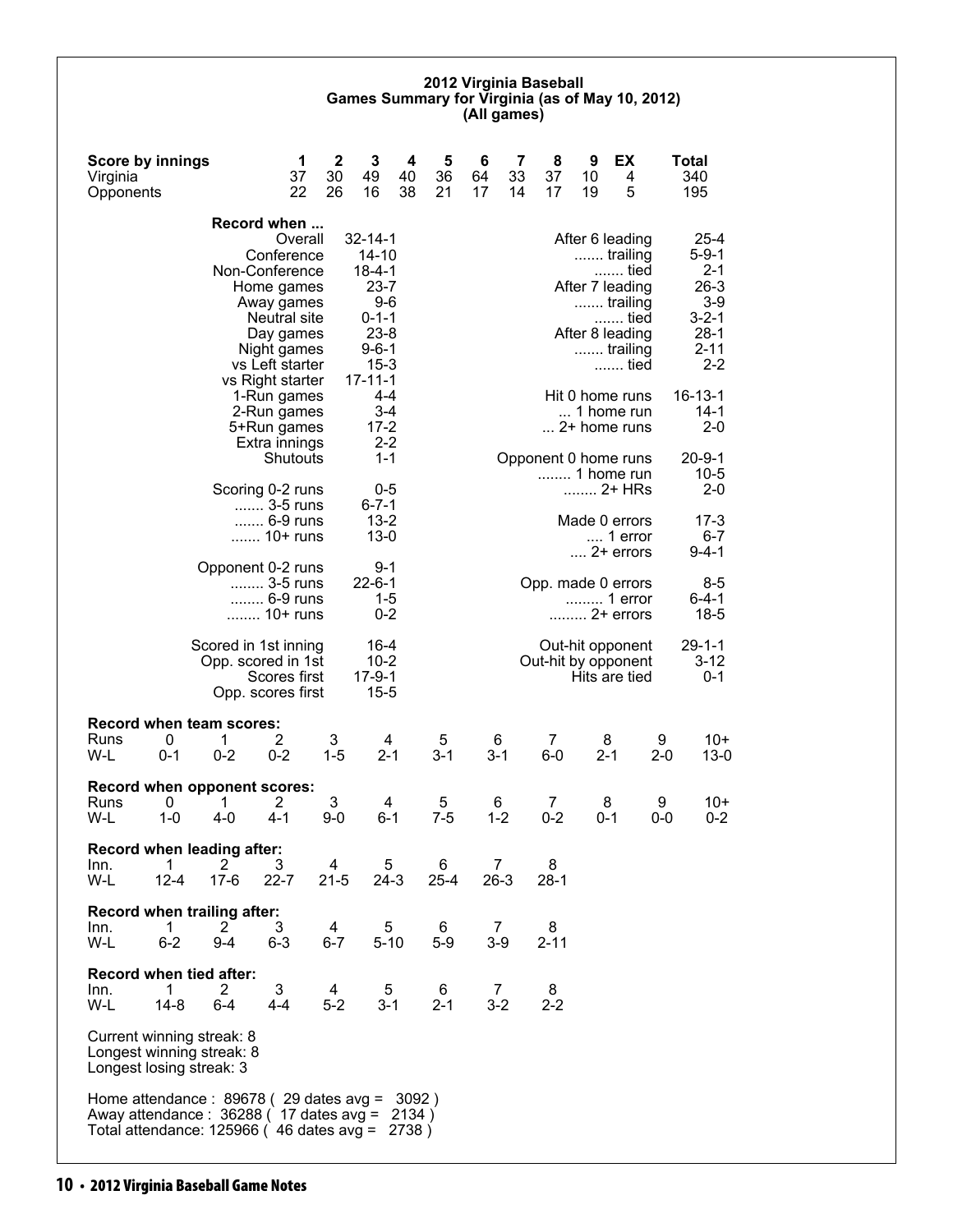| Amaro, R<br>$1 - 0 - 0 - 0$<br>$\vdots$<br>ļ<br>$\frac{1}{2}$<br>$\vdots$<br>ł<br>ļ<br>ļ<br>$\frac{1}{2}$<br>İ<br>$\begin{array}{c} \vdots \\ \vdots \\ \vdots \end{array}$<br>ł<br>ł<br>$\begin{array}{c} \vdots \\ \vdots \\ \vdots \end{array}$<br>ļ<br>$\vdots$<br>ļ<br>$\frac{1}{2}$<br>ļ<br>$\frac{1}{2}$<br>ł<br>ĺ<br>ļ<br>ł<br>$\vdots$<br>ļ<br>ļ<br>ļ<br>$\vdots$<br>$\vdots$<br>ļ<br>İ<br>ł<br>$\vdots$<br>Î<br>$\begin{array}{c} \vdots \\ \vdots \\ \vdots \end{array}$<br>$\frac{1}{2}$<br>$\vdots$<br>ļ<br>$\vdots$<br>Î<br>Î<br>ĺ<br>#30 |
|---------------------------------------------------------------------------------------------------------------------------------------------------------------------------------------------------------------------------------------------------------------------------------------------------------------------------------------------------------------------------------------------------------------------------------------------------------------------------------------------------------------------------------------------------------|
|                                                                                                                                                                                                                                                                                                                                                                                                                                                                                                                                                         |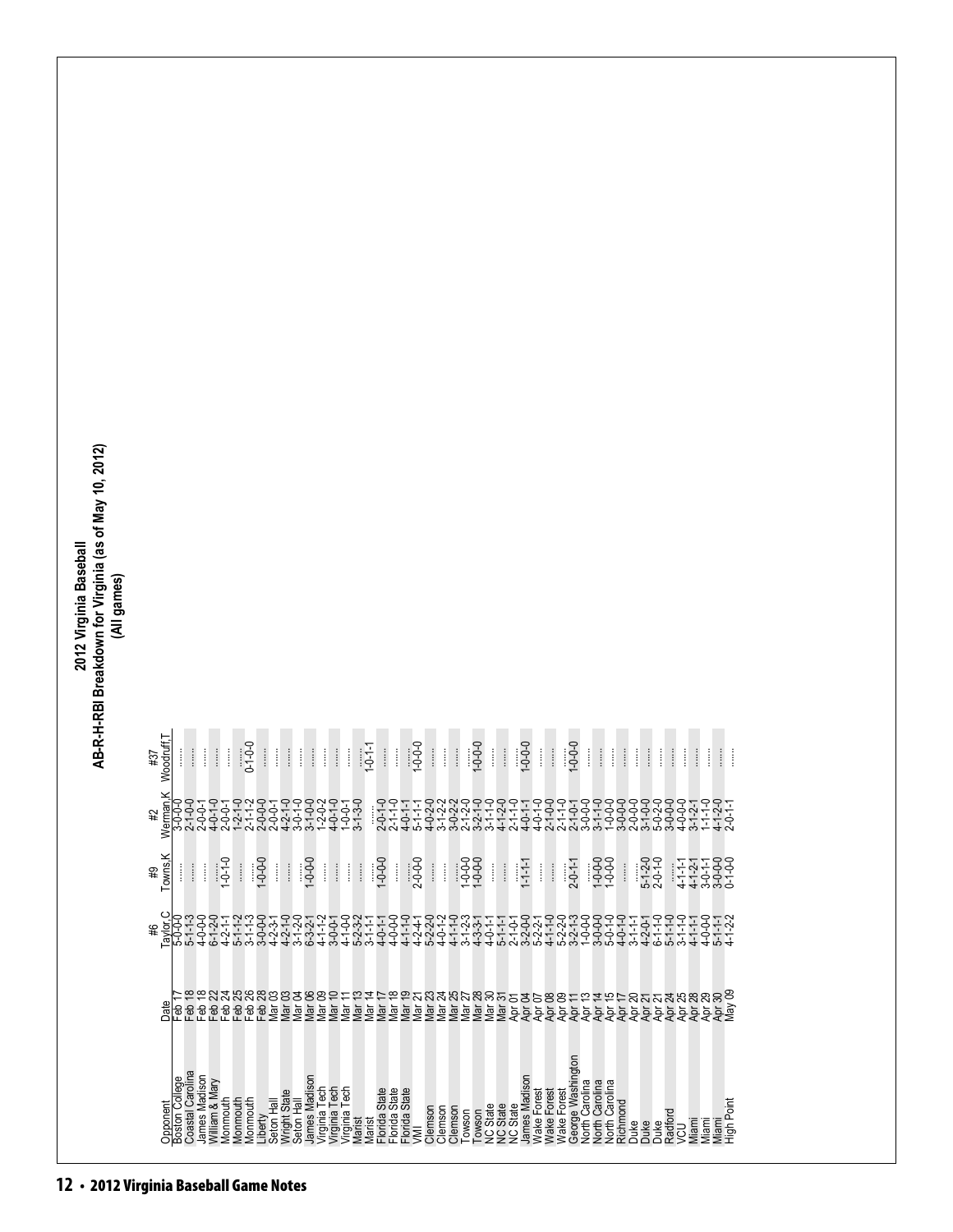|                                                                                                                                    | Neutral: 0-1-1 ACC: 14-10               | Sb-Att<br>င္တ<br>흉<br>æ<br>霞<br>또<br>CAREER<br>2B<br>3B<br>œ<br>੩<br><b>G-5</b><br>Sb-Att | 89-77                               | $131 - 112$<br>70-50                 | 202-168        | 44-41           | 1417<br>1828 4<br>1428 4531<br>1432<br>われれわった<br>ありはいのサイ<br>$m \leftarrow \circ \circ \circ \circ$<br>$m \wedge m \wedge m \wedge m$<br>85866848<br>ន្តនានក្នុងគ្ន<br><u>ដននងក៏ននង់</u><br><u>ក្ខិន្ធទី មិន ដូច</u><br>144-128<br>41-37<br>25575838<br><b>o</b> ch – 4 w 4 %<br>o 4 w 4 w 6<br>o 4 w 4 w 6 | 98-71        | 26-11<br>22-14<br>25              |                   | 8006678424110<br>NNGM@OOONOO<br>4565-00w-0<br>8665777<br>oooo~ooooo~oo<br>- NOOO 4000000<br>$m \alpha \omega$<br><b>2825888--00-0</b><br>おけちょみなみ100320<br><u> និងនិងទិន្និដែល - - ដឹល </u><br>$18-6$<br>35-28<br><u>ទ័ង្គប្លួងប្លួបដុទ្ធស្នូដុទ្ធ</u><br>ក្នុងប្លួងប្លូបដុទ្ធដូច ដុទ្ធ | $92 - 32$<br>$32 - 18$                  |                                        |                                  | $-0-00$<br>$\sim$ 00 $\sim$ 00 |                                                |                    | 59-85<br>49-65                                                                                                                                                  | CAREER                                              | ᆍ<br>으<br>စဲ<br>۰<br>ౚఀ<br>ပ္ပ<br>ဖိ<br>₹<br>ERA  | Ń                | 38.58<br>$B_0$ $B_0$ $B_0$ $B_0$<br>$E \otimes \otimes \otimes$<br>$\mathbf{K}$ တ္တြင္လည္<br>79.2<br>68.2<br>61.2<br>00<br>00<br>စ္ပြားတ<br><mark>ខ្</mark> នួន ន $\bar{\kappa}$<br>543<br>543<br>6000<br>1000<br>8648 |                    | $10 - 7$        |                    |                                    |                  | $\overleftarrow{\mathrm{5}}$ gyy $\mathrm{K}$ xg $\overleftarrow{\mathrm{5}}$ 4 $\overleftarrow{\mathrm{5}}$ a<br><u>జజాదింభం4నల</u><br><u>౫</u> य़ᢁয়৽ঽড়৽ড়<br>ຘౘౘౕ៲ౘౘౙ౽౻ౙ<br>១១១៥ ១៥ ១១ ១១ ១ ១<br>ooooooooo<br>000000000<br>owowotuo40<br>のおおいみあってかる<br>22729999<br>てておかれるのの<br>ことにおいます。<br>ことには、それは<br>sarasza <sub>450</sub><br>ၜၹႍၑႜ႞ႍၑၜၜၧႍၑၑ | 88                                                                                                                                         |           |
|------------------------------------------------------------------------------------------------------------------------------------|-----------------------------------------|-------------------------------------------------------------------------------------------|-------------------------------------|--------------------------------------|----------------|-----------------|------------------------------------------------------------------------------------------------------------------------------------------------------------------------------------------------------------------------------------------------------------------------------------------------------------|--------------|-----------------------------------|-------------------|----------------------------------------------------------------------------------------------------------------------------------------------------------------------------------------------------------------------------------------------------------------------------------------|-----------------------------------------|----------------------------------------|----------------------------------|--------------------------------|------------------------------------------------|--------------------|-----------------------------------------------------------------------------------------------------------------------------------------------------------------|-----------------------------------------------------|---------------------------------------------------|------------------|------------------------------------------------------------------------------------------------------------------------------------------------------------------------------------------------------------------------|--------------------|-----------------|--------------------|------------------------------------|------------------|-----------------------------------------------------------------------------------------------------------------------------------------------------------------------------------------------------------------------------------------------------------------------------------------------------------------------------------------------------|--------------------------------------------------------------------------------------------------------------------------------------------|-----------|
| vidual Season/Career Summary for Virginia (as of May 10, 2012)<br>(All games Sorted by Batting avg)<br>2012 Virginia Baseball<br>횯 | Home: 23-7 Away: 9-6<br>Record: 32-14-1 | င္တ<br>88<br>盈<br>똪<br>ន្តិធ<br>يز<br>بيا به<br>U)<br>≃<br>æ<br>G-S<br>Avg                | <b>ᅗᡰ</b> ᆇᇛᇮᇬᅌᅠᇰᇰ <i></i><br>46-46 | 47-47<br>42-37                       | 46-46          | 44-41           | <u> ㅎ ㅎ ㅎ ㅎ ㅎ ㅎ ㅎ</u><br>13458678<br>れれなるおお<br>4 w - 0 0 0 4<br>  2520<br>ドロロューロ<br>≖జఞిజిజి౭ినబ<br>ទ្ធន្លុក្កូន្លង្វ<br>878978998<br>41-37<br>47-47<br>ង្គ្រីខ្លួខ្លួខ្លួខ្លួខ្លួង <u>ដ</u>                                                                                                               | $19 - 18$    | ನೆ¤ನ<br>$26 - 11$                 | $22 - 14$         | BZZU4LOLO<br>0000000000000<br>o o o o - - 1 z d o o o o<br>°°0000000000<br>ម្នួងខ្នង<br>និងខ្លួងខ្លួនដ<br>18-6<br>35-28<br>sa sa sa santa 2000                                                                                                                                         | 41-27<br>32-18                          | ഥ<br>$6-0$                             |                                  | 0000<br>-00000<br>$-6 - 0$     | 222                                            |                    | 280<br>$\frac{8}{2}$<br>$\frac{314}{173}$<br><u>စ စ</u><br><u>o-uooo4000000000</u><br>82<br>2월<br>$\frac{40}{35}$<br>1587<br>1553<br>47-47<br>47-47<br>88<br>88 | (All games Sorted by Earned run avg)<br>EASON<br>UJ | ᆂ<br>≙<br>စိ<br>Sho<br>ပ<br>39<br>App<br>₹<br>ERA | ္ယ               | $B \approx 24$<br><b>E</b> 235<br>$\mathbf{K}$ $\approx$ $\approx$ $\approx$<br>នៃ#ន<br>711<br>541<br>521<br>000<br>000<br>$\circ$<br><u>ာ</u> စ<br>≚′22<br>22<br>24<br>8<br>858<br>004                                | ನಿ<br>7            | $\overline{8}$  | <u> 우 8</u><br>구 3 | $\overline{1}$                     | $0 - 0$          | <b>497</b> G776322<br>6080016502<br>ຌຌຌຘຌຘ຺ຌ຺຺ຨ຺<br>00100110012<br>0000110012<br>∞ㅇㅇㅇㅇㅇㅇㅇㅇㅇ <mark>∞</mark> ∞<br>000000000<br>000000000<br>onononno4c<br>12425570<br>8888<br>កក្តួបល្អូងចូលទីយួន<br>វីដ្ឋានជាមួយទីនឹងទី                                                                                                                              | 147<br>222<br>$\frac{154}{290}$<br><u>əsə</u><br>양설<br>423.1<br>407.1<br>47<br>47<br>47<br>47<br>$\frac{32.14}{14.32}$<br>$\frac{25}{641}$ |           |
|                                                                                                                                    |                                         | Player                                                                                    | Stephen Bruno                       | 14 Colin Harrington<br>13 Jared King | 2 Keith Werman | 23 Derek Fisher | 18 Nate Irving<br>6 Chris Taylor                                                                                                                                                                                                                                                                           | Reed Gragnan | 25 Reed Gragnai<br>33 Nick Howard | 10 Brandon Downes | 9 Kenny Towns<br>38 Mike Papi                                                                                                                                                                                                                                                          | 5 Mitchell Shifflett<br>7 Branden Cogsw | 37 Thomas Woodruff<br>Branden Cogswell | <b>Chace Mitchel</b><br>$\infty$ | 19 Joel Effertz                | Shane Halley<br>30 Rob Amaro<br>$\overline{1}$ | 31 Justin Thompson | Opponents<br>Totals                                                                                                                                             |                                                     | Player                                            | 16 Branden Kline | 29 Scott Silverstein<br>34 Artie Lewicki                                                                                                                                                                               | 31 Justin Thompson | 17 Shane Halley | 33 Nick Howard     | 3 Kyle Crockett<br>39 Austin Young | 47 Whit Mayberry | 19 Joel Effertz<br>46 Nathaniel Abel<br>21 Barrett O'Neill<br>20 Ryan Ashooh                                                                                                                                                                                                                                                                        | Totals                                                                                                                                     | Opponents |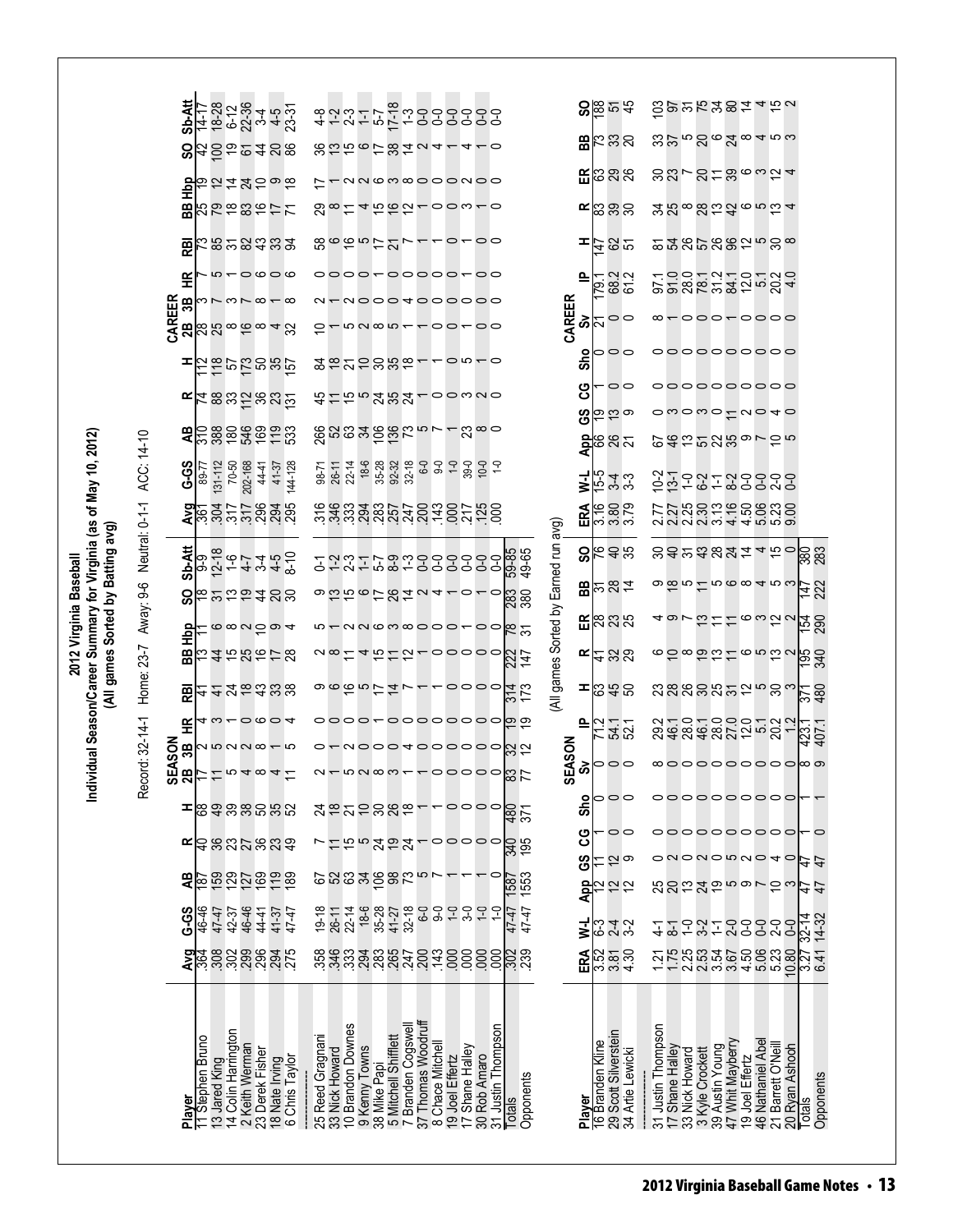| 2 KEITH WERMAN . INF/C                                                                                                                                                                                                                                                                                      | • Held BC scoreless for five innings in his first appearance of              | 2011                                                                       |
|-------------------------------------------------------------------------------------------------------------------------------------------------------------------------------------------------------------------------------------------------------------------------------------------------------------|------------------------------------------------------------------------------|----------------------------------------------------------------------------|
| Last 5 Games: .429 (6-14)                                                                                                                                                                                                                                                                                   | the season (2/17)                                                            | Date Opponent<br>GS IP H R ER BB SO DEC                                    |
| Last 10 Games: .267 (8-30)                                                                                                                                                                                                                                                                                  | • Did not allow an earned run in 2.1 innings out of the bullpen              | 2/20<br>vs. Arkansas State<br>1.0 0 0 0 0 0                                |
| • Has started 46 games this season, 36 times at second base                                                                                                                                                                                                                                                 | against Liberty (2/28; 2.1 IP, 4H, 2R, 0ER, 0BB, 0K)                         | 2/26<br><b>East Carolina</b><br>0.1 0 0 0 0 0                              |
| and 10 at catcher                                                                                                                                                                                                                                                                                           | - Pitched twice in Virginia Tech series (Friday/Sunday), includ-             | William and Mary *<br>6 W<br>3/1<br>4.0 2 0 0 1                            |
| • Reached base safely in 28-consecutive games earlier this                                                                                                                                                                                                                                                  | ing a perfect 1.1 innings on Friday                                          | 3/5<br>0.1 0 0 0 1<br>$\mathbf{0}$<br>Rider                                |
| season; snapped April 13 vs. UNC                                                                                                                                                                                                                                                                            | • Pitched a scoreless seventh inning to set up Thompson for                  | 3/12<br>at Clemson<br>0.1 1 3 2 1 1                                        |
|                                                                                                                                                                                                                                                                                                             | save in first game of Clemson series (3/23; 1.0 IP, OH, OR, OER,             | at Clemson<br>3/13<br>$1.0$ 1 1 0 0<br>$\overline{2}$                      |
| - Ranks third in conference in OBP in ACC games (.457); bat-                                                                                                                                                                                                                                                |                                                                              |                                                                            |
| ting .364 in ACC play (second on team, fifth in league)                                                                                                                                                                                                                                                     | 1BB, 1K)                                                                     | 3/16<br>James Madison<br>0.1 1 0<br>$0\quad 0$<br>$\overline{\phantom{0}}$ |
| • Had a team-high 15-game hitting streak earlier this season                                                                                                                                                                                                                                                | • Earned his first win of the season with 1.2 perfect innings of             | 3/19<br><b>Florida State</b><br>1.1 0 0 0 0 3                              |
| • Received day off March 14 vs. Marist; had played in                                                                                                                                                                                                                                                       | work against Towson, including three strikeouts (3/27)                       | 3/22<br>Towson<br>3.0 2 0 0 0<br>$\overline{4}$                            |
| 95-straight games, dating to May 21, 2010, at Miami                                                                                                                                                                                                                                                         | • Pitched a perfect two-thirds of an inning late in the game                 | 3/26<br>Maryland-1<br>0.2 0 0 0 0<br>1 W                                   |
| • Tied for first nationally with 20 sacrifice bunts; holds school                                                                                                                                                                                                                                           | against NC State (3/31)                                                      | 4/3<br>at Virginia Tech<br>2.1 2 0 0 0 1                                   |
| record with 65 career sac bunts                                                                                                                                                                                                                                                                             | • Earned first start of the season against JMU to get his second             | 4/5<br>Radford<br>1.0 1 0 0 0 1                                            |
|                                                                                                                                                                                                                                                                                                             | win (4/4; 4.0 IP, 3H, 2R, 2ER, 1BB, 2K)                                      | 4/9<br>at Georgia Tech<br>0.1 2 0 0 1 1                                    |
| • Went 2-for-5, with three runs scored and three RBI in series                                                                                                                                                                                                                                              | • Pitched four innings of one-hit ball out of the bullpen in final           | 4/10<br>at Georgia Tech<br>$1.0$ 2 1 1 1 0                                 |
| sweep of Monmouth (2/24-26)                                                                                                                                                                                                                                                                                 | game against Wake Forest (4/9; 4.0 IP, 1H, 0R, 0ER, 0BB, 2K)                 | 4/13<br>Coastal Carolina<br>0.2 0 0 0 0<br>$\mathbf{0}$                    |
| • Registed one hit, two RBI, one walk and one run in final                                                                                                                                                                                                                                                  | • Struck out four batters in 3.0 IP in the first game of the North           | 4/20<br>$\mathbf 0$<br>Richmond<br>1.0 1 0 0 0                             |
| game against Monmouth (2/26)                                                                                                                                                                                                                                                                                | Carolina series (4/13; 3.0 IP, 2H, 0R, 0ER, 0BB, 4K)                         | 2.1 3 0 0 0 2 W<br>4/24<br><b>NC State</b>                                 |
|                                                                                                                                                                                                                                                                                                             | • Started against Radford (4/24) and worked 5.0 innings, al-                 | 4/30<br>at Boston College<br>2.0 0 0 0 1 3                                 |
| • Went 3-for-3 with sac bunt against Marist (3/13)                                                                                                                                                                                                                                                          |                                                                              | 0.0 0 0 0 1 0                                                              |
| • Went 3-for-8 with one run and an RBI in series at Florida                                                                                                                                                                                                                                                 | lowing just unearned run while striking out career-high eight                | 5/14<br>Miami                                                              |
| State (3/17-19)                                                                                                                                                                                                                                                                                             | - Did not allow an earned run over 5.1 innings of work in Mi-                | 5/15<br>Miami<br>0.1 0 0 0 0 1                                             |
| • Registered at least two hits in each game against Clemson,                                                                                                                                                                                                                                                | ami series (4/28-30); pitched in games 1 and 3                               | 5/19<br>at North Carolina<br>0.2 2 2 2 1 0                                 |
| going 6-for-10 with four RBI and one run in series (3/23-25)                                                                                                                                                                                                                                                |                                                                              | 5/21<br>at North Carolina<br>1.020000                                      |
| - Had a perfect day at the plate in the first game against Tow-                                                                                                                                                                                                                                             | <b>SEASON HIGHS</b>                                                          |                                                                            |
| son, going 2-for-2 with one run and one walk (3/27)                                                                                                                                                                                                                                                         | IP<br>5.0<br>vs. Boston College (2/17)                                       | 5 MITCHELL SHIFFLETT . OF                                                  |
| • Went 4-for-9 with three runs scored in series at NC State                                                                                                                                                                                                                                                 | $\overline{H}$<br>4<br>Liberty (2/28)                                        | Last 5 Games: . 167 (1-6)                                                  |
| $(3/20-4/1)$                                                                                                                                                                                                                                                                                                | $\overline{R}$<br>$\overline{3}$<br>at Florida State (3/18)                  | Last 10 Games: .222 (2-9)                                                  |
| • Hit a lead-off triple in the eighth inning on Saturday; scored                                                                                                                                                                                                                                            | $\overline{\overline{3}}$<br>ER<br>at Florida State (3/18)                   | • Has appeared in 41 games, with 27 starts in CF                           |
| the go-ahead run in a 5-2 victory (3/31)                                                                                                                                                                                                                                                                    | $\overline{BB}$<br>$\overline{2}$<br>3x, last vs. Florida State (3/19)       |                                                                            |
| • Recorded fifth-inning single against JMU to extend hit                                                                                                                                                                                                                                                    | К<br>$\overline{\mathbf{8}}$<br>Radford (4/24)                               | • Fastest player on team (8-for-9 in SB attempts; 17-for-18 career)        |
|                                                                                                                                                                                                                                                                                                             | <b>CAREER HIGHS</b>                                                          |                                                                            |
| streak to 14 games (4/4)                                                                                                                                                                                                                                                                                    | vs. Boston College (2/17/12)<br>IP<br>5.0                                    | • Scored the game-winning run in the 11th inning against                   |
| • Went 1-for-2 with with a run and two walks in the final                                                                                                                                                                                                                                                   | $\overline{H}$<br>$\overline{4}$<br>Liberty (2/28/12)                        | William and Mary (2/22)                                                    |
| game against Wake Forest (4/9)                                                                                                                                                                                                                                                                              | $\overline{R}$<br>$\overline{3}$<br>2x, last at Florida State (3/18/12)      | • Recorded a walk, an RBI and a run in first win over Mon-                 |
| • Scored a run off after drawing a walk and drove in another                                                                                                                                                                                                                                                | $\overline{\text{ER}}$<br>$\overline{\mathbf{3}}$<br>at Florida State (3/18) | mouth (2/24)                                                               |
| run with a sac fly, all in the nine-run fourth inning against                                                                                                                                                                                                                                               | $\overline{BB}$<br>$\overline{2}$<br>3x, last vs. Florida State (3/19/12)    | • Went 2-for-2 with RBI in final game against Monmouth (2/26)              |
| George Washington on Wednesday (4/11)                                                                                                                                                                                                                                                                       | $\overline{\mathsf{K}}$<br>$\overline{8}$<br>Radford (4/24/12)               | . Was 2-for-3 with two RBI in first start of year vs. Seton Hall           |
| • Was 1-for-7 in North Carolina series (4/13-15) and 2-for-10                                                                                                                                                                                                                                               |                                                                              | (3/3)                                                                      |
| in Duke series (4/20-22)                                                                                                                                                                                                                                                                                    | 2012                                                                         | • Went 4-for-10, scored twice in Virginia Tech series                      |
| • Went 5-for-8, scored three times in Miami series (4/28-30)                                                                                                                                                                                                                                                | Date Opponent<br>GS IP H R ER BB SO DEC                                      | • Went 3-for-7 with an RBI and two runs scored in Florida                  |
|                                                                                                                                                                                                                                                                                                             |                                                                              | State series (3/17-19)                                                     |
| <b>SEASON HIGHS</b>                                                                                                                                                                                                                                                                                         | vs. Boston College<br>2/17<br>5.0 2 0 0 2 3                                  |                                                                            |
| 5<br>2x, last at Duke (4/21)<br>AB                                                                                                                                                                                                                                                                          | <b>William and Mary</b><br>2/22<br>$1.0$ 1 1 0 2 1                           | • Went 2-for-2 with two runs scored against Clemson (3/24)                 |
| $\overline{2}$<br>R<br>4x, last vs. Towson (3/28)                                                                                                                                                                                                                                                           | 2/28<br>Liberty<br>2.1 4 2 0 0 0                                             | • Had a career high three hits in six at bats, including two               |
| $\overline{H}$                                                                                                                                                                                                                                                                                              | 3/3<br><b>Seton Hall</b><br>1.0 0 0 0 1 1                                    | doubles in second game versus Towson (3/28)                                |
| $\overline{\mathbf{3}}$<br>Marist (3/13)                                                                                                                                                                                                                                                                    | 3/4<br>Seton Hall<br>1.0 1 1 1 0<br>$\boldsymbol{0}$                         | • Went 1-for-2 with one run and one walk in 15-5 win over                  |
| $\overline{BB}$<br>6x, last vs. Wake Forest (4/9)<br>$\overline{2}$                                                                                                                                                                                                                                         | 3/9<br>Virginia Tech<br>1.1 0 0 0 0<br>$\overline{1}$                        | JMU on Wednesday (4/4)                                                     |
| <b>RBI</b><br>$\overline{2}$<br>4x, last vs. Clemson (3/25)                                                                                                                                                                                                                                                 | 3/11<br>Virginia Tech<br>$1.1$ 3 2 2 0<br>$\mathbf{1}$                       | • Hit one-out double and scored winning run in 11th inning of              |
| SB<br>4x, last vs. Clemson (3/23)                                                                                                                                                                                                                                                                           | 3/18<br><b>Florida State</b><br>$1.0$ 1 3 3 1<br>3 <sub>l</sub>              | win over Radford (4/24)                                                    |
| <b>CAREER HIGHS</b>                                                                                                                                                                                                                                                                                         | 3/19<br>at Florida State<br>$1.1$ 1 2 2 2<br>2 L                             | • Stole pair of bases as pinch runner in Miami series (4/28-30);           |
| at NC State (4/3/10)<br>AB<br>6                                                                                                                                                                                                                                                                             | Clemson<br>$\mathbf{1}$                                                      | hit two-run single in final game of series                                 |
| 2x, last at Georgia Tech (4/9/11)<br>3<br>R<br>Η                                                                                                                                                                                                                                                            | 3/23<br>1.0 0 0 0 1                                                          |                                                                            |
| 4<br>3x, last at Duke (4/30/10)                                                                                                                                                                                                                                                                             | W<br>3/27<br>Towson<br>$1.2$ 0 0 0 0<br>3                                    | <b>SEASON HIGHS</b>                                                        |
| <b>BB</b><br>4<br>Rider (3/4/11)                                                                                                                                                                                                                                                                            | <b>NC State</b><br>$\mathbf 0$<br>3/31<br>0.2 0 0 0 0                        |                                                                            |
| <b>RBI</b><br>3<br>2x, last at Georgia Tech (4/9/11)                                                                                                                                                                                                                                                        | <b>NC State</b><br>$1.0$ 2 2 2 0<br>4/1<br>0                                 | Towson $(3/28)$<br>AB<br>6                                                 |
| <b>SB</b><br>$\overline{2}$<br>Radford (4/7/10)                                                                                                                                                                                                                                                             | *<br>4.0 3 2 2 1 2 W<br>4/4<br>JMU                                           | $\overline{2}$<br>2x, last vs. Clemson (3/24)<br>R                         |
|                                                                                                                                                                                                                                                                                                             | 4/8<br><b>Wake Forest</b><br>0.1 0 0 0<br>$\mathbf 0$<br>0                   | $\overline{H}$<br>3<br>Towson (3/28)                                       |
| 3 KYLE CROCKETT · LHP                                                                                                                                                                                                                                                                                       | 4/9<br><b>Wake Forest</b><br>4.0 1 0 0 0<br>W<br>2                           | 11x, last vs. North Carolina (4/14)<br>BB<br>$\mathbf{1}$                  |
| • Has fired 46.1 innings (37.1 out of bullpen)                                                                                                                                                                                                                                                              | 4/13<br><b>North Carolina</b><br>$3.0$ 2 0 0<br>0<br>4                       | <b>RBI</b><br>$\overline{2}$<br>5x, last at Miami (4/30)                   |
| • Owns 43 strikeouts (third on team)                                                                                                                                                                                                                                                                        | 4/15<br>North Carolina<br>2.2 2 1 1 0 3                                      | <b>SB</b><br>8x, last at Miami (4/29)<br>1                                 |
|                                                                                                                                                                                                                                                                                                             | 4/21<br>Duke<br>$2.0 \t0 \t0 \t0 \t0$<br>$\overline{1}$                      | <b>CAREER HIGHS</b>                                                        |
| • Top lefty option out of bullpen with 24 appearances (second                                                                                                                                                                                                                                               | $\ast$                                                                       | Towson (3/28/12)<br>AB<br>6                                                |
| on team)                                                                                                                                                                                                                                                                                                    | 4/24<br>Radford<br>5.0 3 1 0 0<br>8                                          | $\overline{2}$<br>3x, last vs. Clemson (3/24/12)<br>R                      |
|                                                                                                                                                                                                                                                                                                             | 4/28<br>Miami<br>3.1 1 0 0<br>$\mathbf 0$<br>$\overline{4}$                  | $\overline{H}$<br>3<br>Towson (3/28/12)                                    |
|                                                                                                                                                                                                                                                                                                             | 4/30<br>Miami<br>2.0 1 2 0 1 3                                               | BB<br>15x, last vs North Carolina (4/14/12)<br>$\mathbf{1}$                |
|                                                                                                                                                                                                                                                                                                             |                                                                              |                                                                            |
|                                                                                                                                                                                                                                                                                                             | 5/9<br><b>High Point</b><br>0.1 0 0 0 0 0                                    |                                                                            |
|                                                                                                                                                                                                                                                                                                             |                                                                              | <b>RBI</b><br>$\overline{2}$<br>5x, last at Miami (4/30/12)                |
|                                                                                                                                                                                                                                                                                                             |                                                                              | $\overline{\text{SB}}$<br>$\mathbf{1}$<br>17x, last at Miami (4/29/12)     |
| Opponents are batting .186 against him (.184 against in ACC<br>play, which ranks fourth in conference)<br>• Has made 15 appearances in ACC play (third most in league,<br>most on team)<br>• Struck out 25 and allowed just one earned run and one walk<br>in his last nine appearances (22.2 IP, 0.40 ERA) |                                                                              |                                                                            |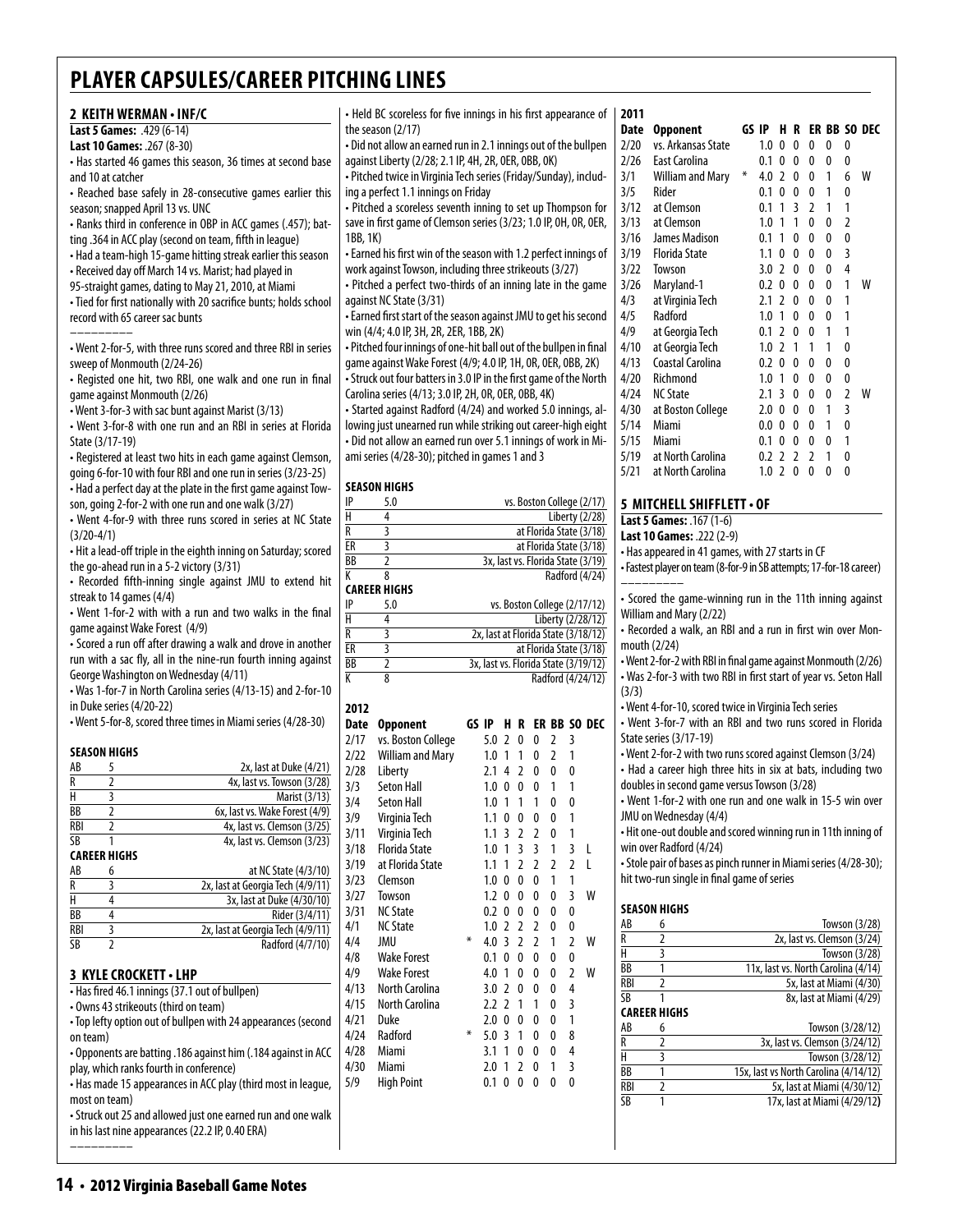### **6 Chris Taylor • INF**

### **Last 5 Games:** .250 (5-20)

**Last 10 Games:** .214 (9-42)

- One of two Cavaliers to have started all 47 games (46 at SS, one at DH)
- Has batted leadoff in every game this year
- Reached base in all but two games this year
- Leads team in ABs (189) and runs scored (49; 4th in ACC) • Second on team in hits (52); third in total bases (85) and extra base hits (20)

• Named to watch list for Brooks Wallace Award (nation's top shortstop)

––––––––– • Started an 11th inning rally to beat William and Mary with a leadoff single (2/22)

- Hit a three-run home run against Coastal Carolina (2/18)
- Registered a hit in each game of the Monmouth series, including a triple in the middle game (2/24-26)
- Hit his second three-run home run of the season and drew one walk in final game against Monmouth (2/26)

• Went 6-for-11 during Wright State/Seton Hall weekend

• Tripled, homered and scored three times in win at JMU (3/6)

• Hit his third triple of the season, scoring two, versus Virginia Tech (3/9)

• Tied then-career-high with three hits in 8-5 win over Marist (3/13)

• Went 4-for-13 with two RBI and three runs in Clemson series (3/23-25)

• Hit a triple to score two and take the lead in Saturday game versus Clemson (3/24)

• Had a career-high four hits in four at bats against VMI (3/21) • Went 5-for-7 with four runs, four RBI and one walk in Towson series (3/27-28)

• Drove in UVa's lone run on Friday, with a double in the third inning - one of three RBI against NC State (3/30-4/1)

• Recorded at least one hit in every game of the Wake Forest series, going 5-for-14 with a home run (4/7-9)

• Went 2-for-5 with two runs scored in both the Saturday and Monday match-ups with Wake

• Went 1-for-9 against North Carolina (4/13-15) and 2-for-13 with four runs in Duke series (4/20-22)

### **Season Highs**

| AB         | 3x, last at Duke (3/21)               |
|------------|---------------------------------------|
| R          | 2x, last vs. Towson (3/28)            |
|            | VMI (3/21)                            |
| BB         | 7x, last at VCU (4/25)                |
| <b>RBI</b> | 3x, last vs. George Washington (4/11) |
| <b>SB</b>  | 8x. last vs. Radford (4/24)           |

### **Career Highs**

| AB              | h | 5x, last at Duke (3/21/12) |
|-----------------|---|----------------------------|
| R               |   | Richmond (4/20/10)         |
| н               |   | VMI (3/21/12)              |
| BB              |   | Richmond (4/20/10)         |
| RBI             |   | Maryland (3/25/11)         |
| $\overline{SB}$ |   | <b>NC State (4/24/11)</b>  |

### **7 Branden Cogswell• INF**

**Last 5 Games:** .143 (1-7)

**Last 10 Games:** .143 (4-28)

• Has played in 28 games and earned 17 starts (nine at second base, seven at DH, and one at SS)

• Has made 10 starts in last 17 games and appeared in 14 of UVa's last 15 games

• Owns five extra-base hits – four are triples

––––––––– • Made first career appearance against Coastal Carolina (2/18) • Made first career start against JMU (2/18)

• Went 2-for-3 with two runs in middle game of the Monmouth series (2/25)

- Tripled in win over Towson (3/27)
- Went 1-for-3 with a hit and an RBI in Sunday start against NC State (4/1)
- Posted two hits and two runs against JMU (4/4)
- Went 2-for-4 with two-run triple, two runs, two RBI in win over Wake Forest (4/8)
- Scored career-high four runs and hit his fourth triple of the season against George Washington (4/11)

• Went 2-for-4 with one run and three walks in two starts against North Carolina (4/14-15)

• Was 1-for-11 with pair of runs scored in Duke series (4/20-22) • Had two hits Tuesday against Radford (4/24)

### **Season/Career Highs**

| AB              | VMI (3/21)                  |
|-----------------|-----------------------------|
|                 | George Washington (4/11)    |
|                 | 4x, last vs. Radford (4/24) |
| $\overline{BB}$ | North Carolina (4/14)       |
| RBI             | Wake Forest (4/8)           |
| ۲R              | Wright State (3/3)          |

### **8 chace mitchell• c**

**Last 5 Games:** .000 (0-0) **Last 10 Games:** .000 (0-0)

• Played in nine games as late-game replacement • Had infield single and RBI in win over Towson (3/28)

### **Season/career Highs**

| AB         |   | Towson $(3/28)$ |
|------------|---|-----------------|
|            |   |                 |
|            |   | Towson (3/28)   |
| <b>BB</b>  | ۰ |                 |
| <b>RBI</b> |   | Towson (3/28)   |
| CD         |   |                 |

### **9 Kenny towns • INF/P**

**Last 5 Games:** .286 (4-14)

**Last 10 Games:** .333 (7-21)

• Has played in 18 games this year, with six starts • Made first career start at Duke (4/21) and has started six of UVa's last eight games at DH

• Batting .333 (7-for-21) as starter at DH

–––––––––

- Singled in first college at bat vs. Monmouth (2/24)
- Singled, picked up RBI in win over JMU (4/4)
- Singled to drive in the final run of the game in 16-4 win over George Washington (4/11)

• Made first two career starts in doubleheader at Duke (4/21) • Had two hits in game one and was 3-for-7 in DH at Duke;

reached base in 6 of 10 plate appearances • Doubled, scored a run and drove in run in win at VCU (4/25)

• Was 3-for-10 with two RBI in Miami series (4/28-30)

### **Season Highs**

| AB         | at Duke (4/21)                |
|------------|-------------------------------|
|            | 5x, last vs. High Point (5/9) |
|            | 2x, last at Miami (4/28)      |
| ВB         | at Duke (4/21)                |
| <b>RBI</b> | 5x, last at Miami (4/29)      |
| ٢R         | High Point (5/9)              |

### **10 brandon downes • c/OF**

### **Last 5 Games:** .278 (5-18)

**Last 10 Games:** .242 (8-33)

• Suffered broken hand March 6 at James Madison, but returned April 4 for the JMU game

- Has appeared in 18 games, starting four at DH and six in CF, including each of UVa's last four games
- Has started last eight UVa games (UVa is 8-0 in those games)
- Owns hits in eight of last nine games and five straight
- Has .447 on base percentage in 22 games –––––––––

• Had first career appearance against Coastal Carolina (2/18)

• Started first game of his career at DH in win against Monmouth, going 3-for-5 with two doubles, a triple, three runs and four RBI (2/26)

- Was 2-for-3 as DH against Wright State (3/3)
- Doubled, tripled and drove in four runs at JMU (3/6)
- Hit infield single to drive in a run in his lone at bat of the Wake Forest series (4/9)

• Earned first start since injury vs. George Washington (4/11) • Went 3-for-3, including a double, with three runs off the bench in final game against North Carolina (4/15)

• Was 2-for-8 in DH at Duke, with two RBI in each game (4/21) • Had hits in all three games of Miami series (4/28-30); also scored four times

### **Season/Career Highs**

| AB         | 3x, last at Miami (4/28)           |
|------------|------------------------------------|
| R          | 2x, last vs. High Point (5/9)      |
| н          | 2x, last vs. North Carolina (4/15) |
| BB         | 3x, last vs. High Point (5/9)      |
| <b>RBI</b> | 2x, last at James Madison (3/6)    |
| ۲R         | 2x, last at Miami (4/28)           |

### **11 Stephen Bruno • INF**

### **Last 5 Games:** .364 (8-22)

**Last 10 Games:** .432 (19-44)

• Started 46-of-47 games this season at third base

• Has a team-high 20 multiple-hit games, as well as 11 multiple-RBI games

• Has reached base safely in 45-of-47 games this year, including 19 straight

• Missed all but seven games last year because of injury

• Ranks first on team and fifth in ACC in batting at .364; hitting a team-high .371 in ACC games (third in league)

• Has a team-high 68 hits, which ranks fourth in the ACC

• Second in ACC in sac flies (8), seventh in total bases (101), sixth in HBP (11), 10th in RBI (37)

• Has had two hitting streaks of 10-plus games: 10 games from March 3-18 and 13 games from April 1-21 –––––––––

• Went 3-for-6 with home run, two runs and three RBI in the first game of the Monmouth series (2/24)

• Was 3-for-10 with three RBI during Wright State/Seton Hall weekend (3/3-4)

• Went 2-for-4, scored four runs and reached base four times in win at JMU (3/6)

• Was 5-for-13 (.385) in Virginia Tech series; hit game-tying single in ninth inning of Sunday comeback win

• Stole a career-high two bases in win over Marist (2/24)

• Was 3-for-10 in Clemson series (3/23-25)

and went 3-for-8 in the series (3/27-28)

over VMI (3/21)

• Went 2-for-4 with one run scored in final game of Florida State series (3/19); 3-for-12 in series • Went 2-for-5 with one run an one RBI en route to a 12-3 win

• Hit his second long ball of the season against Towson (3/27)

2012 Virginia Baseball Game Notes • 15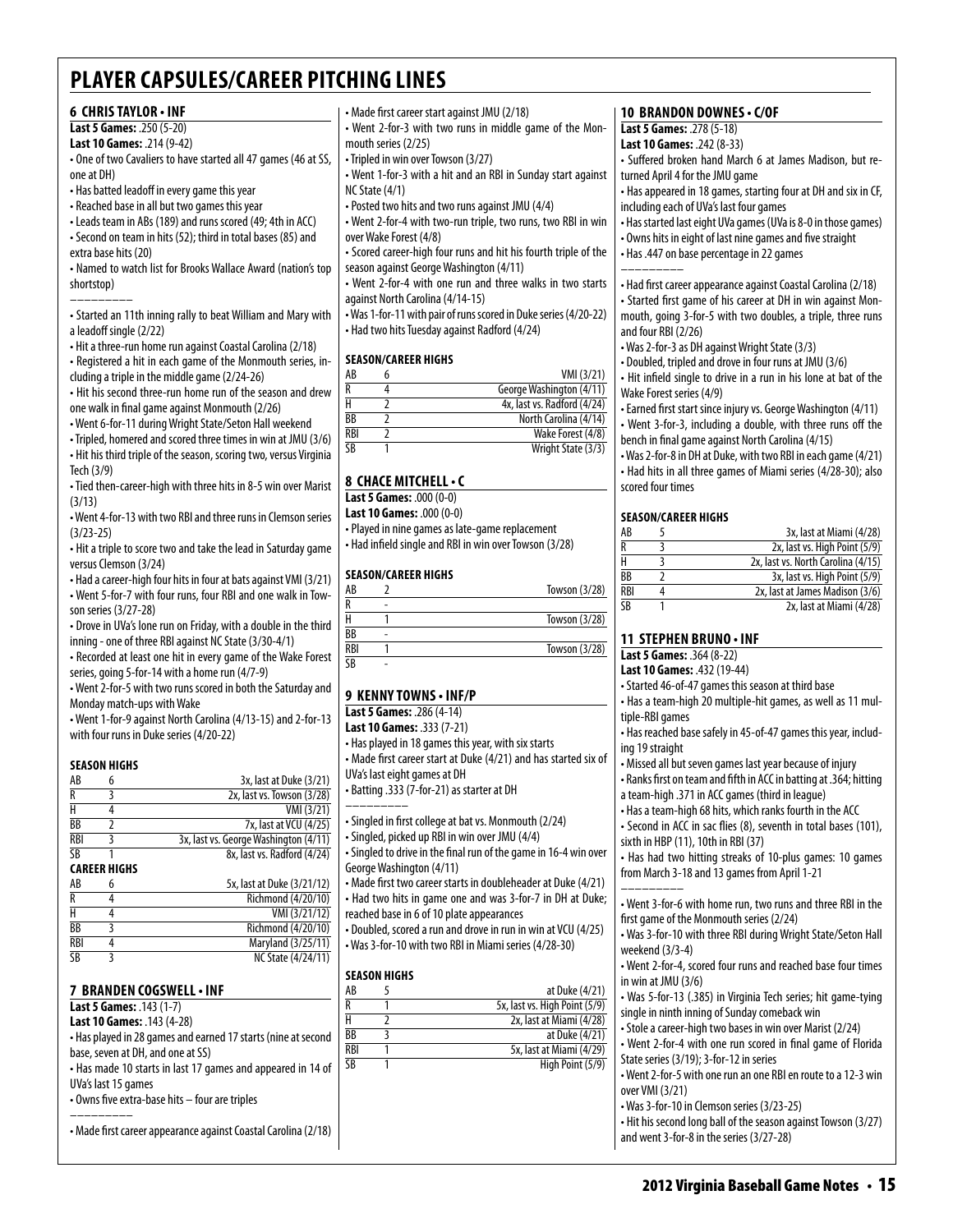• Went 2-for-5, including a two-run triple, at NC State (4/1) • Tied his career-high in hits, going 3-for-4 with one run and two RBI in 9-4 win over Wake Forest Friday (4/7)

• Went 6-for-11 (.545) with four RBI, four runs and two stolen bases in three games against Wake Forest (4/7-9)

• Had three hits on versus North Carolina (4/14)

• Recorded at least one hit in each of the three games against

UNC; went 5-for-12, scored two runs and drove in another three on the weekend (4/13-15)

• Was 8-for-14 (.571) in Duke series; went 7-for-9 in Saturday DH with career-high five hits in Game 1

• Went 3-for-13 in Miami series, with all three hits coming in final two games, including pair of doubles

### **Season Highs**

| 4x, last at Duke (4/21) |
|-------------------------|
| at James Madison (3/6)  |
| at Duke (4/21)          |
| Clemson (3/23)          |
| Monmouth (2/24)         |
| Marist (3/14)           |
|                         |

### **Career Highs**

| AB              | at Maryland (4/23/10)              |
|-----------------|------------------------------------|
| R               | 2x, last at James Madison (3/6/12) |
| н               | at Duke (4/21/12)                  |
| $\overline{BB}$ | 3x, last vs. Clemson (3/23/12)     |
| <b>RBI</b>      | Rhode Island (2/27/10)             |
| ςB              | Marist (3/14/12)                   |

### **13 Jared King • INF**

**Last 5 Games:** .176 (3-17)

**Last 10 Games:** .200 (7-35)

• Has started all 47 games at first base this season (69 straight dating to 2011)

• Has 15 multi-hit games on the season and a team-high 11 multi-RBI games

- Second on team and 24th in ACC in batting average (.308) • Fifth-best OBP (.463) and 10th-most RBI (41) in ACC
- Leads team in walks (44; 4th in ACC) and third in hits (49)
- Leads team, tied for 10th in ACC with 12 stolen bases

–––––––––

• Went 3-for-5 against William and Mary with two doubles and 3 RBI (2/22)

• Hit a three-run home run to give UVa the lead at Coastal Carolina (2/18)

• Went 3-for-5 with three runs scored and four RBI against Coastal Carolina (2/18)

• Went 6-for-10 in Monmouth series (2/24-26)

• Tied his career-high for hits in a game, going 3-for-3 with two runs, two RBI and a walk in opening game against Monmouth (2/24)

• Was 4-for-11 with four RBI during Wright State/Seton Hall weekend (3/3-4)

• Hit go-ahead two-run homer against Seton Hall (3/3)

• Went 3-for-4 with triple, two RBI at JMU (3/6)

• Was 4-for-9 with two doubles, three RBI in FSU series (3/17-19) • Went 4-for-4 with four RBI in Friday night game against Clemson (3/23)

• Was 2-for-3 and tied his career high with four runs scored in 19-5 win over Towson (3/28)

• Recorded three hits and a run scored in final two starts against NC State (3/31-4/1)

• Hit a three-run home run and scored four times against JMU (4/4)

• Went 2-for-8 and drew four walks in Wake Forest series (4/7-9) • Was 4-for-12 in Duke series (4-20-21); all four hits were

doubles

• Was 2-for-12 with three runs, three walks in Miami series (4/28-30)

### **season Highs**

| AB         |                     | 6x, last at Miami (4/30)         |
|------------|---------------------|----------------------------------|
| R          | 4                   | 2x, last vs. James Madison (4/4) |
| Н          | 3                   | 6x, last at Duke (4/21)          |
| <b>BB</b>  | 4                   | at VCU (4/25)                    |
| <b>RBI</b> | 4                   | 2x, last vs. Clemson (3/23)      |
| SB         | 7                   | 2x, last vs Towson (3/28/12)     |
|            | <b>CAREER HIGHS</b> |                                  |
| AB         | 5                   | 9x, last at Duke (4/20/12)       |
| R          | 4                   | 3x, last vs. JMU (4/4/12)        |
| H          | 3                   | 11x, last at Duke (4/21/12)      |
| <b>BB</b>  | 4                   | at VCU (4/25/12)                 |
| <b>RBI</b> | 4                   | 3x, last vs. Clemson (3/23/12)   |
| SΒ         | 7                   | 2x, last vs Towson (3/28/12)     |
|            |                     |                                  |

### **14 Colin Harrington • OF**

**Last 5 Games:** .357 (5-14)

**Last 10 Games:** .370 (10-27)

• Has played in 43 games, with 37 starts (18 games in left field and 19 in right field)

• Third on team and in ACC with 13 sac bunts

• Recorded a 10-game hitting streak earlier in the year (March 23-April 9

• Had 7-game hit streak snapped Wednesday vs. High Point –––––––––

• Went 1-for-2 with a single, two RBI and run scored against Coastal Carolina (2/18)

• Notched a hit in each of the first three games of the season • Went 2-for-3 with two runs in first game in 2-hole in order at JMU (3/6)

• Recorded two singles in Saturday win over Va. Tech (3/10)

• Went 2-for-4 in the two-spot, in game 1 of Florida State series (3/17)

• Had a key triple and a single, as well as three runs and RBI in the opening game of the Clemson series (3/23)

• Recorded at least one hit in every game of the Clemson series, going 5-for-13 with three runs and two RBI overall (3/23-25) • Hit his second triple of the year against NC State (3/31); went

2-for-8 in NC State series • Had three hits, including his first career home run, as well as

a career-high four RBI against JMU (4/4)

• Recorded a hit in each game of the Wake Forest series and went 2-for-4 with two runs scored in the final game (4/7-9) • Drove in the go-ahead run squeeze bunt in win against Richmond (4/17)

• Tied career high with four RBI against Duke (4/21); went 4-for-10 with six RBI in series

• Had good series at Miami (4/28-30), going 5-for-11 with three RBI, four runs

### **SEASON HIGHS**

| AB  | 5            | 5x, last at Duke(4/21)              |
|-----|--------------|-------------------------------------|
| H   | ξ            | James Madison (4/4)                 |
| R   | 3            | Clemson $(3/23)$                    |
| ВB  | 2            | 2x, last vs Radford (4/24)          |
| RBI | 4            | 2x, last at Duke (4/21)             |
| SB  |              | Virginia Tech (3/9)                 |
|     | CAREER HIGHS |                                     |
| AB  |              | 5x, last at Duke (4/21/12)          |
| H   | 3            | 2x, last vs. James Madison (4/4/12) |
| R   | 3            | Clemson (3/25/12)                   |
| BB  |              | 2x, last vs Radford (4/24/12)       |
| RBI | 4            | 2x, last at Duke (4/21/12)          |
| SB  | 1            | 4x, last vs. Virginia Tech (3/9/12) |
|     |              |                                     |
|     |              |                                     |

### **16 branden kline• RHP**

• Received ACC Pitcher of the Week honors on March 26

- 
- 

fifth in ACC in strikeouts and ninth in innings

• Has held conference opponents to a .206 batting average (seventh in league)

• Ranks third in league with 57 strikeouts in ACC games

• Started Cavaliers' first game of season against Boston College and was credited with loss (4.0 IP, 7H, 5R, 1ER, 2BB, 3K)

3BB, 6K)

• Struggled with control out of bullpen in Friday game vs. Vir-

• Rebounded to earn win the following Tuesday vs. Marist; shook off slow start to pitch 6.0 innings (5R, 2ER, 8H, 2BB, 5K) • Tossed 6.1 strong innings in game 2 at Florida State (3/18; 6.1 IP, 4H, 1R, 0ER, 0BB, 6K)

• Pitched first complete game of his career with a spectacular showing vs. Clemson (3/24), allowing only two hits while striking out six (3/24; 9.0 IP, 2H, 1R, 1ER, 0BB, 6K)

• Had another strong performance with 6.0 IP and career-high 10 strikeouts against NC State but took no-decision (3/31)

• Struck out eight in 7.0 innings of work to earn the win over Wake Forest (4/7; 7.0 IP, 5H, 3R, 3ER, 3BB, 8K)

• Tied his career-high with 10 strikeouts in 6.0 IP against North Carolina but got a no-decision (4/13; 6.0 IP, 5H, 1R, 1ER, 3BB, 10K)

• Suffered first loss in seven starts against Duke (4/20; 7.0 IP, 6R, 5ER, 9H, 4BB, 5K; four runs came with two outs in fourth inning)

• Earned win at Miami despite struggling with control (4/28; 5 IP, 3ER, 5H, 5BB, 8K); just second start of fewer than 6 IP this year

### **Season Highs**

| IP       | 9.0                 | Clemson (3/24)                     |
|----------|---------------------|------------------------------------|
| Н        | q                   | at Duke (4/20)                     |
| R        |                     | Virginia Tech (3/9)                |
| ER       |                     | Virginia Tech (3/9)                |
| BB       |                     | at Miami (4/28)                    |
| К        | 10                  | 2x, last vs. North Carolina (4/13) |
|          | <b>CAREER HIGHS</b> |                                    |
| IP       | 9.0                 | Clemson $(3/24)$                   |
| $\cdots$ |                     |                                    |

| Н  |    | at Duke (4/20/12)                     |
|----|----|---------------------------------------|
| R  |    | Virginia Tech (3/13/12)               |
| ER |    | Virginia Tech (3/13/12)               |
| ВB |    | at Miami (4/28/12)                    |
|    | 10 | 2x, last vs. North Carolina (4/13/12) |

• Preseason All-American by Baseball America, Collegiate Baseball • Owns 2.91 ERA, 3-1 record, 53K, .193 BAA in last seven

starts (averaging 6.2 IP per start during that time)

• Leads team in strikeouts (76) and innings pitched (71.2);

–––––––––

• Notched first win of the season, striking out five, against Monmouth (2/24; 6.1 IP, 6H, 2R, 3ER, 3B, 5K)

• Earned win against Seton Hall on 3/3 (6.0 IP, 5H, 4R, 1ER,

ginia Tech; took the defeat (3.0 IP, 7R, 6ER, 5H, 4BB, 4K)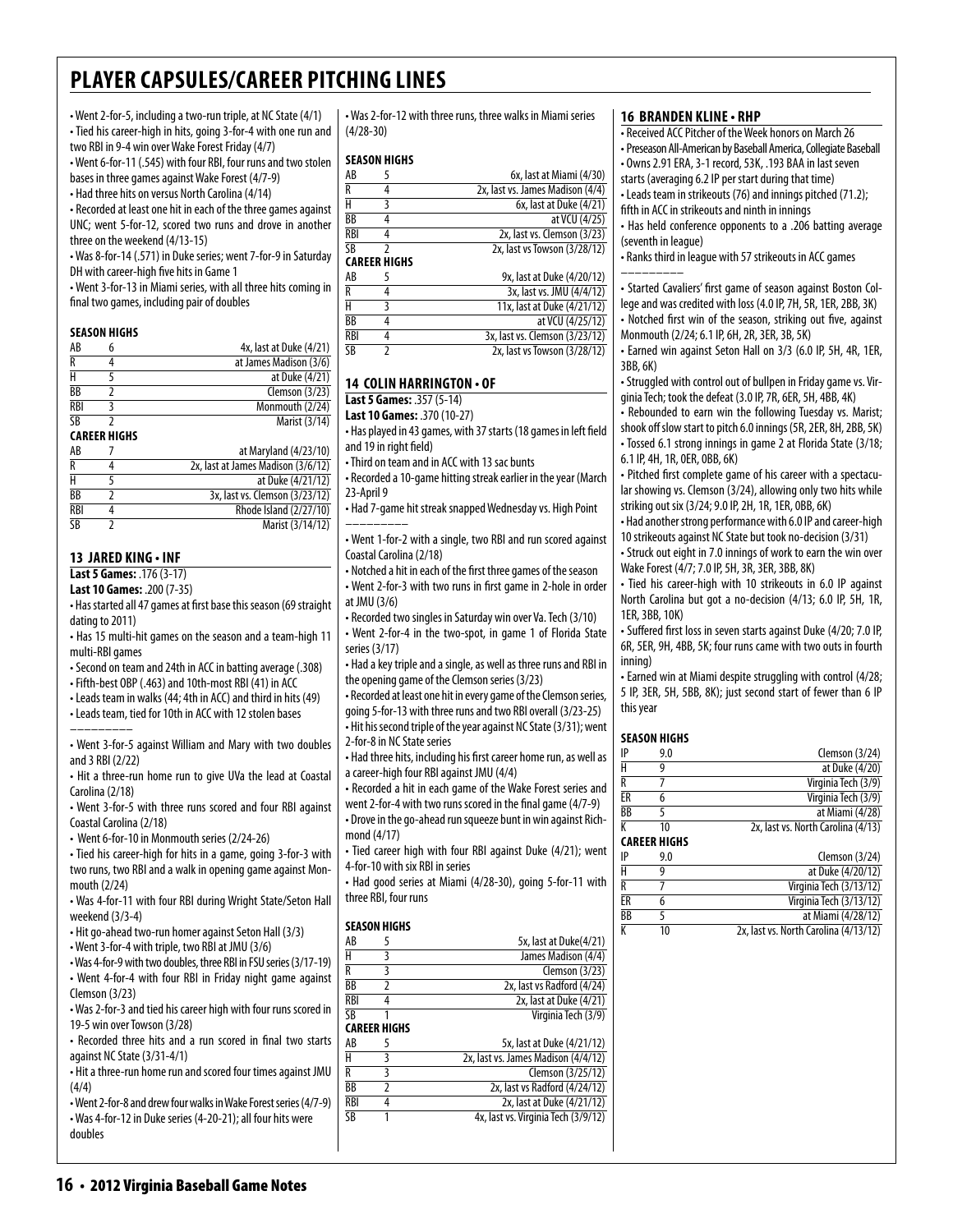|             | 2012                              |        |                   |                                  |                |                        | 2012<br>17 SHANE HALLEY · RHP/OF                                                                                                                  |                        |                                  |  |                            |                                 |                                  |   |
|-------------|-----------------------------------|--------|-------------------|----------------------------------|----------------|------------------------|---------------------------------------------------------------------------------------------------------------------------------------------------|------------------------|----------------------------------|--|----------------------------|---------------------------------|----------------------------------|---|
|             | Date Opponent                     |        |                   |                                  |                | GS IP H R ER BB SO DEC | Date Opponent<br>. Has made 18 appearances out of bullpen as well as two starts                                                                   | GS IP H R ER BB SO DEC |                                  |  |                            |                                 |                                  |   |
| 2/17        | vs. Boston College                |        |                   |                                  |                | * 4.0 7 5 1 2 3 L      | 2/18<br>at Coastal Carolina<br>. Holds team lead and tied for second in ACC with eight wins                                                       |                        |                                  |  |                            | 1.0 0 0 0 1 1                   |                                  |   |
| 2/24        | Monmouth                          | $\ast$ |                   | $6.1\;6\;3\;3\;3$                |                | 5 W                    | <b>William and Mary</b><br>2/22<br>• Has pitched longer than one inning in 14 of his 20 outings                                                   |                        |                                  |  |                            | 1.0 0 0 0 0 1                   |                                  |   |
| 3/3         | Seton Hall                        | $\ast$ |                   | 6.05413                          |                | 6 W                    | 2/25<br>Monmouth<br>• Has 1.29 ERA and 6-0 record over his last eight appearances                                                                 |                        |                                  |  |                            | 1.0 0 0 0 0 2                   |                                  |   |
| 3/9         | Virginia Tech                     |        |                   | 3.0 5 7 6 4                      |                | 4 L                    | 2/28<br>Liberty<br>(28 IP, 4 ER, 12 H, 10 BB, 22 K, .135 BAA)                                                                                     |                        | $1.2$ 1 1 0                      |  |                            | $\mathbf{1}$                    | 2                                |   |
| 3/13        | Marist                            | ⋇      |                   | 6.0 8 5 2 2                      |                | 5 W                    | 3/3<br><b>Wright State</b><br>• Has held hitters to a team-low .175 average, struck out 40,                                                       |                        |                                  |  | 2.0 1 2 2 1                |                                 | 1 L                              |   |
| 3/18        | at Florida State                  | $\ast$ | $6.1$ 4 1 0       |                                  | 0              | 6                      | 3/4<br>Seton Hall<br>and yielded only five extra-base hits in 46.1 innings of work<br>3/10<br>Virginia Tech                                       |                        |                                  |  | 0.2 1 0 0 0<br>2.0 1 0 0 0 |                                 | $\overline{2}$<br>$\overline{1}$ | W |
| 3/24        | Clemson                           | ⋇      |                   | 9.0 2 1 1 0                      |                | 6 W                    | 3/11<br>Virginia Tech                                                                                                                             |                        |                                  |  | $1.2$ 2 0 0 0              |                                 | $\overline{2}$                   |   |
| 4/1         | at NC State                       | $\ast$ |                   | 6.0 3 2 2 2                      |                | 10                     | • Made first appearance of the season against Coastal Caro-<br>3/17<br>at Florida State                                                           |                        |                                  |  |                            | 1.0 3 1 1 1 1                   |                                  |   |
| 4/7         | <b>Wake Forest</b>                | $\ast$ |                   | 7.0 5 3 3 3                      |                | 8 W                    | lina, tossing a scoreless inning without yielding a hit (2/18;<br>3/27<br>Towson                                                                  | $\ast$                 |                                  |  | 4.1 2 0 0                  | 3                               | $\overline{4}$                   |   |
| 4/13        | <b>North Carolina</b>             | ⋇      |                   | 6.0 5 1 1 3                      |                | 10                     | 1.0 IP, OH, OR, 1BB, 1K)<br>3/31<br>at NC State                                                                                                   |                        |                                  |  | $1.2$ 2 0 0 1              |                                 | 1 W                              |   |
| 4/20        | at Duke                           | $\ast$ |                   | 7.0 9 6 5 4                      |                | 5 L                    | · Pitched scoreless inning in relief against William & Mary (2/22)<br>4/1<br>at NC State                                                          |                        |                                  |  | $0.1 \t3 \t2 \t2$          | 0                               | 0                                |   |
| 4/28        | at Miami                          |        | $5.0$ 4 3 3       |                                  | - 5            | 8 W                    | • Pitched a perfect inning in relief, notching two strikeouts,<br>4/8<br><b>Wake Forest</b>                                                       |                        |                                  |  | $2.2$ 2 0 0 2              |                                 | $\overline{1}$                   | W |
| 2011        |                                   |        |                   |                                  |                |                        | versus Monmouth (2/25; 1.0 IP, 0H, 0R, 0ER, 0, 2K)<br>4/11<br>George Washington                                                                   |                        | 3.1 1 0 0                        |  |                            | $\mathbf{1}$                    | 6                                | W |
|             | Date Opponent                     |        |                   |                                  |                | GS IP H R ER BB SO DEC | • Had two scoreless innings last weekend against Virginia<br>4/14<br>North Carolina<br>Tech; earned win with two innings of one-hit ball Saturday |                        | $2.0 \t3 \t1 \t1$                |  |                            | 0                               | 0                                |   |
| 2/18        | vs. UAB                           |        |                   | 0.2 0 0 0 0 2 5                  |                |                        | 4/17<br>Richmond<br>• Pitched a career-high 4.1 innings of two-hit ball in his first                                                              |                        |                                  |  | 1.1 0 0 0 1                |                                 | 2 W                              |   |
| 2/23        | VMI                               |        |                   | 1.0 0 0 0 0                      |                | 1 S                    | 4/21<br>Duke<br>start of the season to set Virginia up for a win over Towson                                                                      | $\ast$                 |                                  |  | 6.0 2 0 0 1                |                                 | $\mathbf{2}$                     | W |
| 2/26        | East Carolina                     |        | 1.0 1 0 0         |                                  | 0              | 2 <sub>5</sub>         | 4/25<br>VCU<br>(3/27; 4.1 IP, 2H, OR, OER, 3BB, 4K)                                                                                               |                        |                                  |  |                            | 3.2 0 2 2 2 2                   |                                  |   |
| 2/27        | East Carolina                     |        |                   | 0.2 0 0 0 1                      |                | 0                      | 4/29<br>at Miami<br>- Earned the Saturday win over NC State with 1.2 scoreless in-<br>5/9<br><b>High Point</b>                                    |                        |                                  |  | 3.0 2 1 1 1                | 6.0 2 0 0 2 7 W                 | 2 W                              |   |
| 3/5         | Rider                             |        | $2.0 \t0 \t0 \t0$ |                                  | 0              | 2 <sub>5</sub>         | nings in relief (3/31) but struggled on Sunday, giving up two                                                                                     |                        |                                  |  |                            |                                 |                                  |   |
| 3/8         | Marshall                          |        | $1.2 \t1 \t0 \t0$ |                                  | 0              | 2 <sub>5</sub>         | runs in $0.1$ IP $(4/1)$<br>2011                                                                                                                  |                        |                                  |  |                            |                                 |                                  |   |
| 3/12        | at Clemson                        |        |                   | 1.0 1 0 0 0                      |                | 2 <sub>5</sub>         | • Pitched 2.2 two-hit innings in relief and was credited with<br><b>Opponent</b><br>Date                                                          | GS IP H R ER BB SO DEC |                                  |  |                            |                                 |                                  |   |
| 3/13        | at Clemson                        |        | $2.0$ 2 1 1       |                                  | 0              | 4S                     | 3/1<br><b>William and Mary</b><br>the win against Wake Forest on Saturday (4/8; 2.2 IP, 2H, OR,                                                   |                        |                                  |  |                            | 2.0 0 0 0 0 2                   |                                  |   |
| 3/16        | <b>James Madison</b>              |        | $1.0 \t0 \t0 \t0$ |                                  | 0              | 2 <sub>5</sub>         | 3/5<br>Cornell<br>OER, 2BB, 1K)                                                                                                                   |                        |                                  |  | $0.2$ 2 2 2 3              |                                 | $\overline{1}$                   |   |
| 3/19        | Florida State                     |        |                   | 3.1 4 1 1 3                      |                | 2 W                    | 3/13<br>at Clemson<br>• Struck out six and yielded only one hit in 3.1 IP to earn win                                                             |                        |                                  |  |                            | 1.1 0 0 0 2 3                   |                                  |   |
| 3/26        | Maryland-1                        |        | 1.0 1 0 0         |                                  | 0              | 2 <sub>5</sub>         | 3/20<br>Florida State<br>against George Washington (4/11)                                                                                         |                        |                                  |  |                            | 1.0 1 2 2 2 1                   |                                  |   |
| 3/26        | Maryland-2                        |        | $0.2 \t0 \t0 \t0$ |                                  | 0              | 2 <sub>5</sub>         | 3/25<br>Maryland<br>. Earned the win against Richmond with 1.1 innings of no-hit                                                                  |                        |                                  |  |                            | 3.0 0 0 0 0 6 S                 |                                  |   |
| 4/3         | at Virginia Tech                  |        |                   | 1.0 0 0 0 1                      |                | 0                      | at Radford<br>4/19<br>ball out of the bullpen (4/17; 1.1 IP, OH, OR, OER, 1BB, 2K)                                                                |                        |                                  |  |                            | 1.0 0 0 0 0 1                   |                                  |   |
| 4/5         | Radford                           |        |                   | 1.0 0 0 0 0                      |                | 1 <sub>5</sub>         | 4/29<br>at Boston College<br>• Fired career-high 6.0 innings out of bullpen and allowed just                                                      |                        |                                  |  |                            | 2.0 0 0 0 0 3                   |                                  |   |
| 4/8         | at Georgia Tech                   |        | $1.0 \t0 \t0 \t0$ |                                  | 0              | 0                      | two hits and two walks to earn win vs. Duke (4/21)<br>2010                                                                                        |                        |                                  |  |                            |                                 |                                  |   |
| 4/13        | Coastal Carolina                  |        |                   | $1.0$ 3 2 2 0                    |                | 2 W                    | • Started at VCU (4/25) and worked 3.2 innings (2ER, 0H, 2BB)<br>Date Opponent                                                                    | GS IP H R ER BB SO DEC |                                  |  |                            |                                 |                                  |   |
| 4/17        | Duke-1                            |        | $3.2 \t5 \t1 \t1$ |                                  | 2              | W<br>5                 | - Worked 6.0 innings of scoreless relief and struck out career-<br><b>William and Mary</b><br>3/16                                                |                        |                                  |  | 1.0 0 0 0 0                |                                 | $\overline{\phantom{0}}$         |   |
| 4/20        | Richmond                          |        | $1.0 \t0 \t1 \t1$ |                                  | 3              | 2                      | high seven batters to earn win at Miami (4/29)<br>3/19<br><b>Boston College</b>                                                                   |                        |                                  |  | 1.0 1 0 0 0                |                                 | - 0                              |   |
| 4/23        | NC State-2                        |        |                   | 1.0 1 0 0 0                      |                | 1 <sup>5</sup>         | • Notched eighth win with 3.0 innings of one-run relief on<br>3/27<br>Clemson-1                                                                   |                        |                                  |  | 0.2 1 0 0 0                |                                 | 0                                |   |
| 4/24        | <b>NC State</b>                   |        |                   | $1.2$ 2 0 0 1                    |                | 3 S                    | Wednesday vs. High Point (5/9)<br>3/30<br>Towson                                                                                                  |                        | 3.0 2 1 1                        |  |                            | 0                               | 2 W                              |   |
| 5/1         | at Boston College                 |        | $1.0 \t0 \t0 \t0$ |                                  | $\overline{1}$ | 0                      | 4/6<br>James Madison<br><b>SEASON HIGHS</b>                                                                                                       |                        |                                  |  | 2.1 1 1 1                  | 5                               | -5                               |   |
| 5/3<br>5/14 | at VCU                            |        |                   | $1.0 \t0 \t0 \t0 \t0$            |                | $\overline{2}$<br>1 S  | 4/14<br>at VMI<br>Monmouth (2/24)<br>AB<br>1                                                                                                      |                        |                                  |  | 1.0 1 0 0 0                |                                 | <sup>2</sup>                     |   |
| 5/15        | Miami<br>Miami                    |        | $1.0$ 2 2 0       | 1.1 1 2 2 2                      | $\overline{1}$ | 1 S                    | 4/20<br>Richmond<br>R<br>$\overline{\phantom{a}}$                                                                                                 | $\ast$                 |                                  |  |                            | 4.0 3 0 0 2 4 W                 |                                  |   |
| 5/21        | at North Carolina                 |        |                   | 1.0 0 0 0 1                      |                | 0                      | 4/28<br>Georgetown<br>Н<br>$\overline{\phantom{a}}$                                                                                               |                        |                                  |  |                            | $0.2$ 1 1 1 2 2                 |                                  |   |
|             |                                   |        |                   |                                  |                |                        |                                                                                                                                                   |                        |                                  |  |                            |                                 |                                  |   |
|             |                                   |        |                   |                                  |                |                        | BB<br>$\overline{\phantom{a}}$                                                                                                                    |                        |                                  |  |                            |                                 |                                  |   |
|             |                                   |        |                   |                                  |                |                        | 2009<br><b>RBI</b><br>ä,                                                                                                                          |                        |                                  |  |                            |                                 |                                  |   |
|             | 2010                              |        |                   |                                  |                |                        | Date Opponent<br>$\overline{\text{SB}}$<br>$\mathcal{L}$                                                                                          | GS IP H R ER BB SO DEC |                                  |  |                            |                                 |                                  |   |
|             | Date Opponent<br>at East Carolina |        |                   |                                  |                | GS IP H R ER BB SO DEC | 2/20 Bucknell                                                                                                                                     |                        |                                  |  |                            | 1.0 0 0 0 0 3                   |                                  |   |
| 2/27        | 2/20<br>Rhode Island              |        | 1.0 1 0 0         | 2.1 4 2 2 1 2                    | 0 <sub>2</sub> |                        | George Washington<br>3/4<br>6.0<br>2x, last at Miami (4/29)<br>IP<br>VMI                                                                          |                        |                                  |  |                            | $1.2$ 1 0 0 0 5<br>$\mathbf{0}$ | 2                                |   |
| 3/7         | Dartmouth                         |        |                   | 2.1 1 0 0 1 2 5                  |                |                        | 3/11<br>2x, last vs. North Carolina (4/14)<br>Н<br>3<br><b>Florida State</b><br>3/13                                                              |                        | $2.0 \t0 \t0 \t0$                |  |                            | $\overline{1}$                  | $\overline{1}$                   |   |
| 3/10        | at William & Mary * 4.0 4 3 3 3   |        |                   |                                  |                | 3                      | R<br>$\overline{2}$<br>3x, last vs. VCU (4/25)<br>3/18<br>Wagner                                                                                  |                        | $2.0$ 2 1 0<br>$2.2 \t0 \t0 \t0$ |  |                            | $\mathbf{1}$                    | 4 W                              |   |
| 3/17        | at James Madison *                |        | 5.0 2 2 1         |                                  | 3              | 3 W                    | $\mathbf{2}$<br>ER<br>3x, last at VCU (4/25)<br>3/25<br>Towson                                                                                    |                        | $1.0 \t2 \t0 \t0$                |  |                            | $\mathbf{0}$                    | 2                                |   |
| 3/23        | Marshall                          |        | 2.0 1 0 0         |                                  | $\mathbf 0$    | 2                      | BB<br>3<br>Towson (3/27)<br>3/29<br>North Carolina<br>7<br>K<br>at Miami (4/29)                                                                   |                        |                                  |  | $1.0 \t0 \t0 \t0 \t0$      |                                 | 0                                |   |
| 3/30        | Towson                            |        | 3.0 7 4 4         |                                  | $\mathbf 0$    | 2                      | <b>Norfolk State</b><br>4/1                                                                                                                       |                        |                                  |  |                            | 3.1 1 0 0 0 3 W                 |                                  |   |
| 4/3         | at NC State                       |        |                   | 2.1 3 0 0 1                      |                | 3 <sub>5</sub>         | 4/8<br><b>Stony Brook</b><br><b>CAREER HIGHS</b>                                                                                                  |                        |                                  |  | $3.1 \t0 \t0 \t0 \t0$      |                                 | 3                                |   |
| 4/6         | James Madison                     |        |                   | $1.0 \t0 \t0 \t0 \t0$            |                | 2                      | 4/11<br>Georgia Tech<br>at VCU (5/3/11)<br>AB<br>3                                                                                                |                        |                                  |  |                            | 1.1 4 4 4 1 0 W                 |                                  |   |
| 4/7         | Radford                           |        | $1.0 \t0 \t0 \t0$ |                                  | 0              | 0                      | 3x, last vs. Richmond (4/20/11)<br>1<br>R                                                                                                         |                        |                                  |  |                            |                                 |                                  |   |
| 4/10        | Georgia Tech                      |        | $4.0 \t3 \t1 \t0$ |                                  | $\mathbf{0}$   | 3                      | Н<br>$\overline{2}$<br>Navy (3/10/09)                                                                                                             |                        |                                  |  |                            |                                 |                                  |   |
| 4/18        | Virginia Tech                     |        |                   | 2.0 0 0 0 0 1                    |                |                        | 3x, last at Virginia Tech (4/1/11)<br>BB<br>$\mathbf{1}$                                                                                          |                        |                                  |  |                            |                                 |                                  |   |
| 4/21        | George Mason                      |        |                   | $1.0$ 1 1 0 1                    |                | $\mathbf{1}$           | $\mathbf{1}$<br>RBI<br>Richmond (4/20/11)                                                                                                         |                        |                                  |  |                            |                                 |                                  |   |
| 4/27        | Coastal Carolina                  |        | $5.0$ 4 2 1       |                                  | $\overline{1}$ | W<br>4                 | SB<br>$\overline{\phantom{0}}$                                                                                                                    |                        |                                  |  |                            |                                 |                                  |   |
| 5/4         | VCU                               |        |                   | 6.0 5 4 4 1                      |                | 5<br>W                 | IP<br>at Duke (4/21/12)<br>6.0                                                                                                                    |                        |                                  |  |                            |                                 |                                  |   |
| 5/15        | North Carolina                    |        |                   | 3.0 1 0 0 0                      |                | 3                      | Н<br>3x, last vs. North Carolina (4/14/12)<br>3                                                                                                   |                        |                                  |  |                            |                                 |                                  |   |
| 5/20        | at Miami                          | $*$    |                   | 5.0 3 2 2 2 3                    |                |                        | $\mathbf{3}$<br>at Virginia Tech (4/2/11)<br>R                                                                                                    |                        |                                  |  |                            |                                 |                                  |   |
| 5/27        | vs. Florida State                 |        |                   | 2.0 2 0 0 1 2                    |                |                        | ER<br>3<br>at Virginia Tech (4/2/11)                                                                                                              |                        |                                  |  |                            |                                 |                                  |   |
| 5/29        | vs. Miami                         |        |                   | 2.2 1 1 1 1                      |                | 3                      | 3<br>BB<br>2x, last vs. Towson (3/27/12)                                                                                                          |                        |                                  |  |                            |                                 |                                  |   |
| 6/5         | Ole Miss                          |        |                   | 3.0 2 1 1 1                      |                | 4                      | К<br>7<br>at Miami (4/29/12)                                                                                                                      |                        |                                  |  |                            |                                 |                                  |   |
| 6/7<br>6/14 | St. John's<br>Oklahoma            | $\ast$ |                   | 5.1 6 3 3 1<br>* 1.2 3 4 4 2 1 L |                | 5 W                    |                                                                                                                                                   |                        |                                  |  |                            |                                 |                                  |   |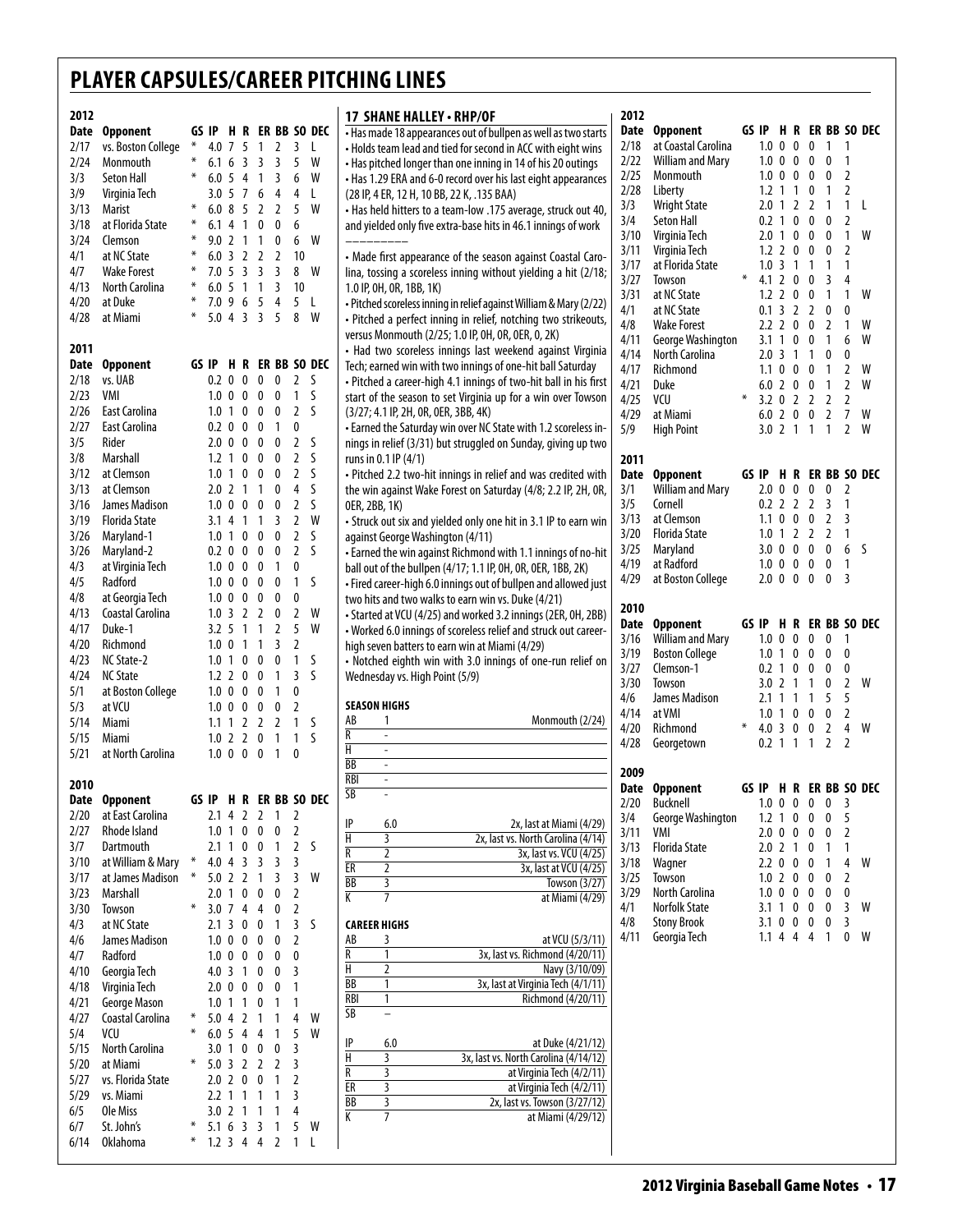#### **18 nateirving • c**

### **Last 5 Games:** .368 (7-19)

### **Last 10 Games:** .438 (14-32)

• Has started 37 games at catcher this season (41 games total) • First primary starting freshman catcher in Brian O'Connor's tenure at UVa

- Fifth on team with 33 RBI; third in OBP at .415 (19th in ACC)
- Tied for second on team and in ACC with 14 sac bunts
- Owns hits in eight of his last nine games (14-for-32; .438) –––––––––

• Drew three walks in 9-3 win over Coastal Carolina (2/18)

• In two games against Monmouth, he went 3-for-6 (2/24-26) • Went 2-for-3 in final game against Monmouth, scoring two and driving in one (2/26)

• Started all three games behind plate against Virginia Tech

• Had big series against Hokies, going 6-for-12 with four RBI • Had three run-scoring singles in finale vs. VT, including walkoff single (3/11)

• After falling into an 0-2 hole, he battled back to draw a bases-loaded walk, giving Virginia a key insurance run in the Sunday victory over Clemson (3/25)

• Went 1-for-3 with one run, one RBI, and one walk after taking the first game of the Towson series off (3/28)

• Drove in a ninth-inning run on a perfectly executed suicide squeeze against NC State; 2-for-4 on the day (3/31)

• Hit a bases-clearing triple for three of his four RBI (careerhigh) against Wake Forest (4/9)

• Drove in three RBI off of a double and a squeeze bunt against Richmond (4/17)

- Was 2-for-6 with two runs in Duke series (4/20-21)
- Racked up career-high four hits, including walk-off single in 11th, in win over Radford (4/24)

• Went 3-for-13 in Miami series (4/28-30)

• Picked up three hits, scored three times in win over High Point (5/9)

#### **Season/career Highs**

| AB         | 2x, last vs Radford (4/24)     |
|------------|--------------------------------|
| R          | High Point (5/9)               |
|            | Radford (4/24)                 |
| BB         | at Coastal Carolina (2/18)     |
| <b>RBI</b> | Wake Forest (4/9)              |
| <b>SR</b>  | 4x, last vs. Wake Forest (4/9) |

### **19 Joel Effertz• RHP**

• Has made nine appearances this season, including starts against William and Mary (2/22) and Richmond (4/17) • Has 14 strikeouts in 12.0 innings of work

• In his first career start for Virginia against William and Mary

(2/22), he worked 2.2 innings (6H, 2R, 2ER, 3BB and 4K) • Pitched a scoreless inning in relief at Coastal Carolina (2/18;

1.0 IP, 0H, 0R, 0ER, 1BB, 1K)

• Worked a perfect ninth inning vs. Marist (3/14)

• Yielded only one hit in 2.0 innings against Towson (3/27) • Tied his career-high by striking out four in 2.0 innings of work to seal a 16-4 victory over George Washington (4/11; 2.0 IP, 1H, 0R, 0ER, 0BB, 4K)

• Struggled in start against Richmond, giving up two runs in 0.1 innings of work, but got a no-decision (4/17)

### **Season/career Highs**

| IP              | 77 | William and Mary (2/22)               |
|-----------------|----|---------------------------------------|
|                 |    | William and Mary (2/22)               |
|                 |    | 2x, last vs. Richmond (4/17)          |
| ER              |    | 2x, last vs. Richmond (4/17)          |
| $\overline{BB}$ |    | William and Mary (2/22)               |
|                 |    | 2x, last vs. George Washington (4/11) |
|                 |    |                                       |

#### **2012**

| ZUIZ |                         |   |                  |    |                |                          |     |                        |
|------|-------------------------|---|------------------|----|----------------|--------------------------|-----|------------------------|
| Date | <b>Opponent</b>         |   |                  |    |                |                          |     | GS IP H R ER BB SO DEC |
| 2/18 | at Coastal Carolina     |   | $1.0 \ \ 0$      |    | 0              | 0                        |     |                        |
| 2/22 | <b>William and Mary</b> | ⋇ | $2.2 \t6 \t2$    |    |                | $\overline{2}$           | - 3 | 4                      |
| 2/26 | Monmouth                |   | $1.0 \cdot 3$    |    | $\overline{1}$ | 1                        | 0   |                        |
| 3/6  | William & Mary          |   | 1.0 <sub>0</sub> |    | 0              | 0                        | 0   |                        |
| 3/14 | Marist                  |   | 1.0 <sub>0</sub> |    | 0              | 0                        | 0   | 1                      |
| 3/21 | VMI                     |   | 1.0              | -1 | 1              | 1                        | 0   | $\mathcal{P}$          |
| 3/27 | Towson                  |   | 2.0              | -1 | 0              | 0                        | 2   | 0                      |
| 4/11 | George Washington       |   | 2.0              | -1 | 0              | 0                        | 0   | 4                      |
| 4/17 | Richmond                | ∗ |                  | 0  | $\mathcal{P}$  | $\overline{\phantom{a}}$ |     | O                      |
|      |                         |   |                  |    |                |                          |     |                        |

### **20 Ryan Ashooh • LHP**

• Has made three appearances this season against Monmouth (2/26), James Madison (3/6) and Towson (3/28) • Pitched a hitless inning in relief against Towson (3/28)

#### **Season Highs**

| IP | 1.0 | Towson (3/28)              |
|----|-----|----------------------------|
| Н  |     | at James Madison (3/6)     |
| R  |     | at James Madison (3/6)     |
| ЕR |     | at James Madison (3/6)     |
| ВB |     | 3x, last vs. Towson (3/28) |
|    |     |                            |

| 2.0 | at Auburn (2/19/11)                  |
|-----|--------------------------------------|
|     | at Auburn (2/19/11)                  |
|     | 2x, last at James Madison (3/6/12)   |
|     | 2x, last at James Madison (3/6/12)   |
|     | 3x, last vs. Towson (3/28/12)        |
|     | 2x, last vs. East Carolina (2/27/11) |
|     |                                      |

#### **2012**

|      | Date Opponent        |               |  |               |  | GS IP H R ER BB SO DEC |
|------|----------------------|---------------|--|---------------|--|------------------------|
|      | 2/26 Monmouth        |               |  | 0.1 1 0 0 1 0 |  |                        |
|      | 3/6 at James Madison | 0.1 2 2 2 1 0 |  |               |  |                        |
| 3/28 | Towson               | 1.0 0 0 0 1 0 |  |               |  |                        |
|      |                      |               |  |               |  |                        |
| 2011 |                      |               |  |               |  |                        |
|      | Date Opponent        |               |  |               |  | GS IP H R ER BB SO DEC |
| 2/19 | Auburn               |               |  | 2.0 5 2 2 0 1 |  |                        |
|      | 2/27 Fast Carolina   |               |  | 0.1 0 0 0 0 1 |  |                        |

### **21 Barrett o'neill• RHP**

• Has made 10 appearances this season, five out of bullpen and four in midweek starts

• Worked perfect eighth inning at JMU (3/6)

• Made first start vs. Marist (3/14); worked 5.0 innings to earn first win (2R, ER, 7H, 0 BB, 4K)

• Earned second straight midweek win against VMI (3/21), tossing 5.0 innings of 2-run baseball

• Struck out two of four batters he faced in eighth inning against JMU (4/4)

• Earned first ACC action against Duke (4/21), tossing scoreless ninth inning to seal the win

### **Season/career Highs**

| IP | 5.0 | 2x, last vs. VMI (3/19)  |
|----|-----|--------------------------|
|    |     | Marist (3/14)            |
|    |     | George Washington (4/11) |
| FR |     | George Washington (4/11) |
| BB |     | George Washington (4/11) |
|    |     | Marist (3/14)            |

### **2012**

| <b>Opponent</b>   |   |                     |          |                                           |                |                          |   |              |
|-------------------|---|---------------------|----------|-------------------------------------------|----------------|--------------------------|---|--------------|
| Monmouth          |   | 7.7                 |          | 1                                         | 1              | 0                        |   |              |
| Liberty           |   | 0.2                 | $\theta$ | 0                                         | 0              | 0                        | 0 |              |
| <b>Seton Hall</b> |   | 2.0                 | 1        | 0                                         | 0              | 1                        | 1 |              |
| at James Madison  |   | 1.0                 |          | 0                                         | 0              | 0                        | 2 |              |
| Marist            | ⋇ | 5.0                 |          | $\mathfrak z$                             | 1              | 0                        | 4 | w            |
| VMI               | ∗ |                     |          |                                           |                | 1                        | 3 | W            |
| Towson            | ∗ |                     |          |                                           | 3              | N                        | 0 |              |
| James Madison     |   |                     |          | -1                                        | 1              | 0                        | 2 |              |
|                   |   | 0.2                 |          | 4                                         | 4              | 2                        | 1 |              |
| Duke-1            |   | 1.0                 |          | O                                         | 0              |                          |   |              |
|                   |   | George Washington * |          | ्र<br>$\Omega$<br>7<br>1.25<br>1.02<br>-5 | $\overline{3}$ | HR.<br>$5.0 \t6 \t2 \t2$ |   | ER BB SO DEC |

### **23 Derek fisher • of**

**Last 5 Games:** .292 (7-24)

**Last 10 Games:** .283 (13-46)

• Appeared in 44 games this season, starting 41 (15 at DH, 26 in LF)

• Ranks fourth nationally in triples with eight; has matched Jarrett Parker (2010) for the UVa single-season triples record • Leads the team in home runs (6) and triples (8; first in ACC)

and is second in extra base hits (21) • Ranks among ACC leaders in 3B, RBI (43; 5th in ACC) and slugging (.544; 5th in ACC)

• Tops ACC freshmen in triples (8), home runs (6), total bases (91), RBI (43) and slugging (.544)

–––––––––

• Went 4-for-4 with double, triple, three RBI and three runs scored in middle game of Monmouth series (2/25)

• Went 4-for-9 in two starts during Virginia Tech series; had three hits and three runs in series finale

• Hit first two college home runs in the two Marist games (3/13-14)

• Went 2-for-4 with 3-run homer, triple and four RBI in the second win over Marist

• Went 2-for-2 with a double, a triple and three RBI as DH in final game against Clemson (3/25)

• Hit his third long ball of the season to tie the game before going on to defeat Clemson (3/24)

• Tied his career high for hits (4) and set new career highs in runs (4) and RBI (7) with two doubles, a triple and a grand slam in 18-3 win over Towson (3/28)

• Went 6-for-11 five runs and eight RBI vs. Towson (3/27-28) • Hit game-tying, two-run homer off Carlos Rodon in win at

NC State (3/31) • Had another strong offensive performance against JMU, go-

ing 2-for-4 with triple, two runs and two RBI (4/4)

• Went 2-for-5 against Wake Forest with run and three RBI (4/7) • Was 3-for-10 with a double and an RBI in three games

against North Carolina (4/13-15) and 4-for-13 with four runs in Duke series (4/20-21)

• Hit go-ahead 2-run home run in ninth inning in 7-5 win at VCU (4/25)

• Went 5-for-15 in Miami series (4/28-30); had three hits in game 3 of series

### **Season/career Highs**

| AB         | 2x, last vs. Towson (3/28)            |
|------------|---------------------------------------|
| R          | Towson (3/28)                         |
| н          | 2x, last vs. Towson (3/28)            |
| <b>BB</b>  | 2x, last vs. George Washington (4/11) |
| <b>RBI</b> | Towson (3/28)                         |
| SB         | 3x, last vs. Radford (4/24/12)        |

| at James Mac     |
|------------------|
| at James Mac     |
| at James Mac     |
| 3x, last vs. Tow |
|                  |

#### K - **Career Highs**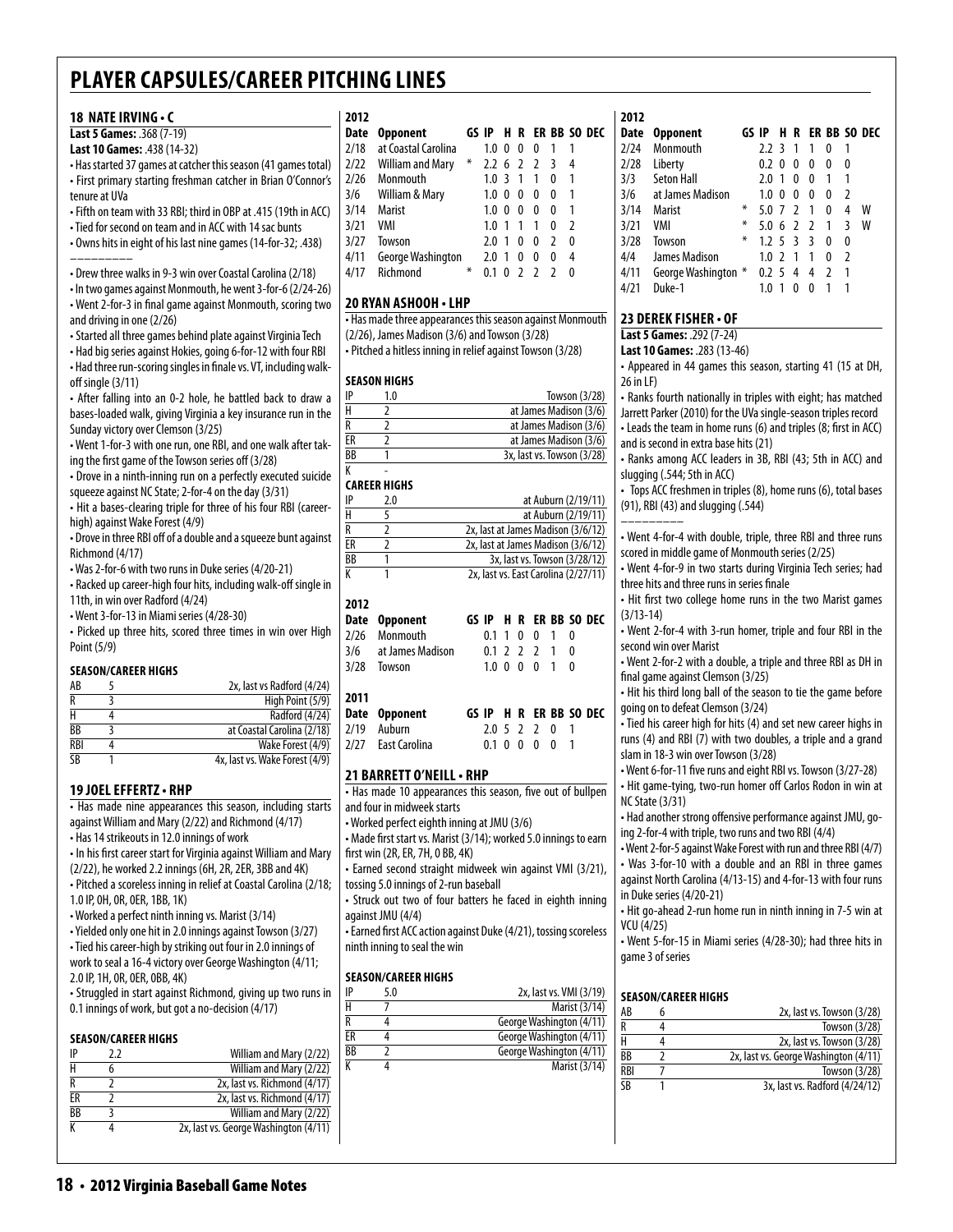### **25 Reed Gragnani • INF/OF**

### **Last 5 Games:** .000 (0-0)

**Last 10 Games:** .000 (0-0) • Has started 18 games - 11 in CF, two at DH, two at 2B, three in LF

• Has not played since March 31 because of injury

• Hitting .358 with a .419 OBP

• One of two Cavaliers to have pair of four-hit games

• Hit a three-run double to clear the bases and drive in the

Cavaliers' final runs in the 7-1 win over Monmouth (2/25)

• Went 4-for-4 with a run scored in final game against Monmouth (2/26)

• Had pair of RBI singles Tuesday vs. Marist (3/13), then followed it up with three hits Wednesday

• Went 4-for-5 (tied career-high in hits) with one run in Sun-

day game versus Florida State (3/19); 5-for-13 in series • Did not play in Clemson series (3/23-25)

• Went 2-for-4 in Friday start against NC State (3/30)

#### **Season Highs**

| AB             | 3x, last at Florida State (3/19) |
|----------------|----------------------------------|
|                | Marist (3/14)                    |
|                | 3x, last at Florida State (3/19) |
| ВB             | vs. James Madison (2/18)         |
| <b>RBI</b>     | Monmouth (2/25)                  |
| $\overline{R}$ |                                  |

#### **Career Highs**

| AB                     | 3x, last at Florida State (3/19/12)     |
|------------------------|-----------------------------------------|
| R                      | 4x, last vs. William and Mary (2/22/12) |
| н                      | 3x, last at Florida State (3/19/12)     |
| ВB                     | 6x, last vs. James Madison (2/18/12)    |
| <b>RBI</b>             | 4x, last vs. Monmouth (2/25)            |
| $\overline{\text{SB}}$ | Georgetown (4/28/11)                    |

#### **29 scott silverstein • LHP**

• Has a 2-4 record and 3.81 ERA in 12 starts this season • Second on team in IP (54.1); tied for third in strikeouts (40) • Has held opposing hitters to .228 batting average - tied for ninth-lowest in the ACC

––––––––– • Did not give up a hit to James Madison in his first start of the year (2/22; 5.0 IP, 0H, 2R, 1ER, 3BB, 4K)

• Struck out eight batters in win against Monmouth - the longest outing of his career (2/25; 7.0 IP, 3H, 1R, 2ER, 2BB, 8K) • Worked 6.0 solid innings against Seton Hall but was credited with loss (6H, 3R, ER, BB, 3K); committed error to allow two unearned runs in fifth inning

• Struck out career-high nine batters in 6.0 innings in UVa's 4-3 win over Virginia Tech (3/10; 3H, 3ER, 2BB; no decision)

• Allowed one earned run in 4.1 IP against Florida State but took loss (3/18; 4.1 IP, 5R, 1ER, 4K)

• Earned the win with 6.0 innings of work in which he allowed one run against Clemson (3/23; 6.0 IP, 5H, 1R, 1ER, 4BB, 3K) • Took loss in Friday start against NC State, giving up four runs in six innings of work (3/30; 6.0 IP, 7H, 4R, 4ER, ,3BB, 2K)

• Received no decision in start against Wake Forest, giving up run and three hits in 4.1 innings pitched (4/8; 4.1 IP, 3H, 1R, 1ER, 3BB, 3K)

• Gave up four runs (two earned) to take the loss against North Carolina last Saturday (4/14; 3.2 IP, 3H, 4R, 2ER, 2BB, 2K) • Worked 2.0 innings and was pulled in third inning against Duke (4/21; 3ER, 4H, 1BB, 1K); took no decision

• Took no decision at Miami (4/29) after working 2.0 innings and giving up four runs in second inning (4H, 3BB, 0K) • Made midweek start Wednesday vs. High Point to get some extra work (2IP, 1ER, 2H, 0BB, 1K)

#### **season Highs**

| IP | 7.0                  | Monmouth (2/25)             |
|----|----------------------|-----------------------------|
| Н  |                      | at NC State (3/30)          |
| R  |                      | at Florida State (3/17)     |
| ER |                      | 2x, last at Miami (4/29)    |
| BB |                      | 2x, last vs. Clemson (3/23) |
| K  |                      | Virginia Tech (3/10)        |
|    | <u>earer IIIeile</u> |                             |

|           | LANLLN IIIWIIJ |                             |
|-----------|----------------|-----------------------------|
| IP        | 7.0            | Monmouth (2/25/12)          |
| H         |                | Seton Hall (3/3/12)         |
| R         |                | at Florida State (3/17/12)  |
| <b>FR</b> |                | 2x, last at Miami (4/29/12) |
| BB        |                | 2x, last vs. Clemson (3/23) |
| К         |                | Virginia Tech (3/10/12)     |

| AB         | Stony Brook (4/7/09)               |
|------------|------------------------------------|
| R          | 2x, last at Virginia Tech (4/1/11) |
| н          | 5x, last at Virginia Tech (4/1/11) |
| BB         | 3x, last Rider (3/4/11)            |
| <b>RBI</b> | Bucknell (2/21/09)                 |
| <b>SB</b>  |                                    |

## **2012**

| <b>Date</b> | <b>Opponent</b>      | GS IP |     | H                        | R              | ER             |                |                | <b>BB SO DEC</b> |
|-------------|----------------------|-------|-----|--------------------------|----------------|----------------|----------------|----------------|------------------|
| 2/22        | vs. James Madison    | ⋇     | 5.0 | 0                        | $\overline{2}$ | 1              | 3              | 4              |                  |
| 2/25        | Monmouth             | ⋇     | 7.0 | 3                        | 1              | 1              | $\overline{2}$ | 8              | W                |
| 3/3         | <b>Seton Hall</b>    | ⋇     | 6.0 | 6                        | 3              | 1              | 1              | 3              | L                |
| 3/10        | Virginia Tech        | ∗     | 6.0 | 3                        | $\overline{3}$ | 3              | $\overline{2}$ | 9              |                  |
| 3/17        | at Florida State     | ⋇     | 4.1 | 5                        | 5              | 1              | 4              | 4              | L                |
| 3/23        | Clemson              | ∗     | 6.0 | 5                        | 1              | 1              | 4              | 3              | W                |
| 3/30        | at NC State          | ⋇     | 6.0 | 7                        | 4              | 4              | 3              | $\overline{2}$ | L                |
| 4/8         | <b>Wake Forest</b>   | ⋇     | 4.1 | 3                        | 1              | 1              | 3              | 3              |                  |
| 4/14        | North Carolina       | ∗     | 3.2 | 3                        | 4              | $\overline{2}$ | $\overline{2}$ | $\overline{2}$ | L                |
| 4/21        | at Duke              | ∗     | 2.0 | 4                        | 3              | 3              | 1              | 1              |                  |
| 4/29        | at Miami             | ∗     | 2.0 | 4                        | 4              | 4              | 3              | 0              |                  |
| 5/9         | <b>High Point</b>    | ∗     | 2.0 | $\overline{2}$           | 1              | 1              | $\mathbf{0}$   | 1              |                  |
|             |                      |       |     |                          |                |                |                |                |                  |
|             |                      |       |     |                          |                |                |                |                |                  |
| 2011        |                      |       |     |                          |                |                |                |                |                  |
| Date        | <b>Opponent</b>      | GS IP |     | н                        | R              |                |                |                | ER BB SO DEC     |
| 2/27        | <b>East Carolina</b> |       | 1.0 | 0                        | $\mathbf{0}$   | 0              | 0              | 1              |                  |
| 3/2         | Niagara              |       | 0.2 | 0                        | $\mathbf{0}$   | 0              | 0              | 0              |                  |
| 3/8         | Marshall             |       | 0.0 | 1                        | 0              | 0              | 0              | 0              |                  |
| 3/13        | at Clemson           |       | 0.2 | 1                        | $\mathbf{0}$   | 0              | 0              | 0              |                  |
| 3/20        | <b>Florida State</b> |       | 0.1 | 1                        | 1              | 1              | 0              | 0              |                  |
| 3/23        | Towson               |       | 2.0 | 1                        | $\mathbf{0}$   | 0              | 0              | $\overline{2}$ |                  |
| 4/10        | at Georgia Tech      |       | 1.1 | 4                        | 3              | 3              | 2              | 1              |                  |
| 4/13        | Coastal Carolina     |       | 0.2 | $\overline{\phantom{a}}$ | 1              | 1              | 0              | 1              |                  |
| 4/17        | Duke-2               |       | 2.0 | $\mathbf{0}$             | 0              | 0              | 0              | $\overline{2}$ |                  |
| 4/20        | Richmond             | ⋇     | 3.0 | 1                        | 0              | 0              | 2              | $\overline{2}$ | W                |
| 5/3         | at VCU               |       | 1.0 | 2                        | 1              | 0              | 1              | 1              |                  |
| 5/19        | at North Carolina    |       | 1.0 | $\overline{\phantom{a}}$ | 1              | 1              | 0              | 0              |                  |

### **31 justin thompson • RHP**

• Named to midseason watch list for NCBWA Stopper of Year Award

• Tied for seventh in the ACC with 25 appearances out of the bullpen; owns 14 appearances in ACC play (4th in league) • His eight saves ranks fourth in the ACC; owns six saves in ACC play (second in conference)

• Tied for eighth in UVa single-season history with eight saves; needs two saves to tie for seventh

• Has not allowed a run in last nine outings (13.0 IP)

––––––––– • Earned the win with a season-high 3.0 innings in relief against William and Mary (2/22; 3.0 IP, 3H, 1R, 0ER, 4BB, 2K) • Worked in all three games of VT series; did not allow a run • Pitched perfect ninth inning to earn save in Saturday game vs. Virginia Tech, then got final two outs Sunday and earned win

• Got out of bases-loaded, one-out jam with no damage Tuesday vs. Marist to earn save

• Pitched one scoreless inning in two outings against Florida State (3/18-19)

• Recorded his third save with 2.0 innings of work including four strikeouts in the first game of the Clemson series (3/23; 2.0 IP, 3H, 2R, 2ER, 0BB, 4K)

• Notched second save of Clemson series with a scoreless ninth inning (3/25; 1.0 IP, 1H, 0R, 0ER, 0BB, 1K)

• Suffered first loss on the season and only the second of his career on Sunday against NC State, giving up two runs (one earned) in 1.0 IP (4/1)

• Earned consecutive saves against Wake Forest on Sunday and Monday, giving up only one hit in 2.2 innings of work (4/8-9)

• Did not yield a hit in 2.0 IP against North Carolina in final game of the weekend (4/15; 2.0 IP, 0H, 0R, 0ER, 1BB, 1K)

• Earned his seventh save on the year with a one-hit ninth inning against Richmond (4/17)

• Notched two wins in midweek games this week, going 2.2 scoreless innings against Radford (4/24) and 2.0 shutout innings at VCU (4/25)

• Struck out all five batters he faced during two appearances in Miami series (4/28-29); notched save in Game 2

### **season Highs**

|                | SEASUN NIUNS            |       |     |                |                |                |                |                |                            |
|----------------|-------------------------|-------|-----|----------------|----------------|----------------|----------------|----------------|----------------------------|
| IP             | 3.0                     |       |     |                |                |                |                |                | William and Mary (2/22)    |
| H              | $\overline{4}$          |       |     |                |                |                |                |                | at NC State(4/1)           |
| R              | $\overline{2}$          |       |     |                |                |                |                |                | 2x, last at NC State (4/1) |
| ER             | $\overline{2}$          |       |     |                |                |                |                |                | Clemson (3/23)             |
| BB             | $\overline{4}$          |       |     |                |                |                |                |                | William and Mary (2/22)    |
| K              | 4                       |       |     |                |                |                |                |                | Clemson $(3/23)$           |
|                | <b>CAREER HIGHS</b>     |       |     |                |                |                |                |                |                            |
| IP             | 4.1                     |       |     |                |                |                |                |                | at Georgia Tech (4/9/11)   |
| H              | 5                       |       |     |                |                |                |                |                | at Georgia Tech (4/9/11)   |
| $\overline{R}$ | 4                       |       |     |                |                |                |                |                | at Georgia Tech (4/9/11)   |
| ER             | 3                       |       |     |                |                |                |                |                | at Georgia Tech (4/9/11)   |
| <b>BB</b>      | $\overline{4}$          |       |     |                |                |                |                |                | William and Mary (2/22/12) |
| K              | 8                       |       |     |                |                |                |                |                | at Georgia Tech (4/9/11)   |
| 2012           |                         |       |     |                |                |                |                |                |                            |
| <b>Date</b>    | <b>Opponent</b>         | GS IP |     | H              | R              |                |                |                | ER BB SO DEC               |
| 2/18           | vs. James Madison       |       | 0.1 | 0              | 0              | 0              | 0              | 1              |                            |
| 2/22           | <b>William and Mary</b> |       | 3.0 | 3              | 1              | 0              | 4              | $\overline{2}$ | W                          |
| 2/28           | Liberty                 |       | 1.0 | 0              | 0              | 0              | 0              | 1              |                            |
| 3/3            | <b>Wright State</b>     |       | 1.0 | 1              | 0              | 0              | 0              | 0              |                            |
| 3/4            | <b>Seton Hall</b>       |       | 1.1 | 1              | 1              | 1              | 1              | 1              |                            |
| 3/9            | Virginia Tech           |       | 1.0 | 1              | 0              | 0              | 0              | $\overline{2}$ |                            |
| 3/10           | Virginia Tech           |       | 1.0 | 0              | 0              | 0              | 0              | $\overline{2}$ | S                          |
| 3/11           | Virginia Tech           |       | 0.2 | 0              | 0              | 0              | 0              | 1              | W                          |
| 3/13           | <b>Marist</b>           |       | 0.2 | 0              | 0              | 0              | 0              | 0              | S                          |
| 3/18           | at Florida State        |       | 0.2 | 1              | 0              | 0              | 0              | 0              |                            |
| 3/19           | at Florida State        |       | 0.1 | 1              | 0              | 0              | 0              | 0              |                            |
| 3/23           | Clemson                 |       | 2.0 | 3              | $\overline{2}$ | $\overline{2}$ | 0              | 4              | S                          |
| 3/25           | Clemson                 |       | 1.0 | 1              | 0              | 0              | 0              | 1              | S                          |
| 3/28           | Towson                  |       | 1.0 | 0              | 0              | 0              | 0              | 2              |                            |
| 3/31           | at NC State             |       | 0.2 | 1              | 0              | 0              | 0              | 1              |                            |
| 4/1            | at NC State             |       | 1.0 | 4              | $\overline{2}$ | 1              | $\overline{2}$ | 0              | L                          |
| 4/8            | <b>Wake Forest</b>      |       | 1.0 | 0              | 0              | 0              | 0              | 0              | S                          |
| 4/9            | <b>Wake Forest</b>      |       | 1.2 | 1              | 0              | 0              | 1              | 3              | S                          |
| 4/15           | <b>North Carolina</b>   |       | 2.0 | 0              | 0              | 0              | 1              | 1              |                            |
| 4/17           | Richmond                |       | 1.0 | 1              | 0              | 0              | 0              | 1              | ς                          |
| 4/24           | Radford                 |       | 2.2 | $\overline{2}$ | 0              | 0              | 0              | 0              | W                          |
| 4/25           | at VCU                  |       | 2.0 | 1              | 0              | 0              | 0              | 1              | W                          |
| 4/28           | at Miami                |       | 0.2 | 0              | 0              | 0              | 0              | $\overline{2}$ |                            |
| 4/30           | at Miami                |       | 1.0 | 0              | 0              | 0              | 0              | 3              | S                          |
| 5/9            | <b>High Point</b>       |       | 1.0 | 1              | 0              | 0              | 0              | 1              |                            |
|                |                         |       |     |                |                |                |                |                |                            |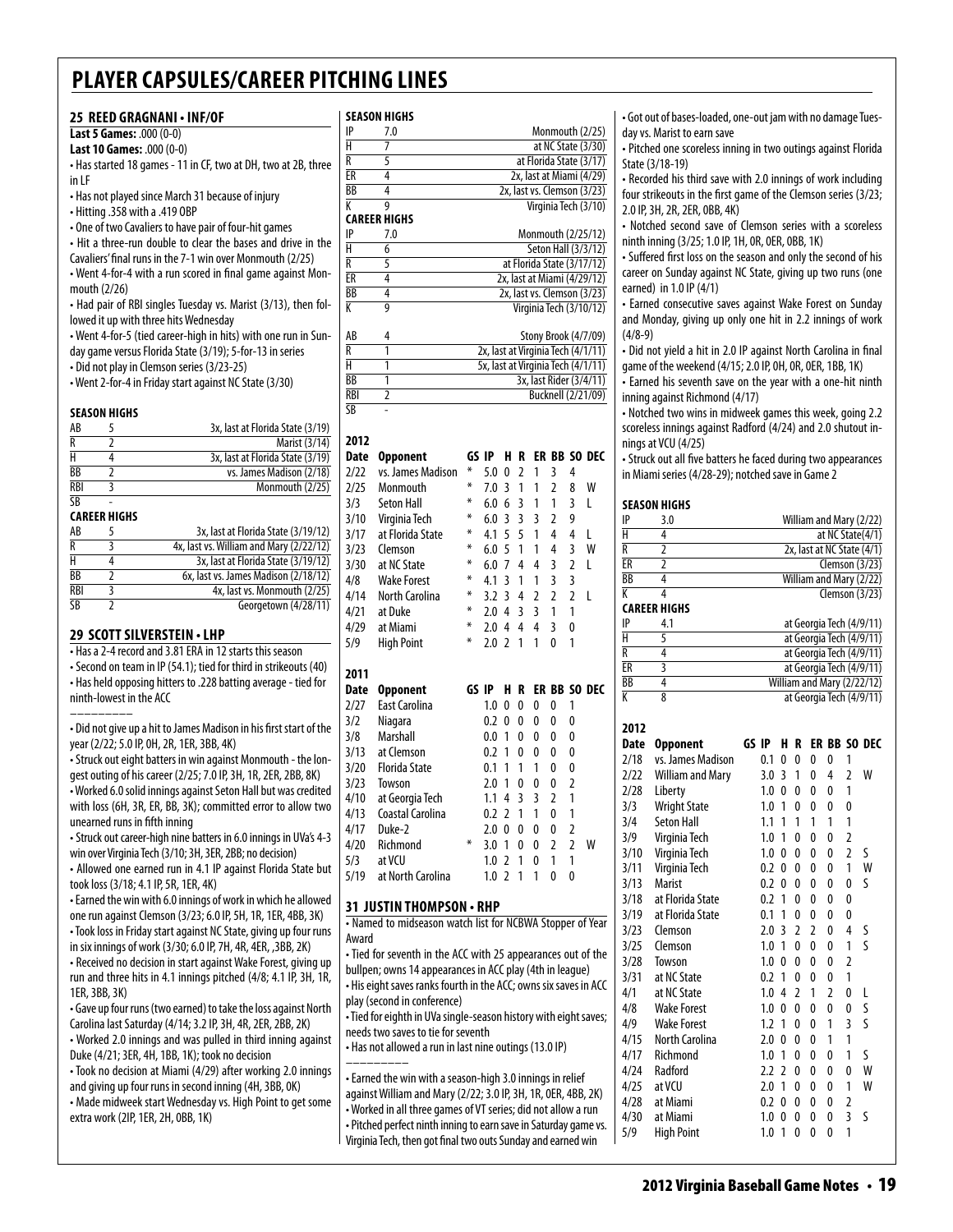#### **2011 Date Opponent GS IP H R ER BB SO DEC** 2/20 vs. Arkansas State 2.0 1 2 2 2 0 2/26 East Carolina 1.1 0 0 0 0 3<br>3/1 William and Marv 3.0 3 0 0 0 3  $3.0 \t3.0 \t0.0 \t3.0$ 3/8 Marshall 1.2 2 0 0 0 2 3/11 at Clemson 2.1 0 0 0 1 4 3/16 James Madison 2.0 1 0 0 0 1 3/18 Florida State 3.2 1 0 0 2 3 W  $1.1$  2 0 0 1 1 4/2 at Virginia Tech 1.1 0 0 0 0 1 4/9 at Georgia Tech 4.1 5 4 3 0 8 W 4/13 Coastal Carolina 1.0 2 1 1 1 1 4/20 Richmond 1.0 1 0 0 0 1 4/23 NC State-2 1.2 1 0 0 1 0  $0.1$  1 2 2 1 0 4/30 at Boston College 2.2 3 1 1 0 3 L 5/13 Miami 1.0 1 1 1 0 1 5/15 Miami 0.2 1 0 0 0 0<br>5/21 at North Carolina 1.1 2 0 0 1 2 5/21 at North Carolina 1.1 2 0 0 1 2 **2010**

| Date | Opponent          | GS IP |                  | н              | R        |                |   |                | ER BB SO DEC |
|------|-------------------|-------|------------------|----------------|----------|----------------|---|----------------|--------------|
| 3/6  | Dartmouth         |       | 2.0              | 1              | 0        | 0              | 0 | 0              |              |
| 3/30 | Towson            |       | 2.0              | 0              | 0        | 0              | 0 | 3              |              |
| 4/3  | at NC State       |       | 0.0              | 1              | 0        | 0              | 0 | 0              |              |
| 4/6  | James Madison     |       | 2.1              | 1              | 0        | 0              | 2 | 7              | W            |
| 4/14 | at VMI            |       | $1.2^{\circ}$    | $\overline{2}$ | 3        | 3              | 1 | 3              |              |
| 4/18 | Virginia Tech     |       | 0.1              | 0              | 0        | 0              | 0 | 0              |              |
| 4/21 | George Mason      |       | 2.2              | 1              | 0        | 0              | 2 | 4              | W            |
| 4/28 | Georgetown        |       | 3.1              | 2              | 0        | 0              | 1 | 3              | W            |
| 5/2  | at Duke           |       | 1.0              | 2              | 2        | 2              | 0 | 1              |              |
| 5/4  | VCU               |       | 1.0              | 1              | 0        | 0              | 0 | 2              |              |
| 5/22 | at Miami          |       | 2.2              | $\mathcal{P}$  | 2        | 2              | 0 | $\overline{2}$ |              |
| 5/27 | vs. Florida State |       | 1.0              | 1              | 1        | 1              | 1 | 1              |              |
| 6/13 | <b>Oklahoma</b>   |       | 0.2 <sub>2</sub> |                | 2        | $\overline{2}$ | 1 | 2              |              |
| 2009 |                   |       |                  |                |          |                |   |                |              |
| Date | Opponent          | GS IP |                  | н              | R        |                |   |                | ER BB SO DEC |
| 3/10 | Navy              |       | 1.0              | 0              | 0        | 0              | 1 | 1              |              |
| 3/18 | <b>Canisius</b>   |       | 1.1              | 0              | 0        | 0              | 1 | 1              |              |
| 1/1  | Norfolk State     |       | 11               | 1              | $\Omega$ | ∩              | ∩ | 1              |              |

4/1 Norfolk State<br>4/5 Maryland 4/5 Maryland 1.0 1 0 0 0 1 4/8 Stony Brook 2.0 1 0 0 0 1 4/18 at Boston College 0.1 0 0 0 0 0 4/22 Georgetown 1.0 0 0 0 1 0

### **33 nick howard • inf/rhp**

**Last 5 Games:** .000 (0-1) **Last 10 Games:** .200 (1-5)

• Has appeared in 24 games in the field, starting 11 of them (10 at DH, one at third base)

• Also has made 13 appearances out of the bullpen

• Owns 31 strikeouts and just five walks in 28 innings this season

• Has allowed only four extra-base hits (3 2B, 1 3B) –––––––––

• Made first career start at plate in tie with James Madison, going 1-for-3 at DH (2/18)

• Went 2-for-3 with two runs in win over Seton Hall (3/3)

• Went 2-for-4, scored twice in Saturday win over Virginia Tech (3/10)

• Struck out three and held Monmouth scoreless in 1.1 IP (2/26) • Worked 2.1 scoreless innings out of bullpen vs. Marist (3/14) • Pitched 3.0 innings out of pen against VMI; struck out six (3/21)

• Was 3-for-4 with two runs and an RBI in victory over Towson (3/27)

• Went 1-for-3 with three runs, one RBI and two walks while pitching a solid 4.1 innings in relief to earn his first career win, over Towson (3/28; 4.1 IP, 5H, 2R, 2ER, 0BB, 4K)

• Pitched three scoreless innings in relief and hit a single in his lone at-bat against JMU (4/4)

• Went 3-for-5 and drove in one run in first game of Wake Forest series (4/7)

• Made first two ACC pitching appearances against Wake out of the bullpen (4/8-9)

• Pitched 2.0 scoreless innings and hit the first triple of his career against George Washington; also scored a run and drove in another (4/11)

• Pitched 3.1 innings - the second longest of his career - without giving up an earned run vs. North Carolina (4/14; 3.1 IP, 3H, 1R, 0ER, 0BB, 1K)

• Struck out three and gave up one run in 2.2 IP against Richmond (4/17; 2.2 IP, 3H, 1R, 1ER, 1BB, 3K)

• Retired all five batters he faced against High Point (5/9)

### **Season/career Highs**

| AB          | 5                                                                  |         |                |        |   |   |                | Wake Forest (4/7)                  |
|-------------|--------------------------------------------------------------------|---------|----------------|--------|---|---|----------------|------------------------------------|
| R           | 3                                                                  |         |                |        |   |   |                | Towson (3/28)                      |
| н           | 3                                                                  |         |                |        |   |   |                | 2x, last vs. Wake Forest (4/7)     |
| BB          | $\overline{2}$                                                     |         |                |        |   |   |                | 2x, last vs. Towson (3/28)         |
| <b>RBI</b>  | 1                                                                  |         |                |        |   |   |                | 5x, last vs. North Carolina (4/13) |
| SB          | 1                                                                  |         |                |        |   |   |                | Virginia Tech (3/10)               |
|             | <b>SEASON/CAREER HIGHS</b>                                         |         |                |        |   |   |                |                                    |
| IP          | 4.1                                                                |         |                |        |   |   |                | Towson (3/28)                      |
| Н           | 5                                                                  |         |                |        |   |   |                | Towson (3/28)                      |
| R           | 3                                                                  |         |                |        |   |   |                | at VCU (4/25)                      |
| ER          | 3                                                                  |         |                |        |   |   |                | at VCU (4/25)                      |
| ВB          | 1                                                                  |         |                |        |   |   |                | 4x, last vs. Richmond (4/17)       |
| К           | 6                                                                  |         |                |        |   |   |                | VMI (3/19)                         |
|             |                                                                    |         |                |        |   |   |                |                                    |
| 2012        |                                                                    | GS IP-  | H              | R      |   |   |                |                                    |
| <b>Date</b> | Opponent                                                           | 1.1     | 1              | 0      | 0 | 0 | 3              | ER BB SO DEC                       |
| 2/26        | Monmouth                                                           | 2.1     | $\overline{2}$ | 0      | 0 | 0 | $\overline{2}$ |                                    |
| 3/14        | Marist<br>VMI                                                      |         | 3              |        |   |   |                |                                    |
| 3/21        |                                                                    | 3.0     |                | 0<br>2 | 0 | 0 | 6<br>4         |                                    |
| 3/28        | Towson                                                             | 4.1     | 5              |        | 2 | 0 |                | W                                  |
| 4/4         | JMU                                                                | 3.0     | $\overline{2}$ | 0      | 0 | 1 | 3              |                                    |
| 4/8         | <b>Wake Forest</b>                                                 | 0.2     | 0              | 0      | 0 | 1 | 1              |                                    |
| 4/9         | <b>Wake Forest</b>                                                 | $0.0\,$ | 1              | 0      | 0 | 1 | 0              |                                    |
| 4/11        | George Washington                                                  | 2.0     | 1              | 0      | 0 | 0 | 3              |                                    |
| 4/14        | North Carolina                                                     | 3.1     | 3              | 1      | 0 | 0 | 1              |                                    |
| 4/17        | Richmond                                                           | 2.2     | 3              | 1      | 1 | 1 | $\overline{3}$ |                                    |
| 4/24        | Radford                                                            | 2.0     | $\overline{1}$ | 1      | 1 | 1 | 0              |                                    |
| 4/25        | at VCU                                                             | 1.2     | 4              | 3      | 3 | 0 | 3              |                                    |
| 5/9         | <b>High Point</b>                                                  | 1.2     | 0              | 0      | 0 | 0 | $\overline{2}$ |                                    |
|             |                                                                    |         |                |        |   |   |                |                                    |
|             | 34 ARTIE LEWICKI · RHP                                             |         |                |        |   |   |                |                                    |
|             | . Has appeared in 12 games, starting nine (including seven         |         |                |        |   |   |                |                                    |
| ACC starts) |                                                                    |         |                |        |   |   |                |                                    |
|             | • Had great fall season; was one of staff's most improved          |         |                |        |   |   |                |                                    |
| pitchers    |                                                                    |         |                |        |   |   |                |                                    |
|             | • Third on team with 52.1 IP                                       |         |                |        |   |   |                |                                    |
|             | . Owns back-to-back wins in ACC play over Duke and Miami           |         |                |        |   |   |                |                                    |
|             |                                                                    |         |                |        |   |   |                |                                    |
|             | • Made first career start against Liberty on 2/28 (3.0 IP, 5H, 5R, |         |                |        |   |   |                |                                    |
|             | 4ER, 2BB, 2K); took loss in that game                              |         |                |        |   |   |                |                                    |
|             | • Made first appearance of 2012 in tie with James Madison,         |         |                |        |   |   |                |                                    |
|             | striking out two in 2.2 innings of work (2/18)                     |         |                |        |   |   |                |                                    |
|             | • Started at JMU (3/6) and worked 3.2 shutout innings before       |         |                |        |   |   |                |                                    |
|             | walking bases loaded (3.2 IP, 4ER, 2H, 3BB, 3K)                    |         |                |        |   |   |                |                                    |
|             | • Was strong in Sunday start vs. Virginia Tech (3/11); worked      |         |                |        |   |   |                |                                    |
|             | career-high 5.0 innings in a no decision (1R, OER, 3H, OBB, 5K)    |         |                |        |   |   |                |                                    |

• Gave up one run and struck out three in 2.1 innings of work against Florida State (3/19)

• Earned his first career win with 6.0-inning outing on Sunday against Clemson (3/25; 6.0 IP, 6H, 2R, 2ER, 2BB, 4K)

• Allowed two runs and struck out four in 5.1 innings of work against NC State but got a no-decision (4/1)

• Started against Wake Forest, giving up six hits and two runs in 3.1 innings of work (4/9; 3.1 IP, 6H, 2R, 2ER, 0BB, 1K)

• Took the loss against North Carolina on Sunday after giving up six hits and four runs in 4.1 IP (4/15); all runs came in second inning

• Picked up win against Duke after working into eighth inning for first time in career (7.0 IP, 3R, 2ER, 6H, 1BB, 1K)

• Notched second straight win after 6.1 strong innings in start at Miami (4/30; 2ER, 3H, 1BB, 5K)

#### **season Highs**

| IP        | 7.0 | Duke (4/21)                        |
|-----------|-----|------------------------------------|
|           |     | 3x, last at Duke (4/21)            |
| R         |     | Liberty (2/28)                     |
| ER        |     | 3x, last vs. North Carolina (4/15) |
| <b>BB</b> |     | at James Madison (3/6)             |
|           |     | 2x, last at Miami (4/30)           |
|           |     |                                    |

#### **career Highs**

| IP | 7.0 | Duke (4/21/12)                        |
|----|-----|---------------------------------------|
| н  |     | 3x, last at Duke (4/21/12)            |
| R  |     | Liberty (2/28/12)                     |
| ER |     | 3x, last vs. North Carolina (4/15/12) |
| BB |     | at James Madison (3/6/12)             |
| K  |     | 2x, last at Miami (4/30/12)           |

| 2012        |                         |       |       |                |                          |                |   |                |                  |
|-------------|-------------------------|-------|-------|----------------|--------------------------|----------------|---|----------------|------------------|
| <b>Date</b> | <b>Opponent</b>         |       | GS IP | н              | R                        |                |   |                | ER BB SO DEC     |
| 2/18        | vs. James Madison       |       | 2.2   | 3              | 2                        | 1              | 1 | 2              |                  |
| 2/22        | <b>William and Mary</b> |       | 3.1   | $\overline{2}$ | 1                        | 1              | 1 | 2              |                  |
| 2/28        | Liberty                 | ⋇     | 3.0   | 5              | 5                        | 4              | 2 | $\overline{2}$ | L                |
| 3/6         | at James Madison        | ⋇     | 3.2   | $\mathfrak z$  | 4                        | 4              | 3 | 3              |                  |
| 3/11        | Virginia Tech           | ⋇     | 5.0   | 3              | 1                        | $\Omega$       | 0 | 5              |                  |
| 3/19        | at Florida State        |       | 2.1   | 3              | 1                        | 1              | 1 | 3              |                  |
| 3/25        | Clemson                 | ∗     | 6.0   | 6              | $\overline{2}$           | $\overline{2}$ | 2 | 4              | W                |
| 4/1         | at NC State             | ∗     | 5.1   | 5              | $\overline{\phantom{a}}$ | $\overline{2}$ | 1 | 4              |                  |
| 4/9         | <b>Wake Forest</b>      | ∗     | 3.1   | 6              | $\mathfrak{p}$           | $\overline{2}$ | 0 | 1              |                  |
| 4/15        | North Carolina          | ⋇     | 4.1   | 6              | 4                        | 4              | 1 | 3              | L                |
| 4/21        | Duke                    | ∗     | 7.0   | 6              | 3                        | $\overline{2}$ | 1 | 1              | W                |
| 4/30        | at Miami                | ∗     | 6.1   | 3              | $\overline{2}$           | $\overline{2}$ | 1 | 5              | W                |
| 2011        |                         |       |       |                |                          |                |   |                |                  |
| Date        | <b>Opponent</b>         | GS IP |       | н              | R                        | ER             |   |                | <b>BB SO DEC</b> |
| 3/5         | Cornell                 |       | 1.1   | 0              | 0                        | 0              | 0 | $\overline{2}$ |                  |
| 3/13        | at Clemson              |       | 1.0   | 0              | 0                        | 0              | 0 | 0              |                  |
| 3/16        | James Madison           |       | 0.0   | 0              | 0                        | 0              | 2 | 0              |                  |
| 3/20        | <b>Florida State</b>    |       | 2.0   | 1              | 1                        | 1              | 1 | 3              | L                |
| 3/23        | Towson                  |       | 1.0   | 0              | 0                        | 0              | 0 | $\overline{2}$ |                  |
| 4/10        | at Georgia Tech         |       | 1.0   | 0              | 0                        | 0              | 0 | 1              |                  |
| 4/15        | Duke                    |       | 1.0   | 0              | 0                        | 0              | 1 | 1              |                  |
| 5/3         | at VCU                  |       | 1.0   | 0              | 0                        | 0              | 1 | 0              |                  |
| 5/19        | at North Carolina       |       | 1.0   | 0              | 0                        | 0              | 1 | 1              |                  |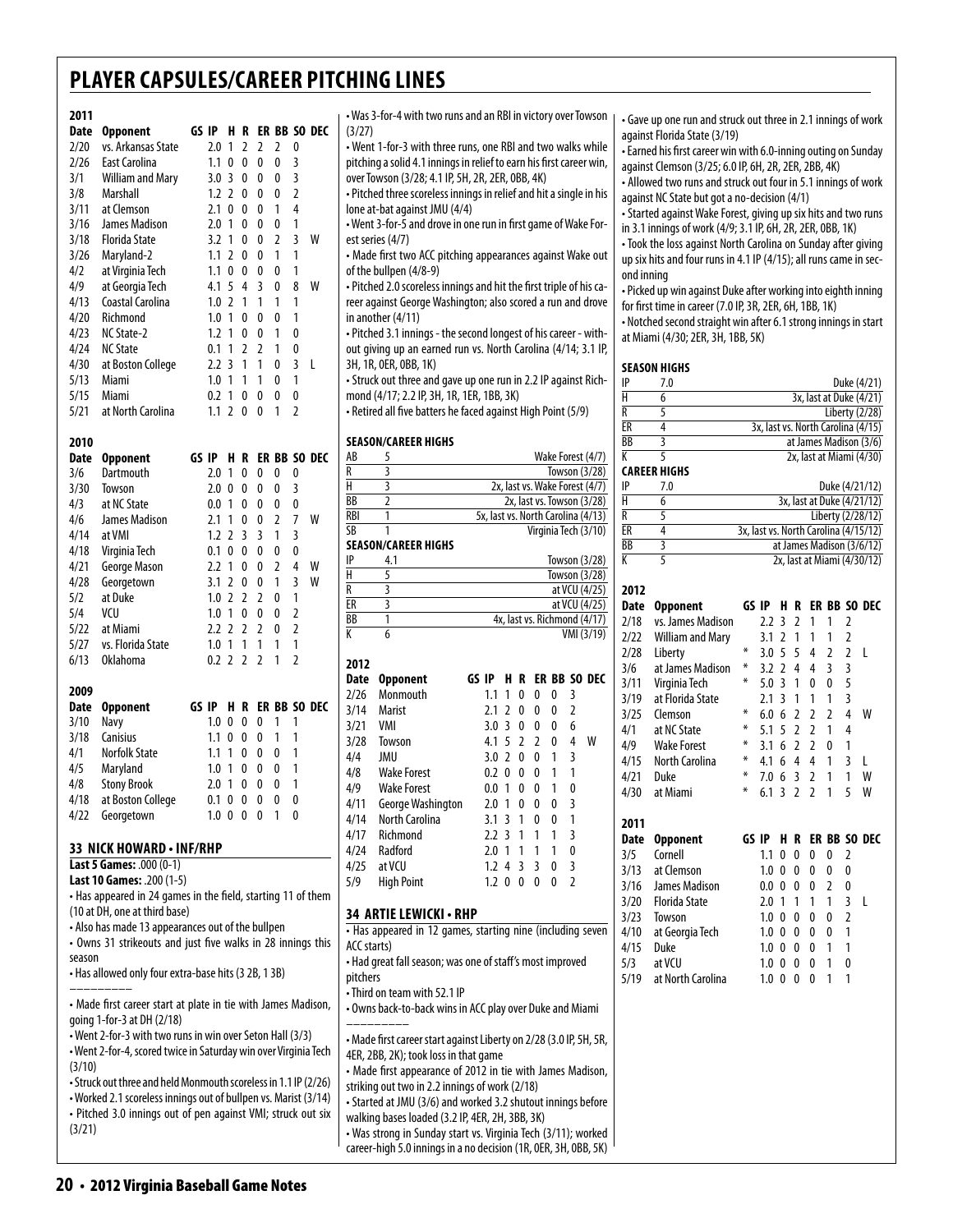### **37 thomas woodruff • inf**

**Last 5 Games:** .000 (0-0) **Last 10 Games:** .000 (0-0) • Has appeared in six games • Walked and scored a run in his first career appearance, a win over Monmouth (2/26)

• Posted first career hit vs. Marist (3/14), a pinch-hit RBI double

#### **Season/career Highs**

| AB                     | 3x, last vs. George Washington (4/11) |
|------------------------|---------------------------------------|
| R                      | Monmouth (2/26)                       |
| н                      | Marist (3/14)                         |
| BB                     | Monmouth (2/26)                       |
| <b>RBI</b>             | Marist (3/14)                         |
| $\overline{\text{SB}}$ |                                       |

### **38 mike papi • OF/inf**

**Last 5 Games:** .000 (0-0) **Last 10 Games:** .333 (1-3)

• Has appeared in 35 games, including 28 starts (27 in RF, one at DH)

• Tied for fourth on team with eight doubles

• Posted 9-game hit streak from March 3-17

––––––––– • Recorded a hit and two runs in his first career start/appearance in game against Boston College (2/17)

• Had a pair of hits and reached base four times in win over Coastal Carolina (2/18)

• Hit a two-run walk-off single in the 11th inning to beat William and Mary (2/22)

• Stole first two bases in win over Monmouth (2/24)

• Went 4-for-8 with two doubles, four RBI during Wright State/Seton Hall weekend (3/3-4)

• Was 3-for-5 with two runs, two RBI in win at JMU (3/6) • Went 4-for-13 (.308) in Virginia Tech series

• Was 3-for-3 with two runs in win over VMI (3/21)

• Hit his eighth double of the season on Tuesday against Towson (3/27); took the day off on Wednesday

• Had pinch-hit single and scored in on Saturday vs. NC State (3/31)

•Went 1-for-3 in Sunday start at DH versus Wake Forest (4/8) • Recorded a hit and scored a run in the UVa's nine-run fourth inning against George Washington; also drove in a run (4/11) • Hit first career home run off the right-field foul pole against Richmond and also scored twice (4/17)

### **Season/career Highs**

| AB              | 4x, last vs. Towson (3/27)  |
|-----------------|-----------------------------|
|                 | Monmouth (2/24)             |
|                 | 2x, last vs. VMI (3/21)     |
| <b>BB</b>       | 4x, last vs. Clemson (3/25) |
| <b>RBI</b>      | Wright State (3/3)          |
| $\overline{SR}$ | Monmouth (2/24)             |

### **39 austin young • rHP**

• Has made 19 appearances this year out of the bullpen, totaling 28.0 innings

• Had pitched four straight scoreless outings before allowing run against High Point on Wednesday

––––––––– • Made first appearance of the season by coming out of the bullpen to clinch the win against Coastal Carolina (2/18; 1.0 IP, 2H, 1R, 1ER, 0BB, 1K)

• Struck out two en route to a perfect inning against Monmouth (2/25)

• Earned first career win at JMU (3/6); worked three shutout innings, facing nine batters and striking out four

• Earned first ACC outing vs. Virginia Tech (3/11)

• Worked 2.1 scoreless innings in win over Marist (3/13) • Tossed 2.0 perfect innings to keep Clemson at bay on Sunday (3/25)

• Pitched another perfect inning aginst Towson (3/27) • Pitched twice in NC State series, allowing a run in 2.2 innings • Came out of bullpen to pitch 2.0 innings against Wake Forest (4/7; 2.0 IP, 3H, 1R, 1ER, 0BB, 2K)

• Took loss in first game against North Carolina after giving up solo homer in 10th inning (4/13; 1.0 IP, 3H, 1R, 1ER, 0BB, 2K) • Went a career-long 3.2 innings in relief against Richmond (4/17; 3.2 IP, 4H, 2ER, 0BB, 3K)

• Worked four straight scoreless outings over 10-day span against Duke, Radford, VCU and Miami, totaling 4.2 IP

### **season Highs**

|    | CAREER HIGHS |                                  |
|----|--------------|----------------------------------|
| K  |              | at James Madison (3/6)           |
| ВB |              | 3x, last at Florida State (3/17) |
| ER |              | at Florida State (3/17)          |
| R  |              | at Florida State (3/17)          |
| H  |              | Richmond (4/17)                  |
| IP | 3.2          | Richmond (4/17)                  |

| IP | 3.0 | at James Madison (3/6/12)           |
|----|-----|-------------------------------------|
| н  |     | 3x, last at Florida State (3/17/12) |
| R  |     | at Florida State (3/17/12)          |
| ER |     | at Florida State (3/17/12)          |
| ВB |     | 3x, last at Florida State (3/17/12) |
| K  |     | at James Madison (3/6/12)           |
|    |     |                                     |

| ER BB SO DEC |
|--------------|
|              |
|              |
|              |
| W            |
|              |
|              |
|              |
|              |
|              |
|              |
|              |
|              |
|              |
| L            |
|              |
|              |
|              |
|              |
|              |
|              |
|              |
| ER BB SO DEC |
|              |
|              |
|              |
|              |
|              |
|              |
|              |

### **45 Aaron Stull• LHP**

• Has not pitched this season

#### **2011**

| GS IP H R ER BB SO DEC |
|------------------------|
| 0.1 0 0 0 0 0          |
| 1.0 0 0 0 0 1          |
|                        |
|                        |

### **46 Nathaniel abel• LHP**

• Has made seven appearances out of the bullpen

- Made first career appearance against Monmouth (2/26),
- striking out the lone batter he faced • Retired both batters faced, striking out one, in relief appear-
- anced against Marist (3/14)
- Pitched perfect inning in relief against Towson (3/28)
- Closed out the ninth inning against JMU without allowing an earned run (4/4; 1.0 IP, 1H, 2R, 0ER, 2BB, 1K)

• Pitched a one-hit seventh inning to hold the Colonials scoreless on Wednesday (4/11)

| 2012 |                       |             |    |               |              |               |                        |  |
|------|-----------------------|-------------|----|---------------|--------------|---------------|------------------------|--|
|      | Date Opponent         |             |    |               |              |               | GS IP H R ER BB SO DEC |  |
| 2/26 | Monmouth              | 0.1         | 0  | 0             | 0            | 0             |                        |  |
| 2/28 | Liberty               | 0.1         | -1 | 0             | 0            |               | 0                      |  |
| 3/14 | <b>Marist</b>         | 0.2         | -0 | 0             | 0            | 0             |                        |  |
|      | 3/19 at Florida State | $1.0$ 2 3 3 |    |               |              | 1             | 0                      |  |
| 3/28 | Towson                | 1.0         | 0  | 0             | 0            | 0             |                        |  |
| 4/4  | James Madison         | 1.0         | 1  | $\mathcal{L}$ | $\mathbf{0}$ | $\mathcal{I}$ |                        |  |
| 4/11 | George Washington     | 1.0         |    |               | O            |               | 0                      |  |

### **47 whit mayberry • RHP**

• Out for season with elbow injury; had surgery on April 3 • Struck out 24 (third on team) and walked only six

• Didn't allow a runner to pass first base through four innings in win over Coastal Carolina (2/18; 6.0 IP, 6H, 2R, 2ER, 0BB, 1K) • Recorded second win of the season by pitching six shutout innings against Monmouth (2/26; 6.0 IP, 6H, 0R, 0ER, 0BB, 3K) • Worked 6.0 innings against Wright State (3/3; 8H, 3ER, 0BB, 7K)

• Fired 5.2 innings against Virginia Tech in first career Friday start - struck out first five batters of game; walked first four batters of the season (3ER, 7H, 7K; no decision)

### **season Highs**

| IP                      | 6.0                 |       |     |   |   |    |               |     | 3x, last vs. Wright State (3/3)      |
|-------------------------|---------------------|-------|-----|---|---|----|---------------|-----|--------------------------------------|
| $\overline{\mathsf{H}}$ | 8                   |       |     |   |   |    |               |     | Wright State (3/3)                   |
| $\overline{\mathsf{R}}$ | 3                   |       |     |   |   |    |               |     | 3x, last at Florida State (3/19)     |
| ER                      | 3                   |       |     |   |   |    |               |     | 3x, last at Florida State (3/19)     |
| ВB                      | 4                   |       |     |   |   |    |               |     | Virginia Tech (3/9)                  |
| K                       | 7                   |       |     |   |   |    |               |     | 2x, last vs. Virginia Tech (3/9)     |
|                         | CAREER HIGHS        |       |     |   |   |    |               |     |                                      |
| IP                      | 6.0                 |       |     |   |   |    |               |     | 3x, last vs. Wright State (3/3/12)   |
| H                       | 8                   |       |     |   |   |    |               |     | Wright State (3/3/12)                |
| R                       | 5                   |       |     |   |   |    |               |     | at VMI (4/14/11)                     |
| ER                      | 4                   |       |     |   |   |    |               |     | 2x, last vs. Florida State (3/20/11) |
| ВB                      | 4                   |       |     |   |   |    |               |     | Virginia Tech (3/9/12))              |
| K                       | 7                   |       |     |   |   |    |               |     | 2x, last vs. Virginia Tech (3/9/12)  |
|                         |                     |       |     |   |   |    |               |     |                                      |
| 2012                    |                     |       |     |   |   |    |               |     |                                      |
| Date                    | <b>Opponent</b>     | GS IP |     | н | R | FR | BB            | SO. | DEC                                  |
| 2/18                    | at Coastal Carolina | ∗     | 6.0 | 6 | 2 | 2  | 0             | 4   | w                                    |
| 2/26                    | Monmouth            | ⋇     | 6.0 | 6 | 0 | 0  | 0             | 3   | w                                    |
| 3/3                     | <b>Wright State</b> | ⋇     | 6.0 | 8 | 3 | 3  | 0             | 7   |                                      |
| 3/9                     | Virginia Tech       | ∗     | 5.2 | 7 | 3 | 3  | 4             | 7   |                                      |
| 3/19                    | at Florida State    | ⋇     | 3.1 | 4 | 3 | 3  | $\mathfrak z$ | 3   |                                      |
|                         |                     |       |     |   |   |    |               |     |                                      |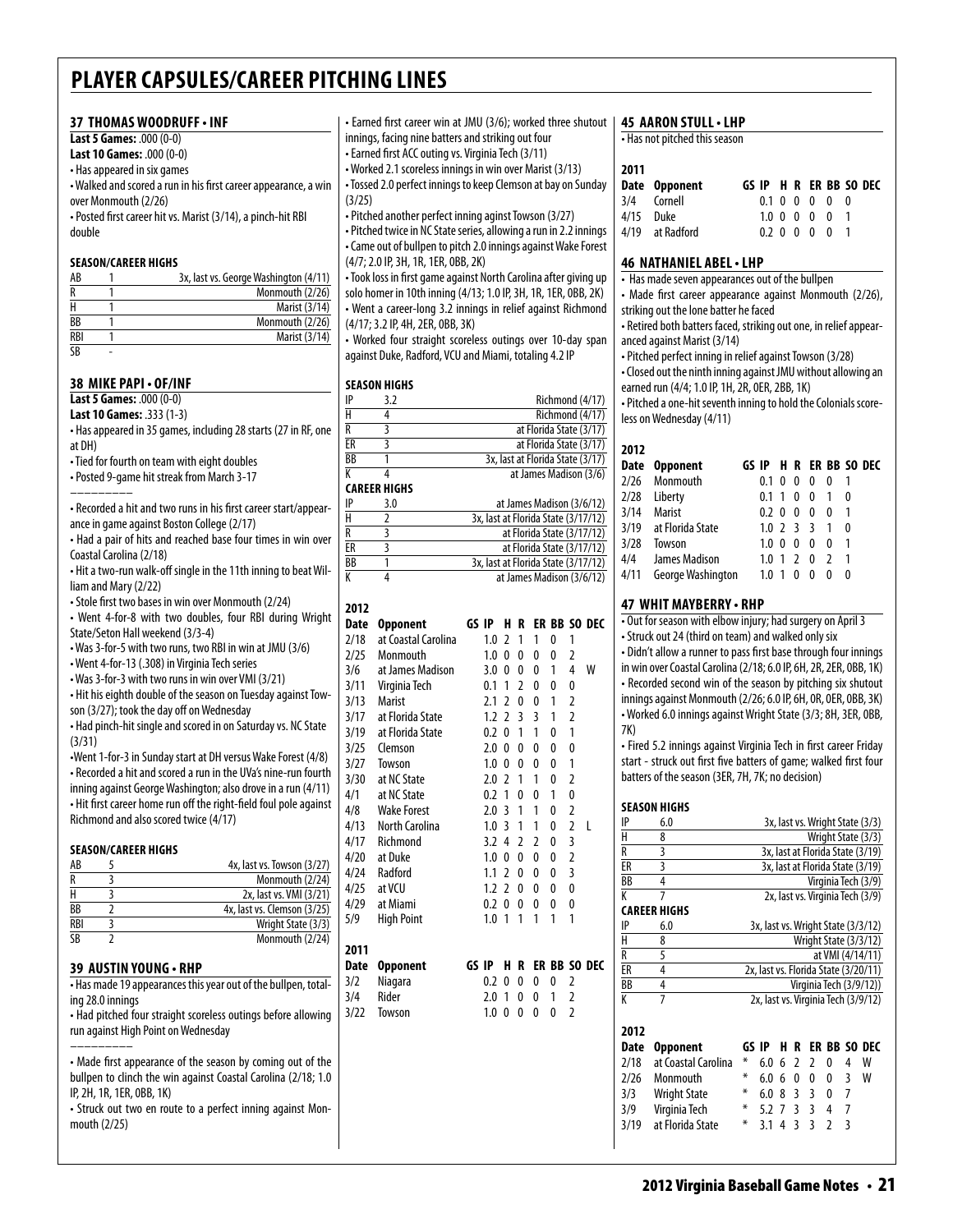|                      |              |                    |                |                |        |                | <b>Individual Career History</b> | vs Georgia Tech |                         |        |              |              |                |                   |                     |                |              |                |                  |                |        |              |              |              |                    |
|----------------------|--------------|--------------------|----------------|----------------|--------|----------------|----------------------------------|-----------------|-------------------------|--------|--------------|--------------|----------------|-------------------|---------------------|----------------|--------------|----------------|------------------|----------------|--------|--------------|--------------|--------------|--------------------|
|                      |              |                    |                |                |        |                |                                  |                 | <b>Stephen Bruno</b>    |        |              |              |                |                   |                     |                |              |                |                  |                |        |              |              |              |                    |
| Year                 | avg          | gp-gs              | ab             | r,             | h      | 2b             | 3b                               | hr              | rbi                     | tb     | sig%         |              | bb             | hbp               | <b>SO</b>           | gdp            | ob%          | sf             | sh               | sb-att         |        | po           | a            | е            | fld%               |
| 2010                 | .250         | $3 - 3$            | 12             | $\sqrt{2}$     | 3      | 0              | 0                                | 0               | 6                       | 3      | .250         |              | 2              | 1                 | 3                   | 1              | .400         | 0              | 0                | $0-0$          |        | 0            | 0            | $\pmb{0}$    | .000               |
| <b>TOTAL</b>         | .250         | $3-3$              | 12             | $\overline{2}$ | 3      | 0              | 0                                | 0               | 6                       | 3      | .250         |              | $\overline{2}$ | 1                 | 3                   | $\mathbf{1}$   | .400         | 0              | $\mathbf 0$      | $0-0$          |        | 0            | 0            | 0            | .000               |
|                      |              |                    |                |                |        |                |                                  |                 | <b>Kyle Crockett</b>    |        |              |              |                |                   |                     |                |              |                |                  |                |        |              |              |              |                    |
| Year                 | avg          | gp-gs              | ab             | r              | h      | 2b             | 3b                               | hr              | rbi                     | tb     | slg%         |              | bb             | hbp               |                     | so gdp         | ob%          |                | sf sh            | sb-att         |        | po           | a            | e            | <u>fid%</u>        |
| Year                 | era          | w-l                | app            | gs             | cg     | sho            | sv                               |                 | ip                      | h      |              | er           | bb             | SO.               | 2b                  | 3b             | hr           |                | bf               | bavg           | wp     | hbp          | bk           | sfa          | <u>sha</u>         |
| 2011                 | 6.75         | $0-0$              | $\overline{2}$ | $\pmb{0}$      | 0      | 0/0            | 0                                | 1.1             |                         | 4      | $\mathbf{1}$ | $\mathbf{1}$ | $\sqrt{2}$     | $\mathbf{1}$      | $\mathbf 0$         | $\pmb{0}$      | $\mathbf{1}$ |                | 10               | .571           | 0      | 0            | 0            | 0            | $\mathbf{1}$       |
| <b>TOTAL</b>         | 6.75         | $0-0$              | $\overline{2}$ | 0              | 0      | 0/0            | 0                                | 1.1             |                         | 4      | 1            | $\mathbf{1}$ | $\overline{2}$ | $\mathbf 1$       | $\mathbf 0$         | $\mathbf 0$    | $\mathbf{1}$ |                | 10               | .571           | 0      | 0            | 0            | 0            | $\mathbf{1}$       |
|                      |              |                    |                |                |        |                |                                  |                 | <b>Reed Gragnani</b>    |        |              |              |                |                   |                     |                |              |                |                  |                |        |              |              |              |                    |
| Year                 | avg          | gp-gs              | ab             | r              | h      | 2b             | 3b                               | hr              | rbi                     | tb     | slg%         |              | bb             | hbp               | <b>SO</b>           | gdp            | ob%          | sf             | sh               | sb-att         |        | po           | а            | е            | fid%               |
| 2011                 | .455         | $3 - 3$            | 11             | $\overline{c}$ | 5      | 0              | 0                                | 0               | 1                       | 5      | .455         |              | 0              | 1                 | 0                   | 1              | .500         | 0              | 1                | $0-0$          |        | 6            | 0            | $\mathbf{1}$ | .857               |
| <b>TOTAL</b>         | .455         | $3 - 3$            | 11             | $\overline{2}$ | 5      | 0              | 0                                | 0               | 1                       | 5      |              | .455         | 0              | 1                 | $\mathbf 0$         | $\mathbf{1}$   | .500         | 0              | $\mathbf{1}$     | $0-0$          |        | 6            | 0            | $\mathbf{1}$ | .857               |
|                      |              |                    |                |                |        |                |                                  |                 | <b>Shane Halley</b>     |        |              |              |                |                   |                     |                |              |                |                  |                |        |              |              |              |                    |
| Year                 | avg          | gp-gs              | ab             | r              | h      | 2b             | 3b                               | hr              | rbi                     | tb     | slg%         |              | bb             | hbp               | <b>SO</b>           | gdp            | ob%          | sf             | sh               | sb-att         |        | po           | а            | е            | <u>fid%</u>        |
| 2009                 | .000         | $1 - 0$            | 0              | 0              | 0      | 0              | 0                                | 0               | 0                       | 0      | .000         |              | 0              | 0                 | 0                   | 0              | .000         | 0              | $\mathbf 0$      | $0-0$          |        | 0            | 0            | $\pmb{0}$    | .000               |
| <b>TOTAL</b>         | .000         | $1 - 0$            | $\mathbf 0$    | 0              | 0      | 0              | 0                                | 0               | 0                       | 0      | .000         |              | 0              | $\mathbf 0$       | 0                   | 0              | .000         | 0              | $\mathbf 0$      | $0-0$          |        | 0            | 0            | 0            | .000               |
| Year                 | era          | w-l                | app            | gs             | cg     | sho            | SV                               |                 | ip                      | h      | r            | er           | bb             | so                | 2b                  | 3b             | hr           |                | bf               | bavg           | wp     | hbp          | bk           | sfa          | <u>sha</u>         |
| 2009                 | 27.00        | $1 - 0$            | 1              | 0              | 0      | 0/0            | 0                                | 1.1             |                         | 4      | 4            | 4            | $\mathbf{1}$   | 0                 | 1                   | $\pmb{0}$      | 1            |                | 9                | .500           | 0      | 0            | 0            | 0            | $\pmb{0}$          |
| <b>TOTAL</b>         | 27.00        | $1-0$              | $\mathbf{1}$   | 0              | 0      | 0/0            | 0                                | 1.1             |                         | 4      | 4            | 4            | $\mathbf{1}$   | $\mathbf 0$       | $\mathbf{1}$        | $\mathbf 0$    | $\mathbf{1}$ |                | 9                | .500           | 0      | 0            | 0            | 0            | $\mathbf 0$        |
|                      |              |                    |                |                |        |                |                                  |                 | <b>Colin Harrington</b> |        |              |              |                |                   |                     |                |              |                |                  |                |        |              |              |              |                    |
| Year                 | avg          | gp-gs              | ab             | r              | h      | 2b             | 3b                               | hr              | rbi                     | tb     | slg%         |              | bb             | hbp               | <b>SO</b>           | gdp            | ob%          | sf             | sh               | sb-att         |        | po           | а            | е            | fid%               |
| 2011                 | .333         | $1 - 1$            | 3              | 0              | 1      | 1              | 0                                | 0               | 1                       | 2      | .667         |              | $\mathbf{1}$   | 0                 | 0                   | 0              | .500         | 0              | 1                | $0-0$          |        | $\mathbf{1}$ | $\mathbf 0$  | 0            | 1.000              |
| <b>TOTAL</b>         | .333         | $1 - 1$            | 3              | 0              | 1      | 1              | 0                                | 0               | $\mathbf{1}$            | 2      | .667         |              | 1              | 0                 | 0                   | 0              | .500         | 0              | $\mathbf{1}$     | $0-0$          |        | $\mathbf 1$  | 0            |              | $0$ 1.000          |
|                      |              |                    |                |                |        |                |                                  |                 | <b>Jared King</b>       |        |              |              |                |                   |                     |                |              |                |                  |                |        |              |              |              |                    |
| Year                 | avg          | $gp-gs$            | ab             | r              | h      | 2b             | 3b                               | hr              | rbi                     | tb     | sig%         |              | bb             | hbp               | so.                 | gdp            | ob%          |                | sf sh            | sb-att         |        | po           | а            | е            | <u>fid%</u>        |
| 2009                 | .000         | $1 - 0$            | 0              | 0              | 0      | 0              | 0                                | 0               | 0                       | 0      | .000         |              | 0              |                   | 0                   | 0              | 1.000        | $\pmb{0}$      | 0                | $0-0$          |        | 0            | 0            | 0            | .000               |
| 2011<br><b>TOTAL</b> | .286<br>.286 | $3 - 3$<br>$4 - 3$ | 14<br>14       | 3<br>3         | 4<br>4 | 1<br>1         | 0<br>0                           | 0<br>0          | 2<br>2                  | 5<br>5 | .357<br>.357 |              | 0<br>0         | 0<br>$\mathbf{1}$ | 2<br>$\overline{2}$ | 0<br>0         | .286<br>.333 | $\pmb{0}$<br>0 | 0<br>$\mathbf 0$ | $0-0$<br>$0-0$ |        | 19<br>19     | 0<br>0       | 0            | 1.000<br>$0$ 1.000 |
|                      |              |                    |                |                |        |                |                                  |                 |                         |        |              |              |                |                   |                     |                |              |                |                  |                |        |              |              |              |                    |
|                      |              |                    |                |                |        |                |                                  |                 | <b>Branden Kline</b>    |        |              |              |                |                   |                     |                |              |                |                  |                |        |              |              |              |                    |
| Year                 | avg          | gp-gs              | ab             | r              | h      | 2b             | 3b                               | hr              | rbi                     | tb     | slg%         |              | bb             | hbp               | <b>SO</b>           | gdp            | ob%          |                | sf sh            | sb-att         |        | po           | a            | e            | fid%               |
| 2010                 | .000         | $0-0$              | 0              | 0              | 0      | 0              | 0                                | 0               | 0                       | 0      | .000         |              | 0              | 0                 | 0                   | 0              | .000         | 0              | 0                | $0-0$          |        | 1            | $\mathbf{1}$ |              | $0$ 1.000          |
| <b>TOTAL</b>         | .000         | $0-0$              | 0              | 0              | 0      | $\mathbf 0$    | 0                                | 0               | 0                       | 0      | .000         |              | 0              | 0                 | 0                   | 0              | .000         | 0              | $\pmb{0}$        | $0-0$          |        | $\mathbf{1}$ | $\mathbf{1}$ |              | $0$ 1.000          |
| Year                 | era          | w-l                | app            | gs             | cg     | <u>sho</u>     | sv                               |                 | ip                      | h      | r            | er           | bb             | <b>SO</b>         | 2b                  | 3b             | hr           |                | bf               | bavg           | wp     | <u>hbp</u>   | bk           | sfa          | <u>sha</u>         |
| 2010                 | 0.00         | $0-0$              | 1              | 0              | 0      | 0/0            | 0                                | 4.0             |                         | 3      | 1            | 0            | 0              | 3                 | 0                   | 0              | 0            |                | 16               | .188           | 0      | 0            | 0            | 0            | 0                  |
| 2011<br><b>TOTAL</b> | 0.00<br>0.00 | $0-0$<br>$0-0$     | 1<br>2         | 0<br>0         | 0<br>0 | 0/0<br>0/0     | 0<br>0                           | 1.0<br>5.0      |                         | 0<br>3 | 0<br>1       | 0<br>0       | 0<br>0         | 0<br>3            | 0<br>0              | 0<br>0         | 0<br>0       |                | 3<br>19          | .000<br>.158   | 0<br>0 | 0<br>0       | 0<br>0       | 0<br>0       | 0<br>0             |
|                      |              |                    |                |                |        |                |                                  |                 | <b>Artie Lewicki</b>    |        |              |              |                |                   |                     |                |              |                |                  |                |        |              |              |              |                    |
| Year                 | avg          | gp-gs              | ab             | r.             | h      | 2 <sub>b</sub> | 3 <sub>b</sub>                   | <u>hr</u>       | rbi                     | tb     | sig%         |              |                | bb hbp            |                     | so gdp         | ob%          |                |                  | sf sh sb-att   |        | po           | a            | e            | fid%               |
|                      |              |                    |                |                |        |                |                                  |                 |                         |        |              |              |                |                   |                     |                |              |                |                  |                |        |              |              |              |                    |
| Year                 | era          | w-l                | app            | gs             | cg     | sho            | SV                               |                 | ip                      | h      | r            | er           | bb             | SO.               | 2 <sub>b</sub>      | 3 <sub>b</sub> | hr           |                | bf               | bavg           | wp     | hbp          | bk           | sfa          | <u>sha</u>         |
| 2011<br><b>TOTAL</b> | 0.00<br>0.00 | $0-0$<br>$0-0$     | 1<br>1         | 0<br>0         | 0<br>0 | 0/0<br>0/0     | 0<br>0                           | 1.0<br>1.0      |                         | 0<br>0 | 0<br>0       | 0<br>0       | 0<br>0         | $\mathbf{1}$<br>1 | 0<br>0              | 0<br>0         | 0<br>0       |                | 3<br>3           | .000<br>.000   | 0<br>0 | 0<br>0       | 0<br>0       | 0<br>0       | 0<br>0             |
|                      |              |                    |                |                |        |                |                                  |                 |                         |        |              |              |                |                   |                     |                |              |                |                  |                |        |              |              |              |                    |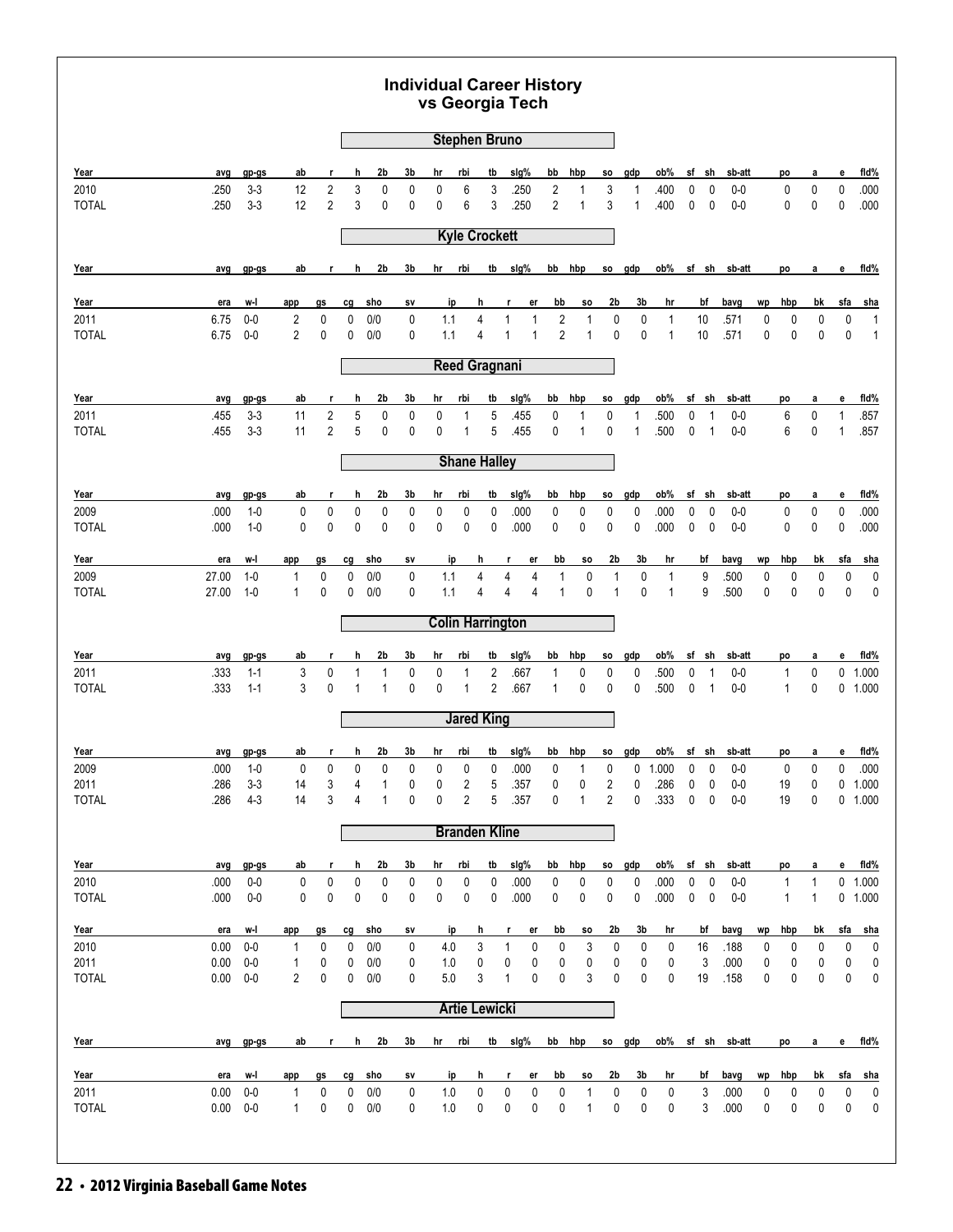|                      |                |                    |                                |                              |                              |                             |                |                |                   |                     | <b>Individual Career History</b><br>vs Georgia Tech                    |                   |                                           |                              |                  |                              |         |                  |                  |        |                              |                              |                              |                    |
|----------------------|----------------|--------------------|--------------------------------|------------------------------|------------------------------|-----------------------------|----------------|----------------|-------------------|---------------------|------------------------------------------------------------------------|-------------------|-------------------------------------------|------------------------------|------------------|------------------------------|---------|------------------|------------------|--------|------------------------------|------------------------------|------------------------------|--------------------|
|                      |                |                    |                                |                              |                              |                             |                |                |                   |                     | <b>Mitchell Shifflett</b>                                              |                   |                                           |                              |                  |                              |         |                  |                  |        |                              |                              |                              |                    |
| Year                 | avg            | gp-gs              | ab                             | r                            | h                            | 2b                          | 3b             | hr             | rbi               | tb                  | slg%                                                                   | bb                | hbp                                       | SO.                          | gdp              | ob%                          | sf      | sh               | sb-att           |        | po                           | а                            | е                            | fid%               |
| 2011<br><b>TOTAL</b> | 1.000<br>1.000 | $3-0$<br>$3-0$     | $\mathbf{1}$<br>$\mathbf{1}$   | $\mathbf{1}$<br>$\mathbf{1}$ | $\mathbf{1}$<br>$\mathbf{1}$ | $\mathbf{1}$<br>1           | 0<br>0         | 0<br>0         | $\mathbf 0$<br>0  |                     | 2 2.000<br>2 2.000                                                     | 0<br>0            | 0<br>0                                    | 0<br>0                       | 0<br>$\mathbf 0$ | 1.000<br>1.000               | 0<br>0  | $\mathbf 0$<br>0 | $0-0$<br>$0-0$   |        | $\mathbf{1}$<br>$\mathbf{1}$ | 0<br>0                       | 0                            | 0 1.000<br>1.000   |
|                      |                |                    |                                |                              |                              |                             |                |                |                   |                     | <b>Scott Silverstein</b>                                               |                   |                                           |                              |                  |                              |         |                  |                  |        |                              |                              |                              |                    |
|                      |                |                    |                                |                              |                              |                             |                |                |                   |                     |                                                                        |                   |                                           |                              |                  |                              |         |                  |                  |        |                              |                              |                              |                    |
| Year<br>2009         | avg<br>.000    | gp-gs<br>$2 - 1$   | ab<br>3                        | r<br>0                       | h<br>0                       | 2b<br>$\pmb{0}$             | 3b<br>0        | hr<br>0        | rbi<br>0          | tb<br>0             | slg%<br>.000                                                           | bb<br>$\pmb{0}$   | hbp                                       | SO.<br>1                     | gdp<br>0         | ob%<br>.000                  | sf<br>0 | sh<br>$\pmb{0}$  | sb-att<br>$0-0$  |        | po<br>0                      | а<br>0                       | е<br>$\pmb{0}$               | fid%<br>.000       |
| <b>TOTAL</b>         | .000           | $2 - 1$            | 3                              | 0                            | 0                            | $\pmb{0}$                   | 0              | $\pmb{0}$      | 0                 | 0                   | .000                                                                   | $\mathbf 0$       | 0<br>0                                    | 1                            | 0                | .000                         | 0       | $\mathbf 0$      | $0-0$            |        | $\mathbf 0$                  | 0                            | 0                            | .000               |
| Year                 | era            | w-l                | app                            | gs                           | cg                           | sho                         | sv             |                | ip                | h                   | er<br>r                                                                | bb                | <b>SO</b>                                 | 2b                           | 3b               | hr                           |         | bf               | bavg             | wp     | hbp                          | bk                           | sfa                          | sha                |
| 2011                 | 20.25          | $0-0$              | 1                              | 0                            | 0                            | 0/0                         | 0              | 1.1            |                   | $\overline{4}$      | 3<br>3                                                                 | $\sqrt{2}$        | 1                                         | $\mathbf{1}$                 | $\pmb{0}$        | 0                            |         | 10               | .500             | 0      | 0                            | 0                            | 0                            | 0                  |
| <b>TOTAL</b>         | 20.25          | $0-0$              | $\mathbf{1}$                   | 0                            | 0                            | 0/0                         | 0              | 1.1            |                   | 4                   | 3<br>3                                                                 | $\overline{c}$    | $\mathbf{1}$                              | $\mathbf{1}$                 | 0                | 0                            |         | 10               | .500             | 0      | 0                            | 0                            | 0                            | $\mathbf 0$        |
| <b>Chris Taylor</b>  |                |                    |                                |                              |                              |                             |                |                |                   |                     |                                                                        |                   |                                           |                              |                  |                              |         |                  |                  |        |                              |                              |                              |                    |
| Year                 | avg            | gp-gs              | ab                             | r                            | h                            | 2b                          | 3b             | hr             | rbi               | tb                  | slg%                                                                   | bb                | hbp                                       | <b>SO</b>                    | gdp              | ob%                          | sf      | sh               | sb-att           |        | po                           | a                            | е                            | fld%               |
| 2010                 | .000           | $1-0$              | $\sqrt{2}$                     | 0                            | 0                            | 0                           | 0              | 0              | 0                 | $\pmb{0}$           | .000                                                                   | 0                 | 0                                         | 0                            | 0                | .000                         | 0       | $\pmb{0}$        | $0-0$            |        | $\mathbf 0$                  | $\pmb{0}$                    | $\pmb{0}$                    | .000               |
| 2011<br><b>TOTAL</b> | .154<br>.133   | $3 - 3$<br>$4 - 3$ | 13<br>15                       | 2<br>$\overline{2}$          | 2<br>$\overline{2}$          | $\mathbf 1$<br>$\mathbf{1}$ | 0<br>0         | 0<br>0         | $\mathbf{1}$<br>1 | 3<br>3              | .231<br>.200                                                           | $\mathbf{1}$<br>1 | $\overline{\mathbf{c}}$<br>$\overline{2}$ | 3<br>3                       | 0<br>0           | .313<br>.278                 | 0<br>0  | $\pmb{0}$<br>0   | $0-0$<br>$0-0$   |        | 7<br>7                       | 10<br>10                     | $\mathbf{1}$<br>$\mathbf{1}$ | .944<br>.944       |
|                      |                |                    |                                |                              |                              |                             |                |                |                   |                     |                                                                        |                   |                                           |                              |                  |                              |         |                  |                  |        |                              |                              |                              |                    |
|                      |                |                    |                                |                              |                              |                             |                |                |                   |                     | <b>Justin Thompson</b>                                                 |                   |                                           |                              |                  |                              |         |                  |                  |        |                              |                              |                              |                    |
| Year                 | avg            | gp-gs              | ab                             | r                            | h                            | 2b                          | 3b             | hr             | rbi               | tb                  | slg%                                                                   | bb                | hbp                                       | SO.                          | gdp              | ob%                          | sf      | sh               | sb-att           |        | po                           | a                            | е                            | fid%               |
| 2011<br><b>TOTAL</b> | .000<br>.000   | $0-0$<br>$0-0$     | 0<br>0                         | 0<br>0                       | 0<br>0                       | $\pmb{0}$<br>$\pmb{0}$      | 0<br>$\pmb{0}$ | 0<br>$\pmb{0}$ | 0<br>$\pmb{0}$    | 0<br>$\pmb{0}$      | .000<br>.000                                                           | $\pmb{0}$<br>0    | 0<br>0                                    | 0<br>0                       | 0<br>0           | .000<br>.000                 | 0<br>0  | 0<br>$\pmb{0}$   | $0-0$<br>$0-0$   |        | 0<br>0                       | $\mathbf{1}$<br>$\mathbf{1}$ | 0                            | 1.000<br>$0$ 1.000 |
|                      |                |                    |                                |                              |                              |                             |                |                |                   |                     |                                                                        |                   |                                           |                              |                  |                              |         |                  |                  |        |                              |                              |                              |                    |
| Year                 | era            | w-l                | app                            | gs                           | cg                           | sho                         | SV             |                | ip                | h                   | er<br>r                                                                | bb                | <b>SO</b>                                 | 2b                           | 3b               | hr                           |         | bf               | bavg             | wp     | hbp                          | bk                           | sfa                          | <u>sha</u>         |
| 2011<br><b>TOTAL</b> | 6.23<br>6.23   | $1 - 0$<br>$1-0$   | 1<br>$\mathbf{1}$              | 0<br>$\mathbf 0$             | 0<br>$\mathbf{0}$            | 0/0<br>0/0                  | 0<br>0         | 4.1<br>4.1     |                   | 5<br>5              | 4<br>3<br>$\overline{4}$<br>3                                          | 0<br>0            | 8<br>8                                    | $\mathbf{1}$<br>$\mathbf{1}$ | 0<br>0           | $\mathbf{1}$<br>$\mathbf{1}$ |         | 18<br>18         | .278<br>.278     | 0<br>0 | 0<br>$\mathbf 0$             | 0<br>0                       | 0<br>$\mathbf 0$             | 0<br>$\mathbf 0$   |
|                      |                |                    |                                |                              |                              |                             |                |                |                   | <b>Keith Werman</b> |                                                                        |                   |                                           |                              |                  |                              |         |                  |                  |        |                              |                              |                              |                    |
|                      |                |                    |                                |                              |                              |                             |                |                |                   |                     |                                                                        |                   |                                           |                              |                  |                              |         |                  |                  |        |                              |                              |                              |                    |
| Year                 | avg            | gp-gs              | ab                             | r,                           | h                            | 2b                          | 3b             | hr             | rbi               | tb                  | slg%                                                                   | bb                | hbp                                       | <b>SO</b>                    | gdp              | ob%                          | sf      | sh               | sb-att           |        | po                           | а                            | е                            | fid%               |
| 2009<br>2010         | 1.000<br>.286  | $1 - 0$<br>$2 - 2$ | $\mathbf{1}$<br>$\overline{7}$ | 0<br>$\mathbf{1}$            | $\mathbf{1}$<br>2            | 0<br>0                      | 0<br>0         | 0<br>0         | 1<br>0            | 1<br>$\overline{2}$ | 1.000<br>.286                                                          | 0<br>0            | 0<br>1                                    | 0<br>1                       | 0<br>0           | 1.000<br>.375                | 0<br>0  | 0<br>0           | $0-0$<br>$1 - 1$ |        | 0<br>4                       | $\mathbf{1}$<br>$\mathbf{1}$ | $\mathbf{0}$<br>0            | 1.000<br>1.000     |
| 2011                 | .636           | $3 - 3$            | 11                             | 4                            | 7                            | 0                           | 0              | 0              | 6                 | 7                   | .636                                                                   | $\overline{2}$    | 0                                         | $\overline{2}$               | 0                | .692                         | 0       | 0                | $1 - 1$          |        | 5                            | 6                            | 2                            | .846               |
| <b>TOTAL</b>         |                | .526 6-5           | 19                             |                              |                              |                             |                |                |                   |                     | 5 10 0 0 0 7 10 .526 2 1 3 0 .591 0 0 2-2                              |                   |                                           |                              |                  |                              |         |                  |                  |        |                              |                              |                              | 9 8 2 895          |
|                      |                |                    |                                |                              |                              |                             |                |                |                   | <b>Austin Young</b> |                                                                        |                   |                                           |                              |                  |                              |         |                  |                  |        |                              |                              |                              |                    |
| Year                 |                | avg gp-gs          |                                |                              |                              |                             |                |                |                   |                     | ab r h 2b 3b hr rbi tb sig% bb hbp so gdp ob% sf sh sb-att po a e fid% |                   |                                           |                              |                  |                              |         |                  |                  |        |                              |                              |                              |                    |
|                      |                |                    |                                |                              |                              |                             |                |                |                   |                     |                                                                        |                   |                                           |                              |                  |                              |         |                  |                  |        |                              |                              |                              |                    |
|                      |                |                    |                                |                              |                              |                             |                |                |                   |                     |                                                                        |                   |                                           |                              |                  |                              |         |                  |                  |        |                              |                              |                              |                    |
|                      |                |                    |                                |                              |                              |                             |                |                |                   |                     |                                                                        |                   |                                           |                              |                  |                              |         |                  |                  |        |                              |                              |                              |                    |
|                      |                |                    |                                |                              |                              |                             |                |                |                   |                     |                                                                        |                   |                                           |                              |                  |                              |         |                  |                  |        |                              |                              |                              |                    |
|                      |                |                    |                                |                              |                              |                             |                |                |                   |                     |                                                                        |                   |                                           |                              |                  |                              |         |                  |                  |        |                              |                              |                              |                    |
|                      |                |                    |                                |                              |                              |                             |                |                |                   |                     |                                                                        |                   |                                           |                              |                  |                              |         |                  |                  |        |                              |                              |                              |                    |
|                      |                |                    |                                |                              |                              |                             |                |                |                   |                     |                                                                        |                   |                                           |                              |                  |                              |         |                  |                  |        |                              |                              |                              |                    |
|                      |                |                    |                                |                              |                              |                             |                |                |                   |                     |                                                                        |                   |                                           |                              |                  |                              |         |                  |                  |        |                              |                              |                              |                    |
|                      |                |                    |                                |                              |                              |                             |                |                |                   |                     |                                                                        |                   |                                           |                              |                  |                              |         |                  |                  |        |                              |                              |                              |                    |
|                      |                |                    |                                |                              |                              |                             |                |                |                   |                     |                                                                        |                   |                                           |                              |                  |                              |         |                  |                  |        |                              |                              |                              |                    |
|                      |                |                    |                                |                              |                              |                             |                |                |                   |                     |                                                                        |                   |                                           |                              |                  |                              |         |                  |                  |        |                              |                              |                              |                    |
|                      |                |                    |                                |                              |                              |                             |                |                |                   |                     |                                                                        |                   |                                           |                              |                  |                              |         |                  |                  |        |                              |                              |                              |                    |
|                      |                |                    |                                |                              |                              |                             |                |                |                   |                     |                                                                        |                   |                                           |                              |                  |                              |         |                  |                  |        |                              |                              |                              |                    |
|                      |                |                    |                                |                              |                              |                             |                |                |                   |                     |                                                                        |                   |                                           |                              |                  |                              |         |                  |                  |        |                              |                              |                              |                    |